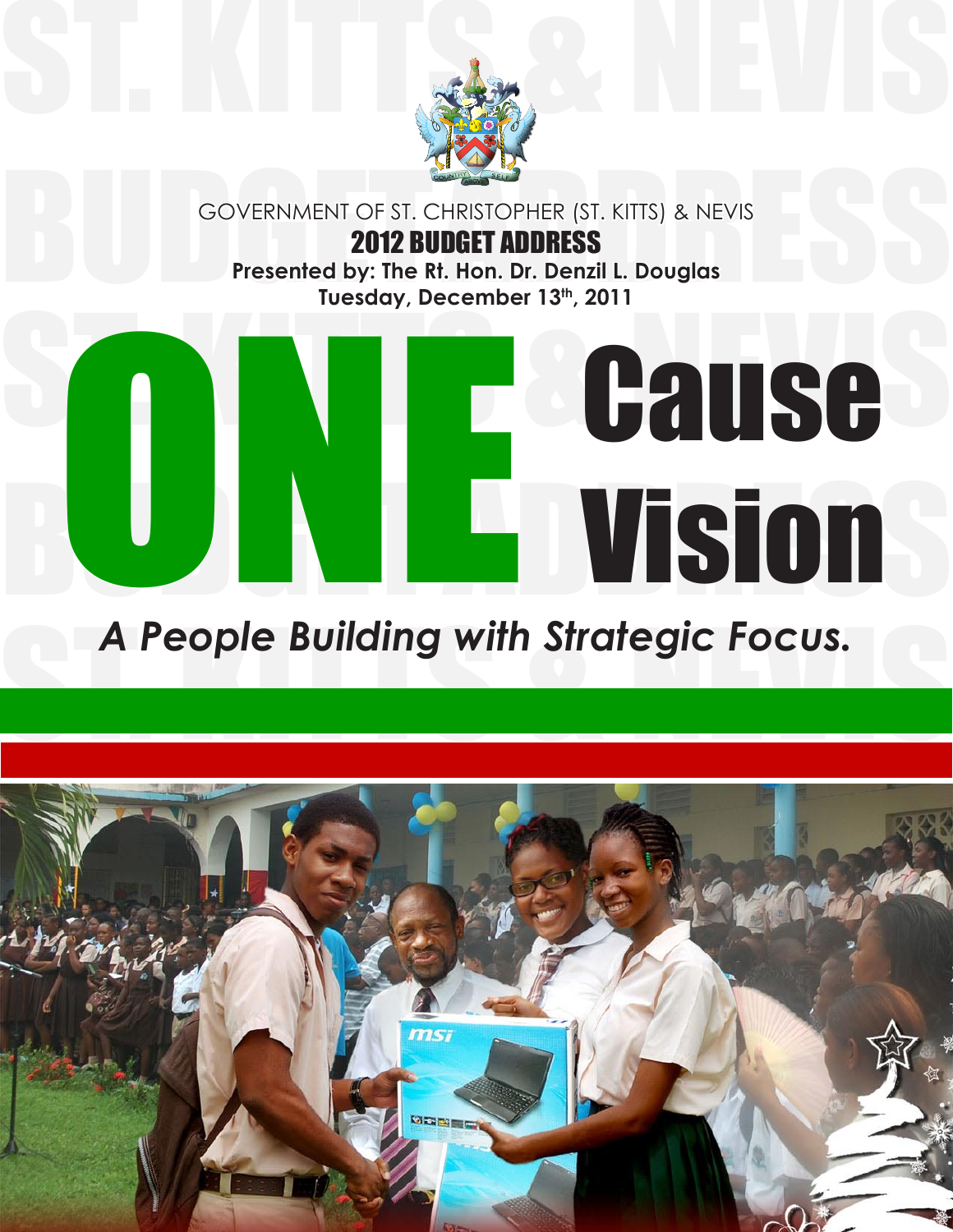ST CHRISTOPHER AND NEVIS



### **BUDGET ADDRESS**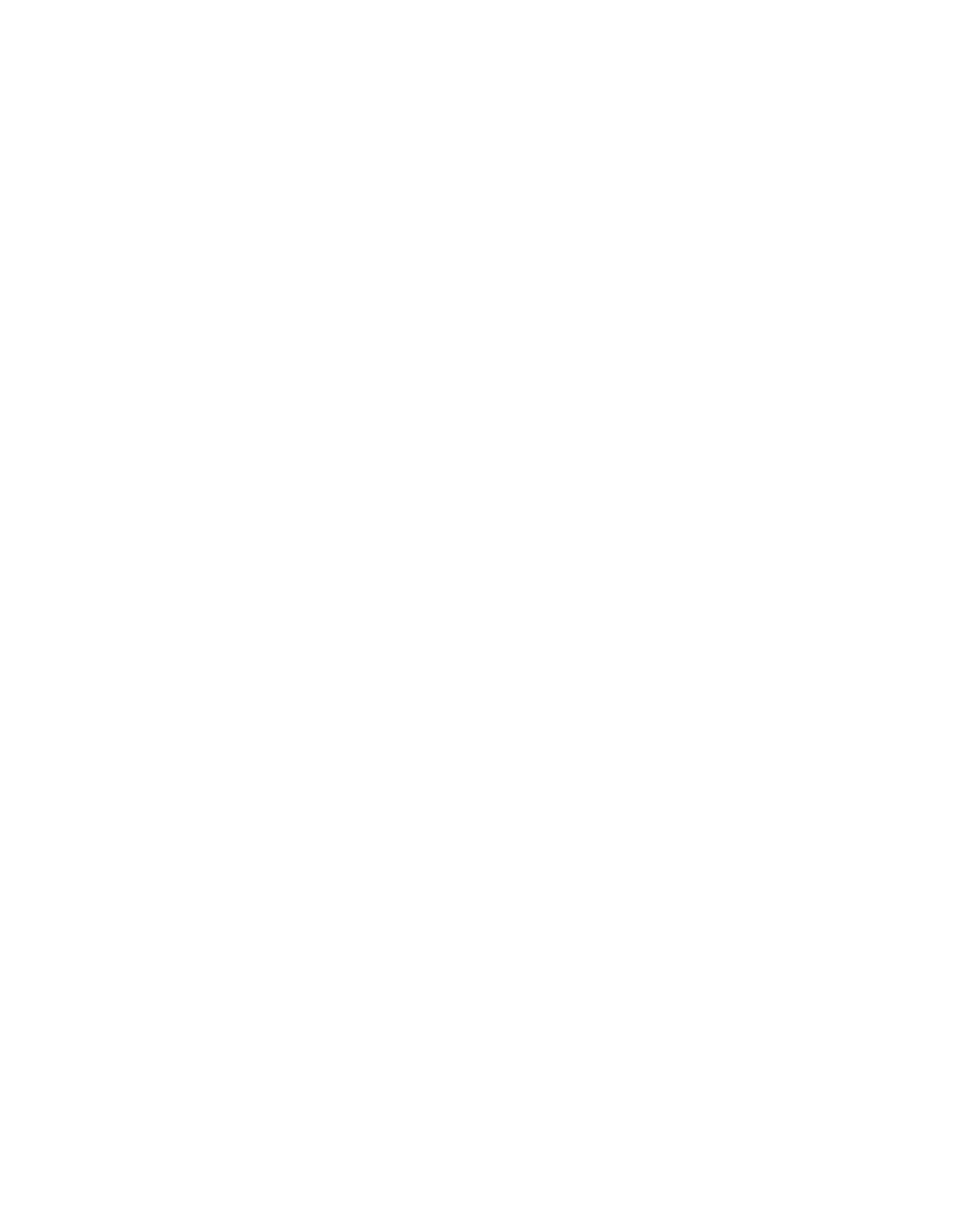1. Mr. Speaker, I beg leave to move the second reading of the Bill shortly entitled the Appropriation (2012) Act, 2011.

#### **INTRODUCTION**

2. As the global recovery continues at the predicted moderate yet uneven pace, the fears of a double dip recession have receded as demand has increased and this appears to be the pillar on which a self-sustaining recovery will anchor. However, even though we are pleased that some progress has been made, we must be cognizant of the fact that the world economy is still not stabilized as unemployment remains high in advanced economies and high youth unemployment remains a major concern in emerging and developing economies. The economies on which we depend for our own growth are experiencing geographically uneven growth. While the United States of America and the Euro zone countries are experiencing weak recovery, many emerging and developing economies are experiencing robust growth. We do not have gold, oil or any of the commodities that have been attracting high prices internationally, so that our economy, like most of the economies of the OECS, continues to feel the effects of the sluggish growth in advanced countries which account for a very substantial portion of our international trade in goods and services.

3. We must remember that even though St. Kitts and Nevis is an island state, we are not immune to global events. We live in a global village and we cannot pretend to be the proverbial ostrich burying our heads in the sand and being unaware of the effects of international and regional events on our own local situation. We are no longer local. We are global. The speed of telecommunications, increased ease of travel and transportation and the impact of technology have robbed us of excuses to remain behind the curve. However, the significant challenges which are being experienced globally are impacting us directly also come with several opportunities for us to gear our economy towards future sources of growth, to improve productivity and increase our ability to ensure that we can take advantage of new markets which may become accessible to us, in particular, through the CARICOM Single Market and Economy (CSME) and the Economic Partnership Agreement (EPA) arrangements.

2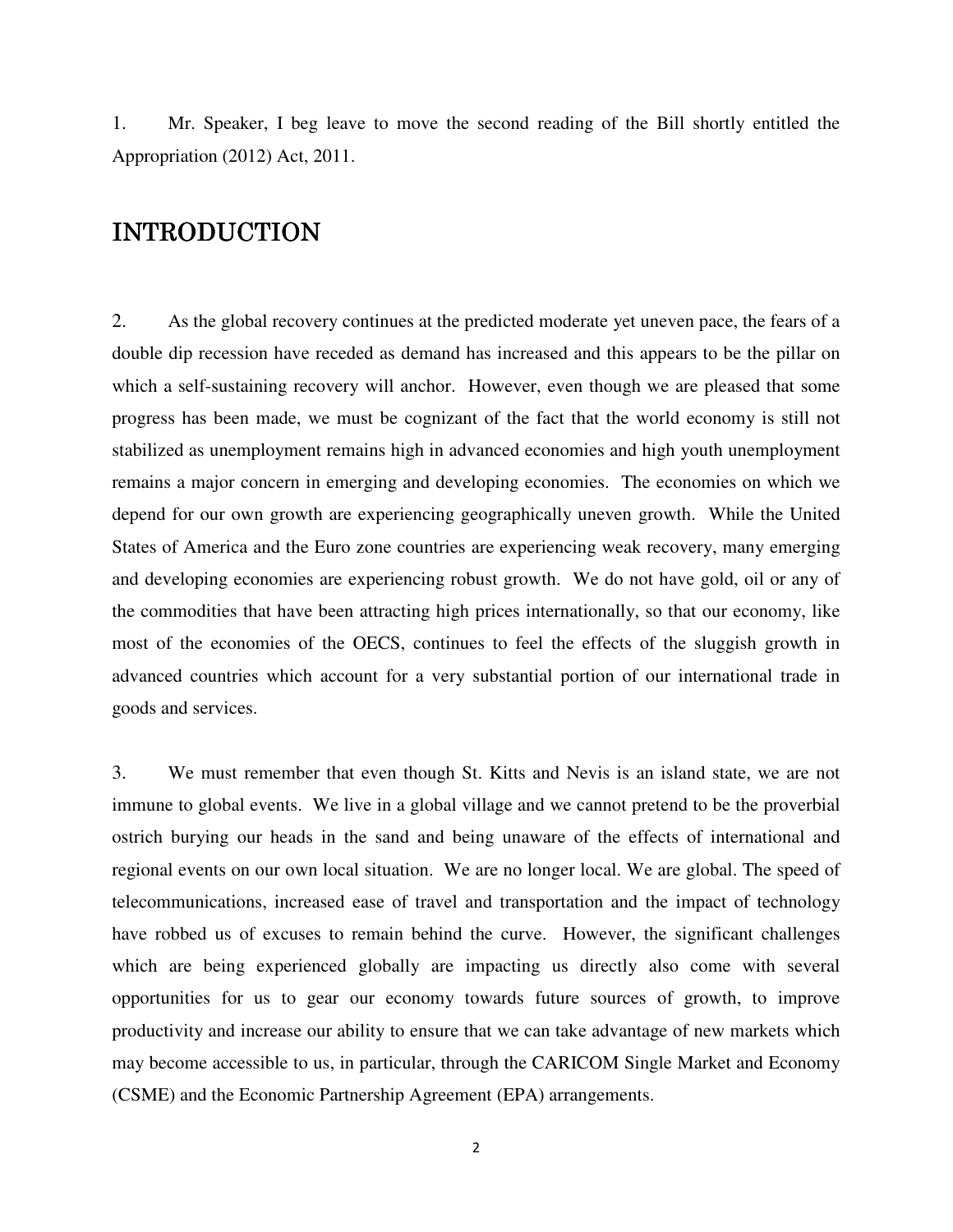4. Mr. Speaker, it is because we intend to emerge from this global crisis stronger than before that my Government has been taking the extremely hard but necessary decisions to stabilize our debt situation and to put our fiscal situation on a sustainable path. It is against this background that my Government decided this past June to invite the International Monetary Fund (IMF) to support our own home grown economic recovery programme. This programme came with a Stand-By Arrangement (SBA) that makes available approximately US\$84.1 million to the Government in support of the necessary structural reforms.

5. Mr. Speaker, the structural reforms that are being supported and monitored by the IMF are being pursued vigorously and that the initial indicators following the first review of our performance which was just conducted by the IMF are that we have been largely successful in meeting our targets. These targets can be categorized into four areas. The first are Prior Actions which included the announcement of a debt restructuring and the establishment of a framework to monitor expenditure arrears. The next category of actions called Fiscal and Public Sector Reforms seek to strengthen public financial management through Civil Service and Public Enterprise Reforms and other public financial management activities such as, but not limited to, the drafting of a Procurement Act and the establishment of a medium term expenditure framework. Under Financial Sector Reforms, the third category, the requirement is to ensure financial sector stability and consists mainly of the stress testing of financial institutions. The final category, which concentrates on the establishment of medium term benchmarks, is geared towards the development of a medium term debt management strategy and pension reform.

6. Mr. Speaker, fiscal consolidation and the strengthening of the financial sector to facilitate economic growth sums up our strategic approach at this time. I want all of our citizens to understand our vision for the future, to buy into it and become part of the process. Without a coherent vision and ownership of that vision by all of us, it would be nearly impossible for us to navigate to the future which we want to achieve. The question of how we build a better future begins with us agreeing on that future and then charting a course to reach that goal.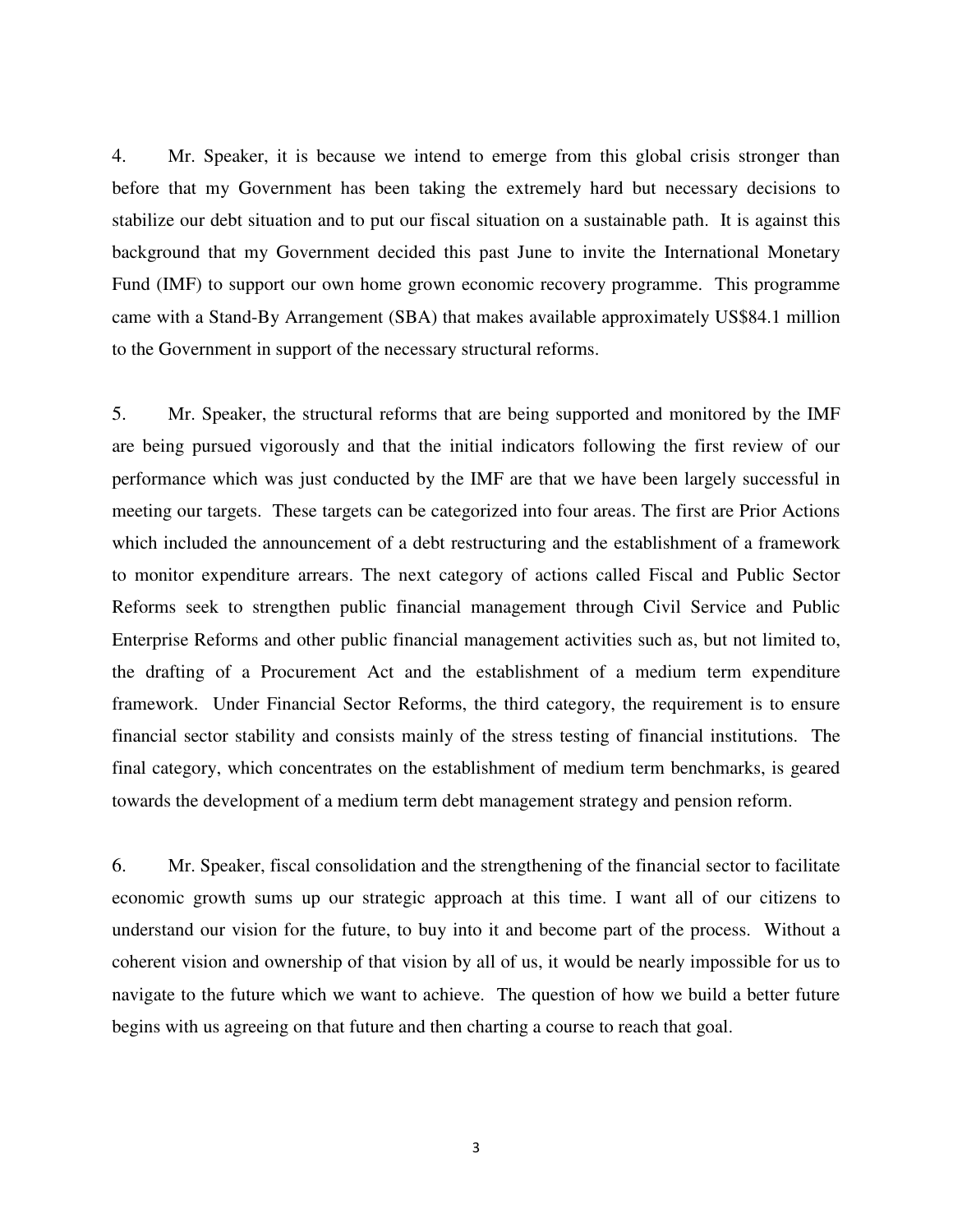7. Mr. Speaker, we are building a society where we care for each other; where family is the cornerstone and family values are acclaimed; where our children, the elderly and those who are most vulnerable are protected and supported and no artificial barriers stand in the way of our working together to build our families, communities and country. We must come to understand that whether we rise or fall we do so together, then we would not tear down but rather build up. As a unified force, there is nothing that can impede our progress as a Nation. However, if we fight and devour each other, we all lose.

8. We want to build a Nation where opportunities abound and people are empowered to pursue their dreams and aspirations for their personal benefit and to strengthen our Nation's economic situation. We want businesses to thrive and grow so that they take advantage of niche markets which are opening up to us. We want to build Government Ministries and Entities that subscribe to excellence in service and where productivity is high and employees are satisfied and motivated.

9. Mr. Speaker, in the society which we are building our young people must have good role models to look up to in their communities so that they can believe that they can succeed as others who have done it before. Our youths must be creative and strategic about their choices of vocation and must push beyond what is the norm in order to advance into the highly technological world in which we live. In this society that we are building, the architecture requires that all of our social and economic partners including the church, non-profit organizations and businesses become youth focused recognizing that they are indeed our future and that they must be nurtured, protected and molded to carry on our rich legacy.

10. We must build a Nation where every man, every woman and every young person can find their place and live a fruitful, fulfilled life and be able to attain their full potential. We want to have a Nation where people do not feel excluded and therefore turn to deviant behavior. We want each person's contribution to be valued so that together all of our ideas can collectively become the basis for solving our problems and for creating new strategies for the future growth and development of our Nation.

4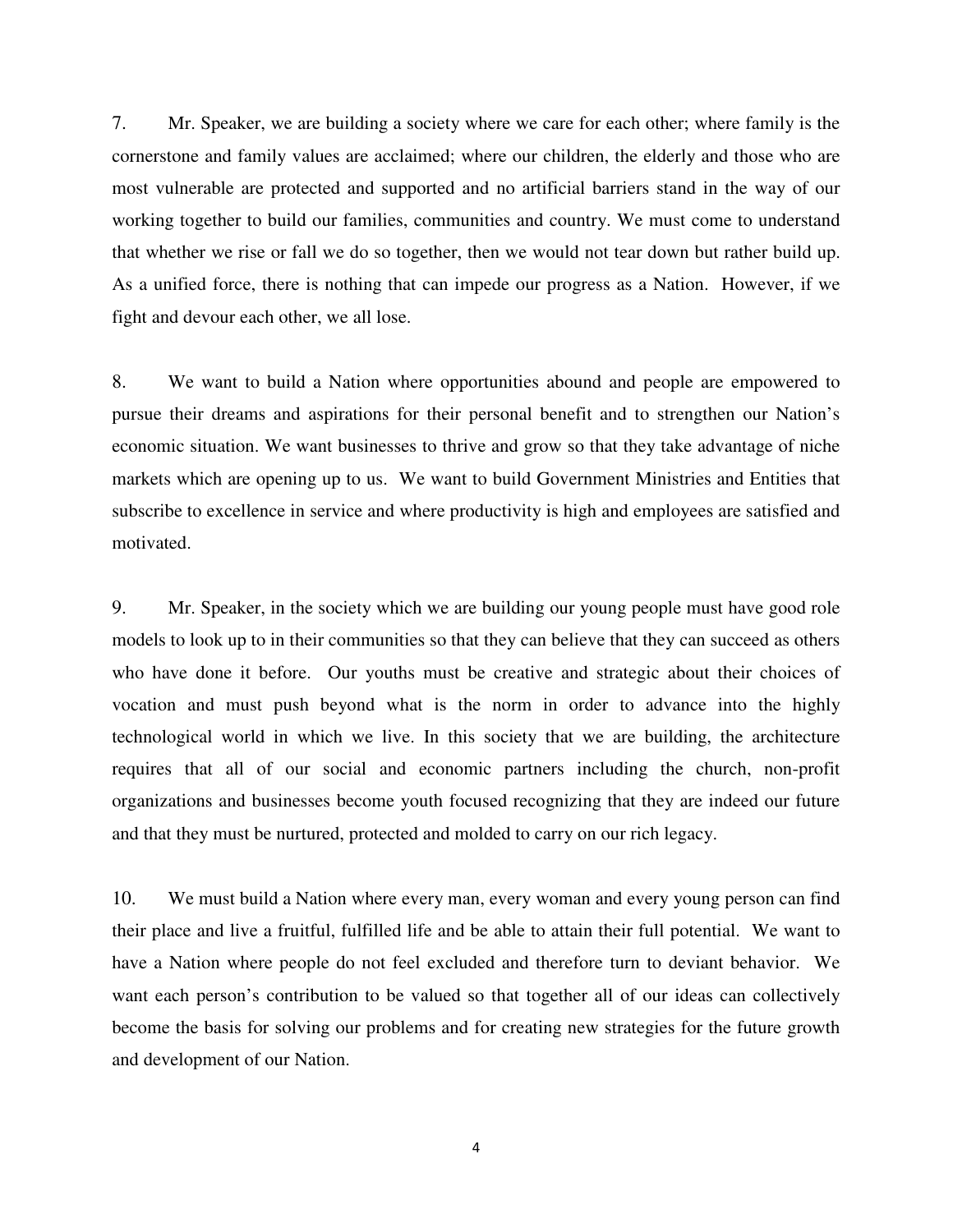11. All of these factors are critical to our Nation being able to build strategically the human resource capacity and systems that can serve us well into the future. We are looking forward with great hope and anticipation to a bright future as we persevere in overcoming the challenges which we currently face. We have come to the understanding that the ability of our Federation to grow and prosper in the years to come is closely aligned to our capacity to compete in international and regional markets by offering high quality goods and services at competitive prices. This relies heavily on the productivity of the work force, the employment of appropriate technologies by large, medium and small businesses and the effectiveness of Government services that provide the enabling environment for private enterprise to grow. Once we understand the vision and we buy into it and we determine the pathway which we must take to get there then we must derive a strategy to get there.

12. Mr. Speaker, part of our strategy must include technology. Our people must become technologically savvy hence we continue to emphasize the need for training and exposure to new technology. Technology must be part of the strategic pathway to our new future. We must use the tools which are available to us like the computer, the internet and the cellular phone not just for entertainment but also for constructive pursuits. We must use the social media to take the message to our young people as communication is extremely essential at this time. These tools must be used to train our young people and to mobilize them as a force for good and not for evil. My Government's programme to provide laptop computers to secondary school children is critical in preparing our high school graduates adequately for the new workplace that they will enter in the future.

13. The protection and preservation of the environment must also be an underlying concern for all of us. Therefore, even as we make economic and social strides, we should always remember to cherish our God-given resources so that generations to come can continue to benefit from them.

14. We must therefore come together as a Nation to fight against those elements which would seek to prevent us from achieving this vision. Crime is one of those elements that we must fight even more vigorously with a view to protecting our people and visitors alike. We must not only

5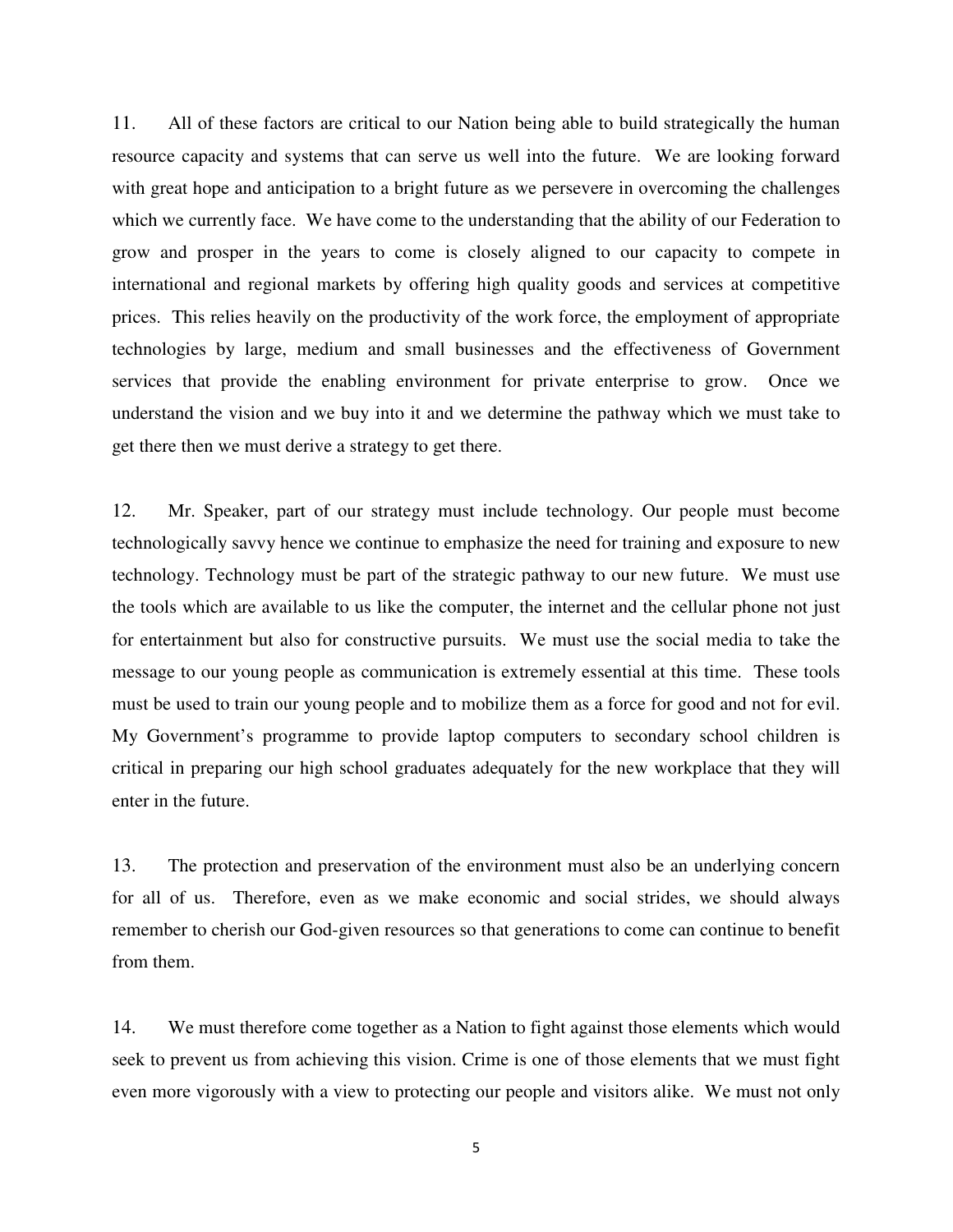fight crime but we must also seek to prevent crime by ensuring that all of our people, especially our youths, understand the vision that we have for our Nation, by ensuring that this vision becomes a shared vision and that we all work towards achieving it. When our youths perceive a bright future and they understand that there is purpose for living and that their dreams are attainable they will become immersed in making this dream a reality.

15. We must also resist apathy, division and strife and discard those negative elements which seek to divert our attention from the challenging task of Nation building. We must be aware of those who propagate these negative ideas and attitudes and try to engage them in constructive dialogue and interaction with a view to bringing them into the mainstream of development, if we can. We must ensure that there is no subtle contamination of our own values which would reverse our laudable efforts at Nation building. We must protect what we are building by anticipating challenges and problems and adopting a resolute and determined stance in moving our country forward.

16. Mr. Speaker, my Government has always been forward-looking and decisive in the midst of difficulties. When in 2005 it became apparent that the slide in the fortunes of sugar could destroy our entire economy, we acted decisively and preemptively to transition out of sugar and save our economy. We are now faced with even more difficult challenges. The world economy is in shambles; a global financial crisis threatens many longstanding financial markets and institutions across the globe; and even more critically, the industries on which we depend to earn foreign exchange and create economic activity have been severely affected by mayhem in the global economy. My Government understood that with our high debt to GDP ratio, the risk of a disorderly collapse of our economy in the face of these adverse global developments was very high. Hence, we acted promptly and preemptively to develop a programme, including fiscal adjustment and debt restructuring, to save our economy. Moreover, like many advanced countries in Europe and elsewhere, we solicited the financial and technical support of the IMF for implementing our programme.

17. We know that things are hard right now for people all over the globe, and for many of our own people here in St. Kitts and Nevis. We know that the programme would entail significant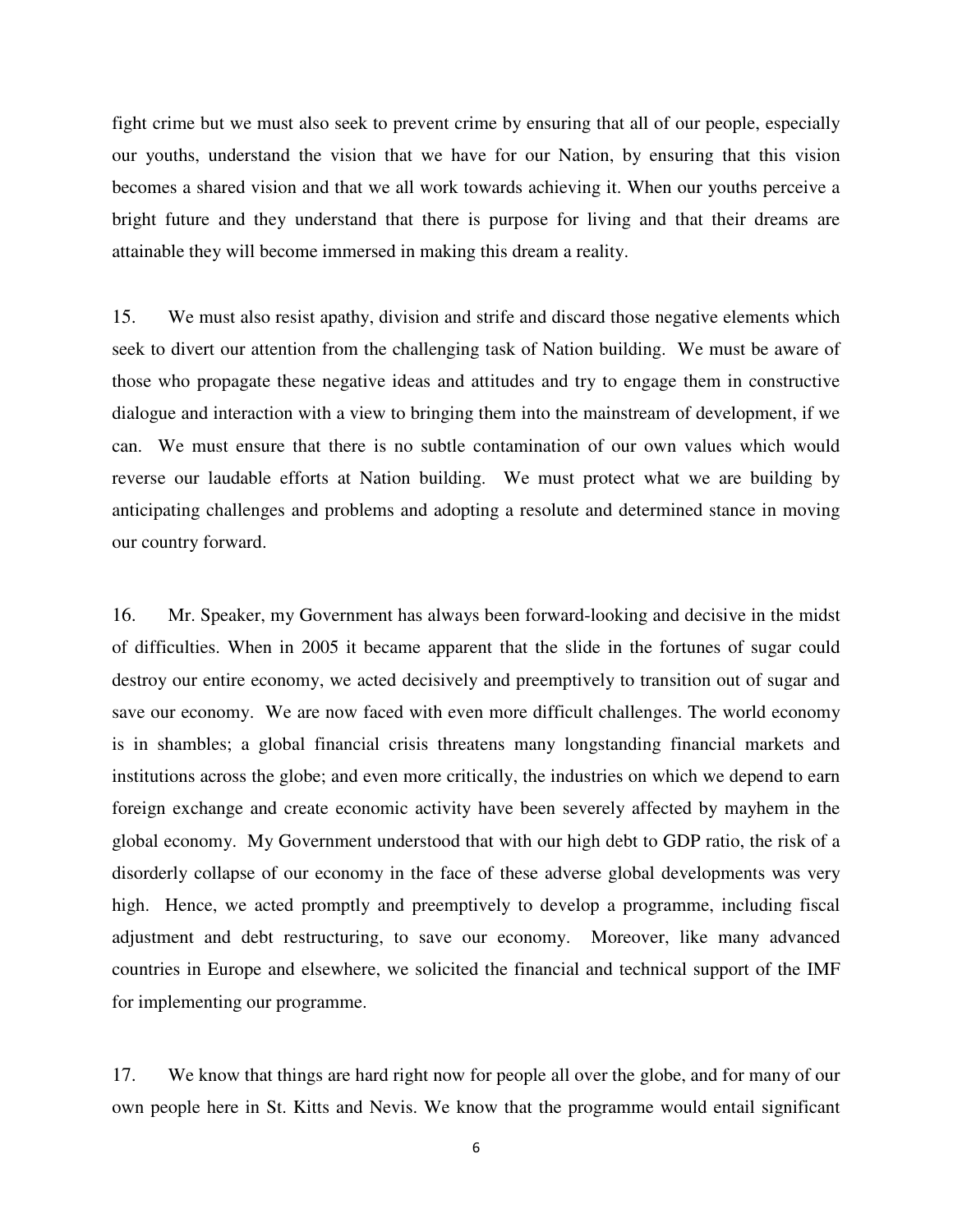sacrifices for our people. I personally interact with people from all walks of life in our community and I feel their pain and suffering. But we are convinced that a disorderly collapse of our economy would have been even more painful and utterly devastating to the entire Nation. We are convinced therefore that the programme that we are implementing has already helped to stave off economic collapse and will bring even more rewards to our people by laying the foundation for enhanced growth and development in the future.

18. Mr. Speaker, in order to effectively cope with the challenging global environment that we face, and chart a course for future growth and development, we must have a clear understanding of the international and regional economy. I will therefore highlight some of the recent developments in the international and regional economy.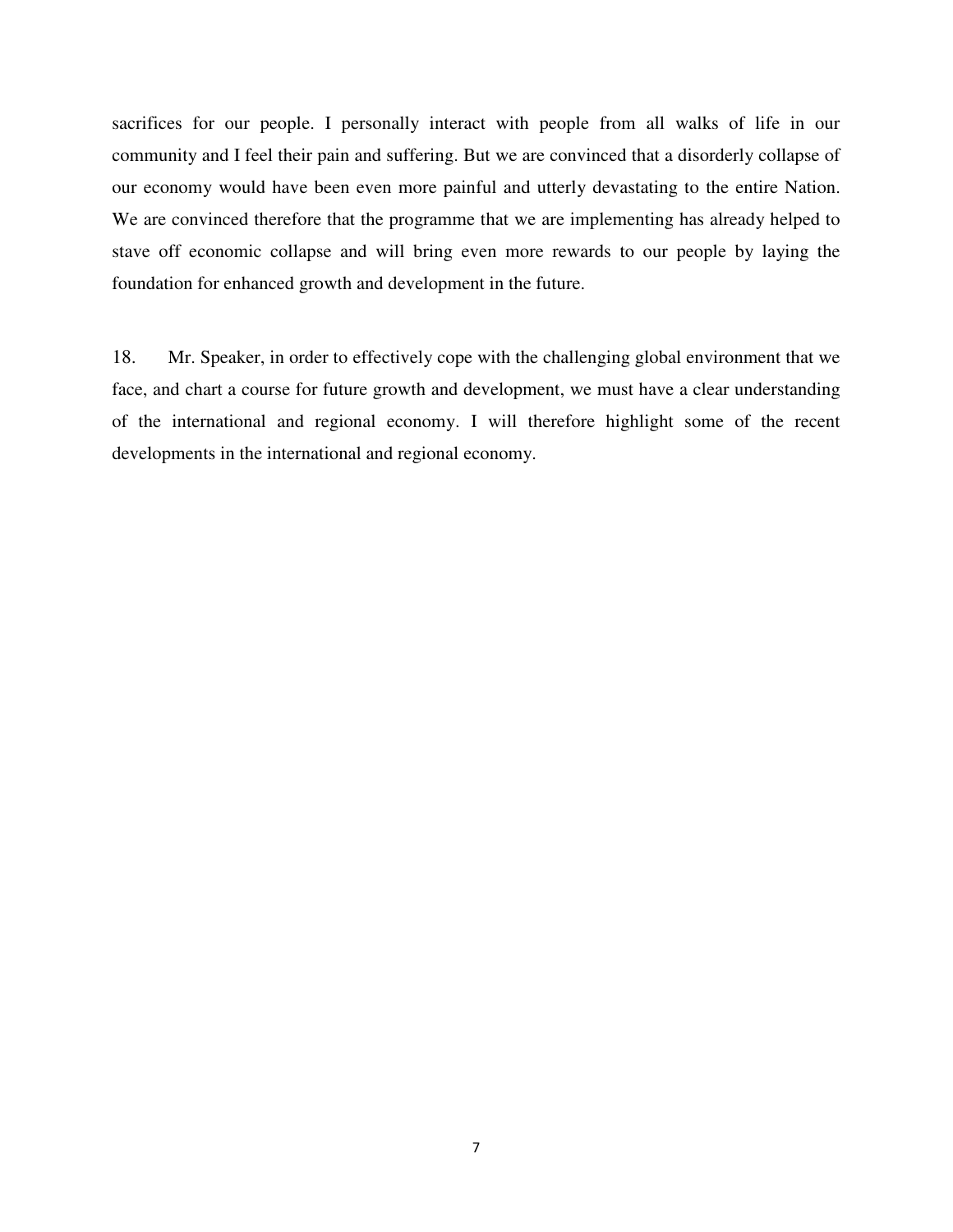#### **THE EXTERNAL ENVIRONMENT**

#### **International Economic Developments**

19. Mr. Speaker, over the last year, the recovery of the global economy from the 2009 recession has been interrupted by a combination of events, including: supply disruptions caused by the Japanese earthquake and tsunami; protracted political unrest in oil producing countries; a deepening financial crisis in Europe and unresolved fiscal and debt crisis in the United States of America. Alongside these developments, the realignment of global economic power has continued.

20. The full depth of the financial crisis in the Euro zone is still not yet clear. However, the following implications are already evident:

- The mounting sovereign debt problems in the peripheral countries are exposing the fragility of the Eurodollar system which is still very much in recovery mode from the effects of the 2009 global crisis.
- These challenges are already threatening to undermine the coherence of the European Currency Union which itself has hitherto been a model of international cooperation in trade and economic development.
- The European Currency Union is the world's largest single trading bloc and the effect of continuing instability in that area has the potential to undermine the global recovery effort.

21. For St. Kitts and Nevis and the other OECS countries, failure to satisfactorily resolve this crisis carries the risk of negatively impacting the level of donor support available for development, as the European Union (EU) is one of the most important traditional sources of such aid. There is also a distinct likelihood of aid cutbacks resulting from the failure of the US authorities to reach a consensus on resolving their debt problem. All of this is within the context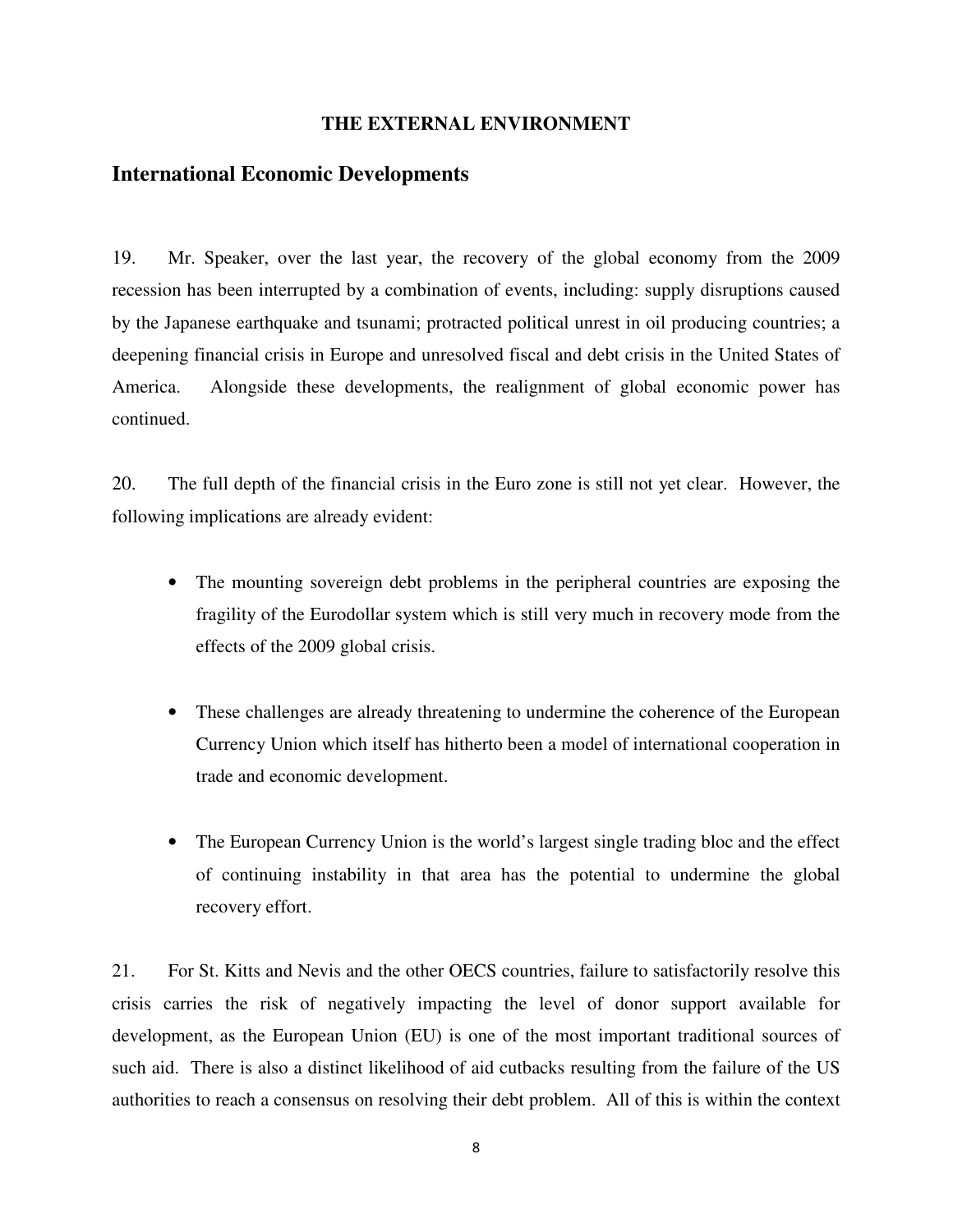of official projections by the Organization for Economic Co-operation and Development (OECD) that official development assistance flows are likely to level off over the next five years.

22. Household incomes are under pressure in the US, the key source market for our tourism product, where unemployment has reached a record 9% and an estimated 20% of disposable income has been eroded as a result of the ongoing market turmoil. The US Government federal debt is estimated at just above 100% of GDP while the deficit for the 2011 fiscal year is estimated at 8.7% of GDP – the highest levels of debt and deficit recorded since World War II. Prospects for resolving the US debt crisis are complicated by the presidential elections which are due in 2012. On both sides of the Atlantic, therefore, political uncertainties abound.

23. In this increasingly complex global environment, the IMF has described the outlook for the advanced economies as one characterized by "continuing, but weak and bumpy, expansion". Against this background, the IMF projects that real GDP in the advanced economies will expand at "an anemic pace" of about 1.5% in 2011 and 2% in 2012. This is a best case scenario which assumes a timely resolution of the policy challenges in both the Euro zone and the US.

24. Wider afield, the emerging market economies have not been impervious to the effects of the problems facing the advanced economies. The main transmission mechanisms have been weaker trade flows and international financial market instability. Declining demand levels in the US and Europe have resulted in cutbacks in Chinese exports while the Japanese economy has not yet fully recovered from the effects of the earthquakes and tsunami. The emerging economies are projected to register a growth rate of about 4.7% in 2011 – down from 8.4% in 2010.

25. Taken together, these factors will further restrain the recovery in developing economies like St. Kitts and Nevis as development prospects remain subdued. For purposes of planning the 2012 fiscal strategy, the global economic outlook presents the following risks:

• The risk that the domestic recovery effort will be restrained by declines in remittances, tourism receipts and foreign direct investment flows.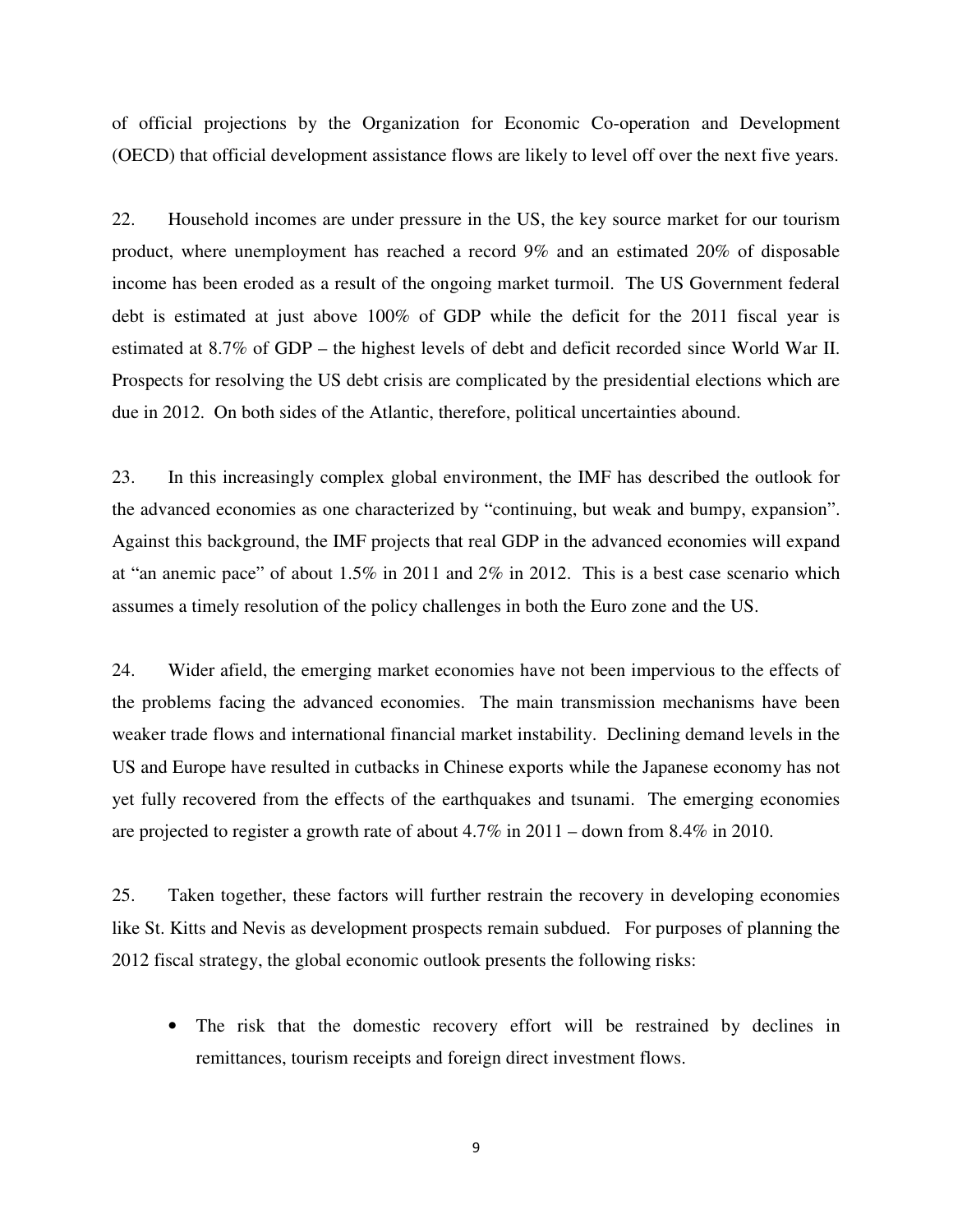- The likelihood of a slowdown in flows of official development assistance from traditional donors; and
- Prospects that further instability in the oil producing economies could result in supply constraints and volatile prices which could undermine the competitiveness of the economy.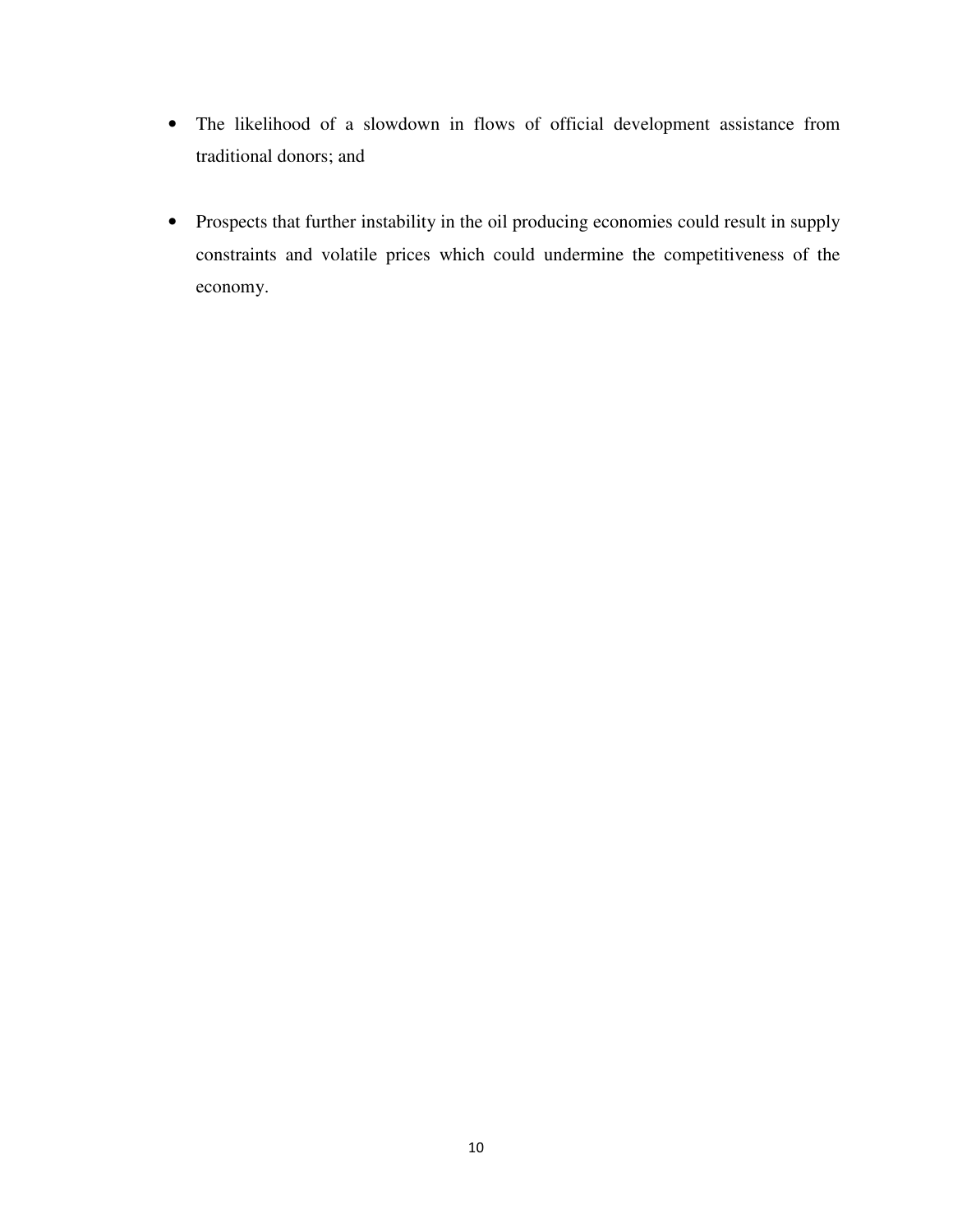#### **Regional Economic Developments**

26. The current uncertainty in the advanced economies has slowed the pace of the CARICOM region's recovery from the impact of the global recession. The impact has been mixed with the tourism dependent economies being the most exposed on account of:

- The dependence of the region's Tourism Sector on the US and European markets which jointly account for an estimated 75% of stayover visitors in the OECS countries.
- The slowdown and, in some cases, the disruption of tourism related construction activity that is associated with the uncertainty in the international credit market; and
- The role of the EU as a traditional provider of donor support for the implementation of public sector investment.

27. As a group, the economies of the OECS countries contracted by approximately 2.2% in 2010 as compared to the decline of 5.7% recorded in 2009. This improved performance was partly due to a turnaround of the Tourism and Real Estate Sectors and a slower rate of decline in the Distribution, Construction, Transport, Storage and Communications Sectors. Preliminary data for the period January to June 2011 points to further improvements in the economic output within the sub-region with the rate of decline projected to slow further to 0.6% due to expansions in the Tourism, Education, Real Estate and Public Administration Sectors.

28. Mr. Speaker, the OECS Economic Union reached another milestone on August 1, 2011 with the commencement of full free movement of OECS citizens among the six independent countries of the Organization. This achievement comes with inherent opportunities for both individuals and enterprises within St. Kitts and Nevis but will require us all to think and act strategically, acquire the requisite training and skills, and most importantly adopt a positive disposition to enhance marketability and productivity. My Government, recognizing the need to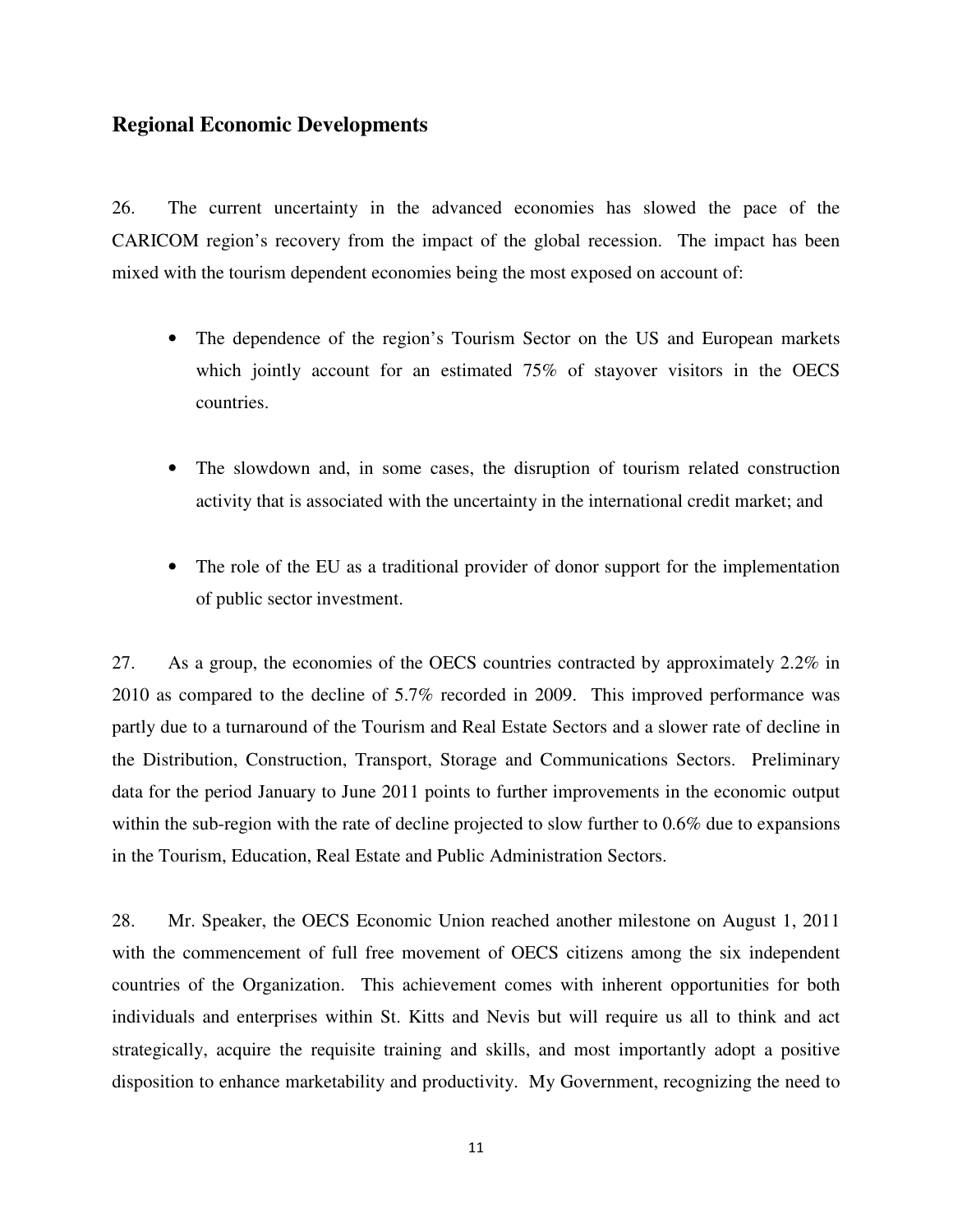ensure that our people are ready to take advantage of the favorable conditions when presented, has created the Regional Integration and Diaspora Affairs Unit within the Office of the Prime Minister in order to provide focus from the highest level to the concerns and issues affecting citizens and residents within the Federation, as well as our nationals in the diaspora. These developments further emphasize the need for increased innovation and a proactive approach among our people to capitalize on opportunities whenever and wherever they arise.

29. Mr. Speaker, progress out of the recession in the larger Caribbean Community member states in 2010 has been slow following the negative growth recorded in 2009. In Barbados, the rate of growth contracted by 0.4% - an improvement when compared to a decline of 4.7% in 2009. This rebound was due to a 3.0% increase in value added by the Tourism Sector. However, the performance of the economy continued to be impacted by downturns in agriculture, construction and manufacturing. Following a contraction of 3.5% in 2009, economic output in Trinidad and Tobago increased by a mere 0.1% in 2010. Although the Energy Sector experienced moderate growth, the Non-Energy Sector continued to decline, albeit at a slower rate than the previous year, as the construction and distribution sub-sectors remained weak. The Jamaican economy contracted by 1.2% - an improvement over the contraction of 3.0% in 2009. This improved performance was influenced by a rebound in the Tourism and Agriculture Sectors. However, weak domestic and external demand continued to have a negative impact upon the Mining and Quarrying, Manufacturing, Construction, Transport, Storage and Communication Sectors.

30. Overall, the rate of recovery in the CARICOM region has been lagging behind that of the wider Latin American region and the outlook is for this trend to continue into 2012.

31. Mr. Speaker, I now turn to the Domestic Economy.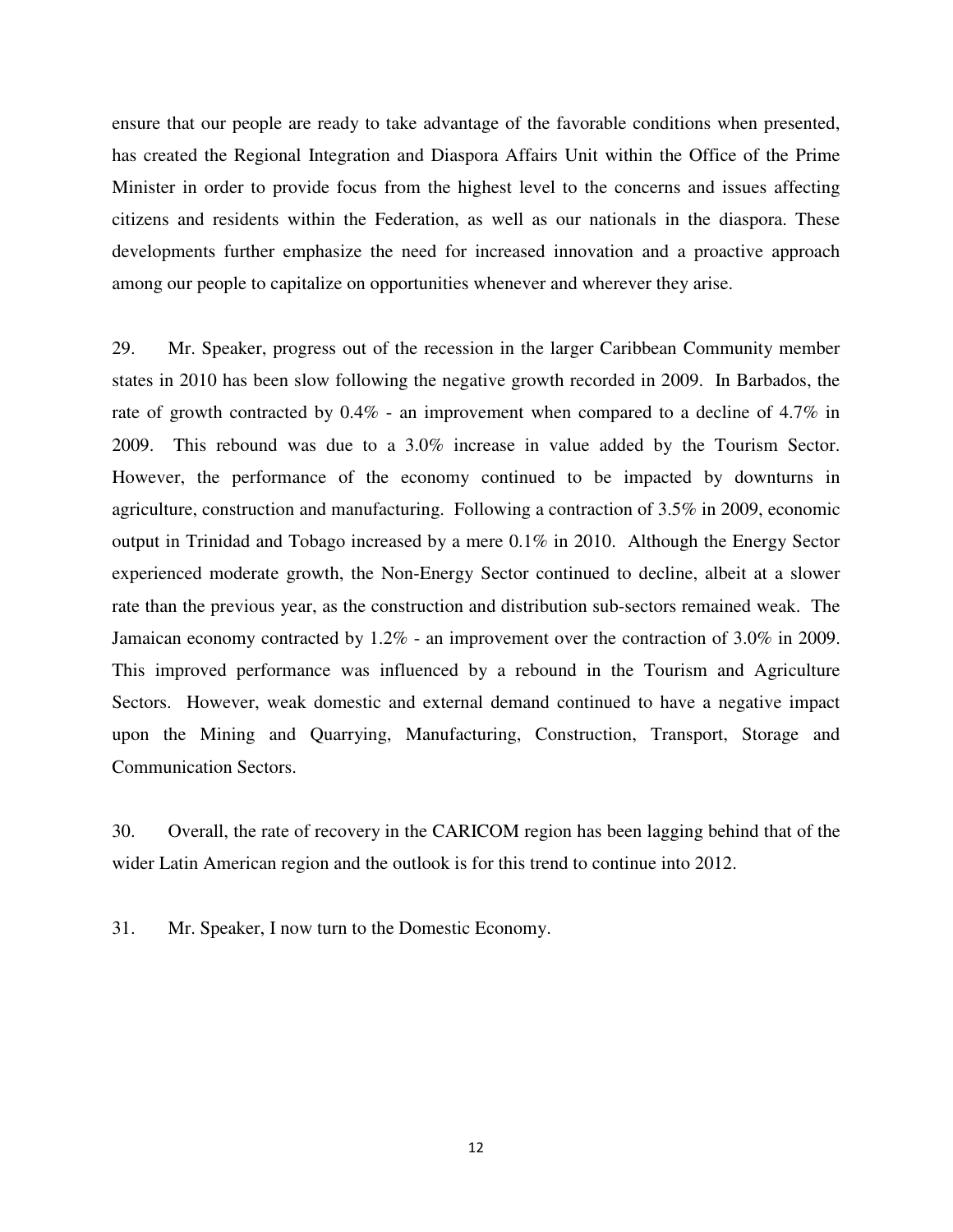#### **THE DOMESTIC ECONOMY**

#### **Output, Prices and Balance of Payments**

32. Mr. Speaker, in 2010 the domestic economy contracted by 2.7% - a 3% improvement over the 5.6% decline recorded in 2009. During this year, steady recovery was experienced by both the Manufacturing and Tourism Sectors which are projected to grow by 6% and 5.9% respectively. However, this will be insufficient to offset the effects of the slow recovery being experienced by the Construction Sector and Distributive Trades. The latest projections by both the Eastern Caribbean Central Bank (ECCB) and the Statistics Department are that growth will be flat for 2011 and that the economy could return to a positive growth path in 2012 when output is projected to expand by 1.5%. This pattern is consistent with the trends observed in the OECS group.

33. As part of the 2010 National Accounts rebasing exercise, the Consumer Price Index was updated to reflect the current household expenditure pattern and ensure greater reliability in the provision of information that impacts public policy. On a period to period basis, the rate of inflation in 2010 was about 1% as compared with the 1.9% recorded in 2009. Principally as a result of the pass-through effect of the rising fuel and corresponding utility prices and the introduction of the Value-Added Tax (VAT) in November 2010, the rate of inflation has increased to 8.2%. After the first full year of the new tax regime, prices are expected to stabilize in 2012 and revert to historical averages of 2.5% over the medium term. However, we are also aware that prices for some items should become much cheaper to import under the VAT system but these savings are not being shared with consumers. I use this opportunity to call upon those businesses that clearly have the capacity to offer goods and services at a much cheaper rate to explore all avenues to adjust prices downwards to the benefit of their customers.

34. Mr. Speaker, the volatility in international energy prices continues to challenge the policy making process, particularly as it relates to the pivotal issue of price stability. I will discuss our planned policy initiatives in this area later in this address.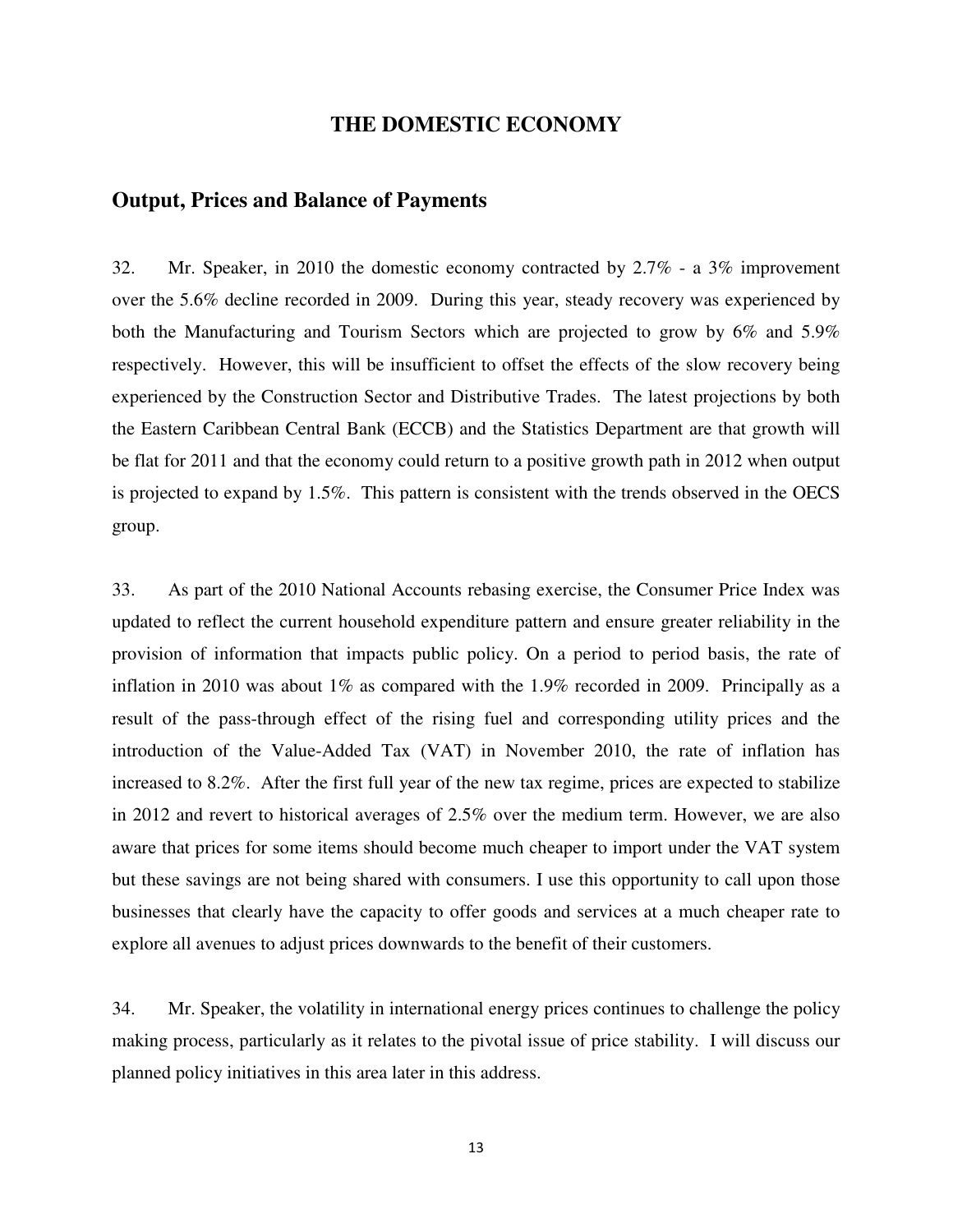#### **The External Account**

35. Mr. Speaker, I will now summarize the Balance of Payments Account which records all receipts and payments between our Federation and the rest of the world. In 2010, the Current Account deficit increased by 0.6% to \$464.3 million or 25.5% of GDP at market prices. This marginal increase is mainly attributed to an increase in the net importation of goods and services by 9.3% to \$486.9 million or 26.7% of GDP. The rise in net goods and services can be attributed to an increase in outflows for merchandise for the Construction and Manufacturing Sectors and an upturn in activity in tourism. The Services Account surplus decreased by 31.6% to \$59.3 million or 3.3% of GDP as a result of a decline of 4.4% in travel receipts and an expansion of the deficit for transportation of 24.8% due to an increase in global oil prices.

36. The surplus on the Capital and Financial Account declined by 5.6% to \$471.0 million or 25.9% of GDP in 2010. Net Foreign Direct Investment expanded significantly by 35.5% to \$380.8 million or 20.9% of GDP when compared to 2009 which is attributed mainly to a 70.2% increase in land sales. However, this significant increase in direct investment inflows was insufficient to offset the Current Account deficit resulting in an overall deficit of \$2.8 million or 0.2% of GDP.

#### **The Tourism Sector**

37. Mr. Speaker, in spite of the slowdown of the economic recovery in major source markets we remain cautiously optimistic about the outlook for our Tourism Industry. In the wake of the 26.8% contraction of the stayover sector experienced in 2009, the sector recorded 3.3% growth in 2010 and is projected to grow by 5.9% this year. This significant turnaround of the country's leading contributor to foreign exchange earnings was supported by increases in arrivals from the main source markets of the United States, United Kingdom and Europe and the re-opening of the Four Seasons Resort. The investments made in support of the marketing strategy and direct airlift capacity continued to play an important role in the recovery of the sector and in laying a sound foundation for consolidating the full revitalization of the sector when external market conditions stabilize. At the same time, intensifying competition in the market place makes it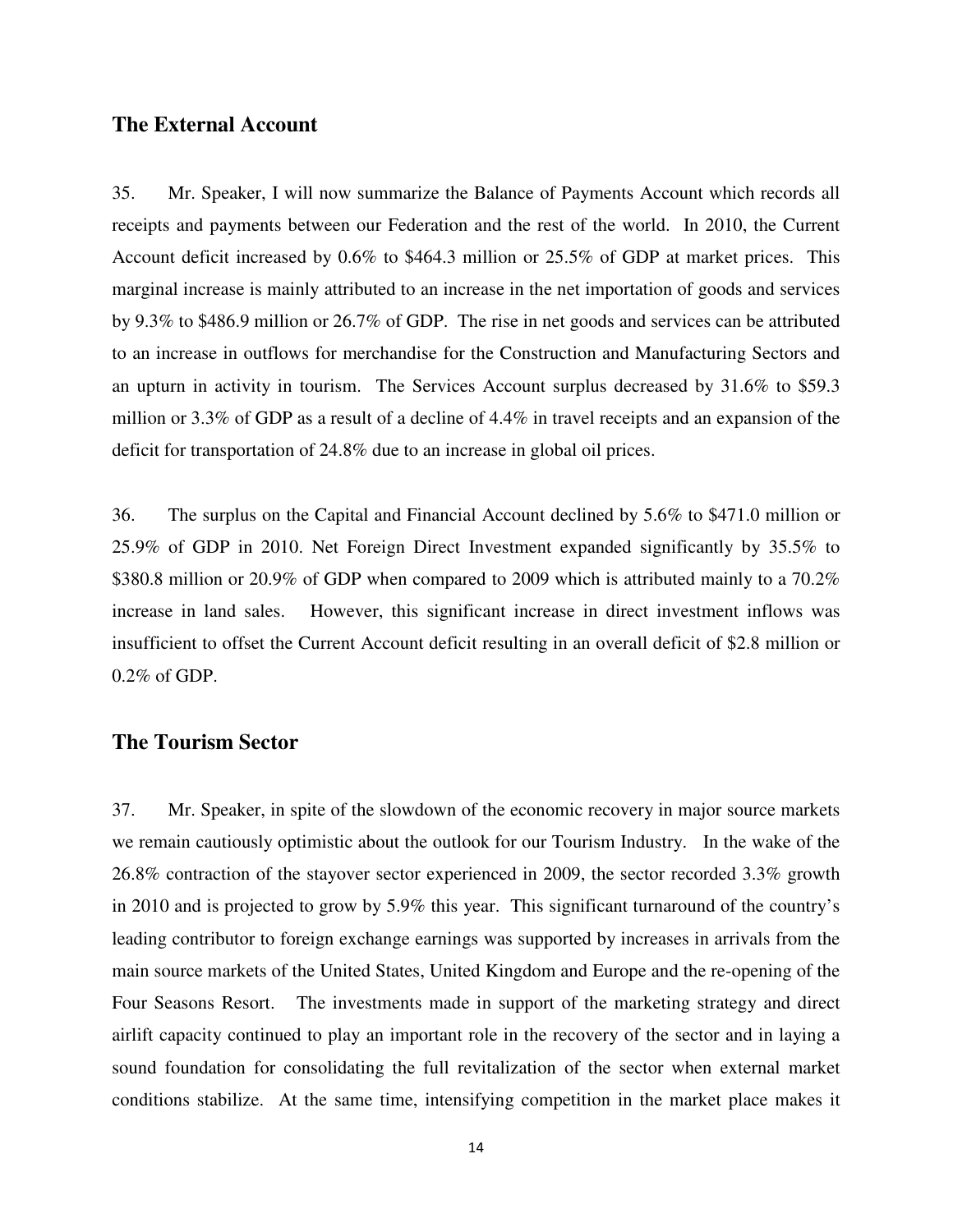imperative that we sharpen our focus on consistently offering a safe and secure visitor experience, convenient airlift and a more sophisticated tourism infrastructure. It is therefore imperative that we continue to employ a carefully targeted, cost-effective marketing strategy that is closely aligned to the authentic product offerings of our twin-island Nation.

38. Recognizing the volatility in the global market, we have taken a pro-active approach to building and supporting international airlift services to ensure that both visitors and nationals can travel more easily to and from our destination. It is important to note that the Airline Industry has implemented stringent measures to address the escalating cost of fuel and the pressure from shareholders to remain profitable in a time when travel has become a luxury for many households. In some instances, airlines have eliminated routes and flights to small, unprofitable destinations but I am pleased to report that St. Kitts has seen an increase in airlift in support of our target markets. As of April 5, 2011, American Eagle added two (2) new weekend rotations between San Juan and St. Kitts, further facilitating weekend getaways between St. Kitts and Puerto Rico and improving access to the west coast of the United States. Effective December 23, 2011, travel from Canada will be supported by a new service from Air Canada for the peak winter 2011/2012 travel season which ends in April 2012. This weekly flight will operate from Toronto on Fridays making it our only non-stop scheduled commercial flight from Canada. By the inclusion of this new flight, St. Kitts and Nevis has become a more viable winter destination choice for travelers from this key North American market and we are optimistic that this new airlift arrangement could be further developed into a year round service by 2013. Unfortunately, the same cannot be said for intra-regional travel where economic slowdown, high airfares, capacity reduction and other obstacles have continued to cause a serious fall off in Caribbean travel. However, we continue to explore options to strengthen this market and, in this connection, we are currently in discussions with REDjet for the inclusion of services to the Federation in its expanding regional operations.

Mr. Speaker, to further expand arrivals from the higher end of the air passenger market, we will commence the construction of a world class private jet terminal in January 2012 and it is scheduled to be completed by October 2012. This project is synergistic with other premium facilities which are already being developed to serve a more upscale clientele. This facility will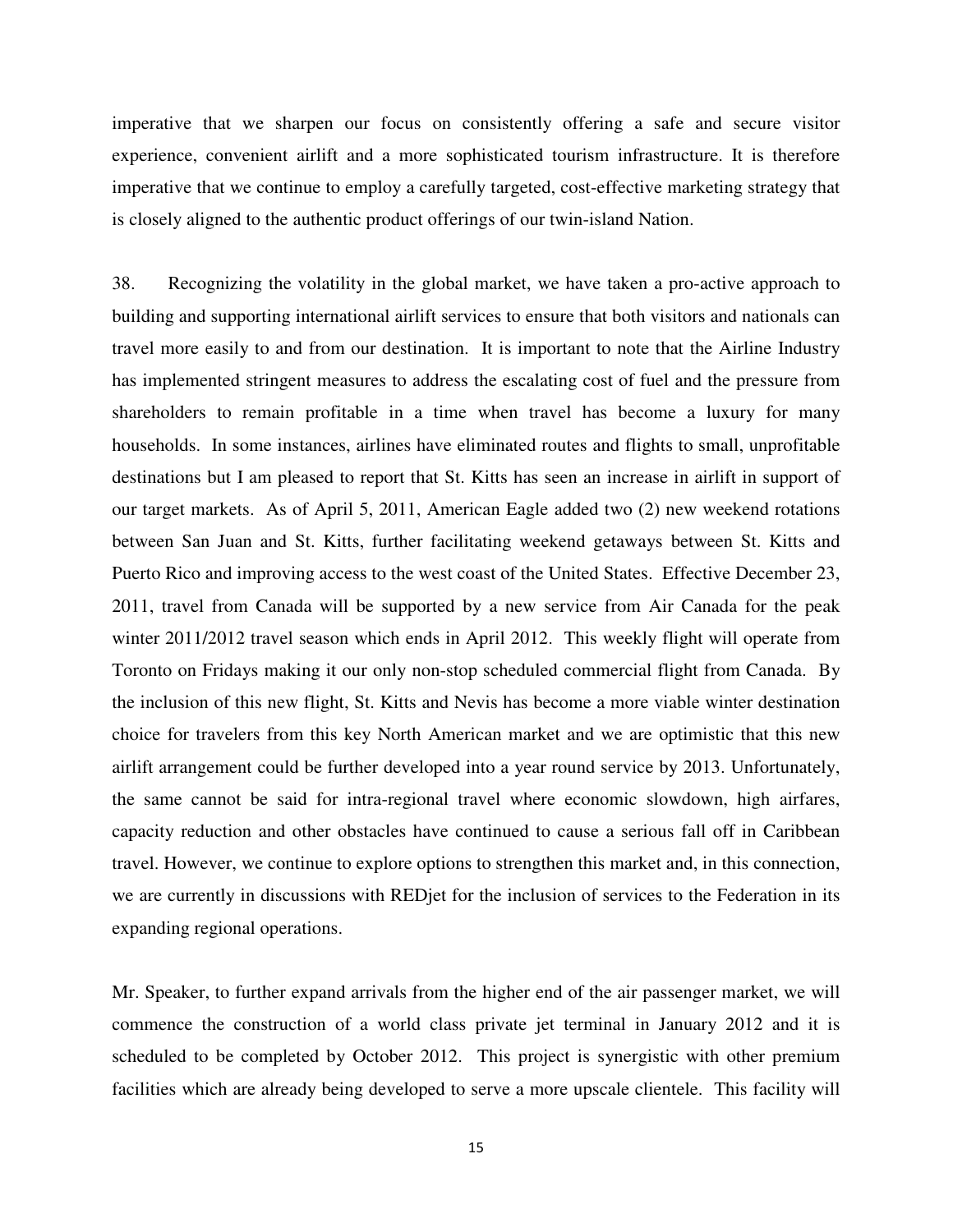target clients from a number of ongoing developments such as Christophe Harbour which recently opened 'The Pavilion' at Sandy Bank Bay and continues to execute work on a mega yacht marina at the South East Peninsula which is expected to host its first vessels in January 2012. Development is also now progressing at Kittitian Hill, with construction underway on the golf course and thirty-six (36) resort cottages and ten (10) villas. It is anticipated that Phase One which is the opening of a ninety (90) room hotel, spa and golf resort will take place in December 2012. Phase Two of the Silver Reef luxury apartment complex will also be completed by June of that year. Meanwhile, we are seeing the positive impact from the completion of the final twenty-two (22) units of the eighty-eight (88) unit Marriott Vacation Club International (MVCI) which has timeshare owners that visit year-round therefore providing a balance between the seasonal lows and highs of leisure travel.

39. Mr. Speaker, cruise passenger arrivals expanded by 13.7% in 2010 and it is projected that visitor arrivals will expand for the fifth consecutive year during the October 2011 to September 2012 cruise season. Based on berthing bookings, it is projected that approximately 650,000 cruise passengers will arrive in St. Kitts by September 2012. In the 2009-2010 cruise season, the half million passenger arrival mark was surpassed for the first time in the history of the Federation. Our port facilities are currently capable of accommodating any of today's largest ships including the "Oasis" class vessels. In fact, the 'Allure of the Seas' is scheduled to make its inaugural call at Port Zanté cruise ship port on December 30, 2011.

40. I use this opportunity to assure this Honourable House and our citizens that my Government will continue to develop a sustainable tourism product with an emphasis on a quality experience for our visitors, and a commitment to people empowerment.

#### **Manufacturing**

41. Indications of resurgence are also evident in the Manufacturing Sector which recorded positive growth of 2.2% in 2010 - a marked improvement over the decline of 19.6% recorded in 2009. This is attributed to an increase in the export of electronic components. This Government considers the creation and maintenance of viable businesses and employment opportunities to be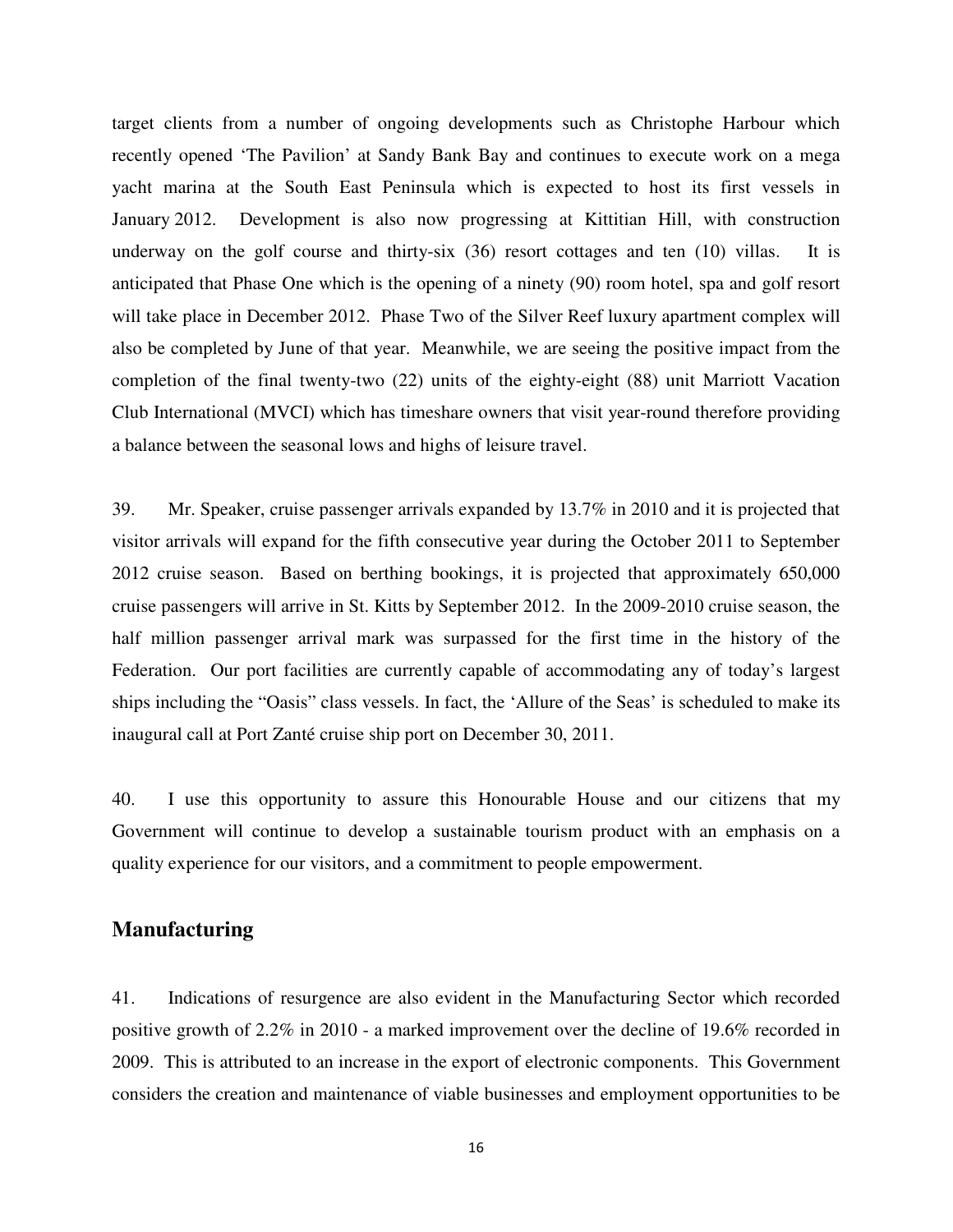a vital component in our development agenda, therefore during 2010 a decision was taken to provide tax concessions to a range of businesses inclusive of small manufacturers. I am pleased to report that, based on increases in production and exports during the course of this year, it is projected that the sector will record a 6% increase in economic output.

#### **Construction**

42. Mr. Speaker, continued challenges were experienced by the Construction Sector which has traditionally been one of the major economic drivers. The sector recorded a decline in economic activity of 12.0% during 2010, a slight improvement when compared to the contraction of 15.3% recorded in 2009. The sector continued its recovery in 2011 although the outlook is for another year of negative growth. Up to June this year, the recovery was led by ongoing activities on home construction projects predominantly by private individuals. However, with the resumption of activity at some of the major developments, the stage is set for a stronger contribution by this sector and as such a 3% growth rate is projected for 2012.

43. This Government remains committed to providing affordable homes and access to land to its citizens through the implementation of the Special Land Distribution Initiative Programme and five affordable housing schemes. In 2010, approximately one hundred and forty-nine (149) acres of land were distributed as a means of empowering citizens through land acquisition for residential and commercial purposes. With the assistance of the National Housing Corporation (NHC), one hundred and ninety-eight (198) houses were constructed or renovated to enhance the standard of living among the poor and most vulnerable within our society. Evidence of the success of the housing initiatives can be seen in the data provided in the Eastern Caribbean Central Bank's Commercial Banking Statistics Report which indicates that, as of December 2010, personal credit issued in St. Kitts and Nevis increased by 5.2% to EC\$883.4 million when compared to December 2009. Of this amount, over fifty percent (50%) equivalent to \$462.0 million was attributed to home construction and renovation, and house and land purchases. Acknowledging the importance of construction to further economic and social development, we have taken the decision to provide a stimulus to the sector and relief to prospective low and lowmiddle income homeowners by significantly reducing taxes applicable to building materials for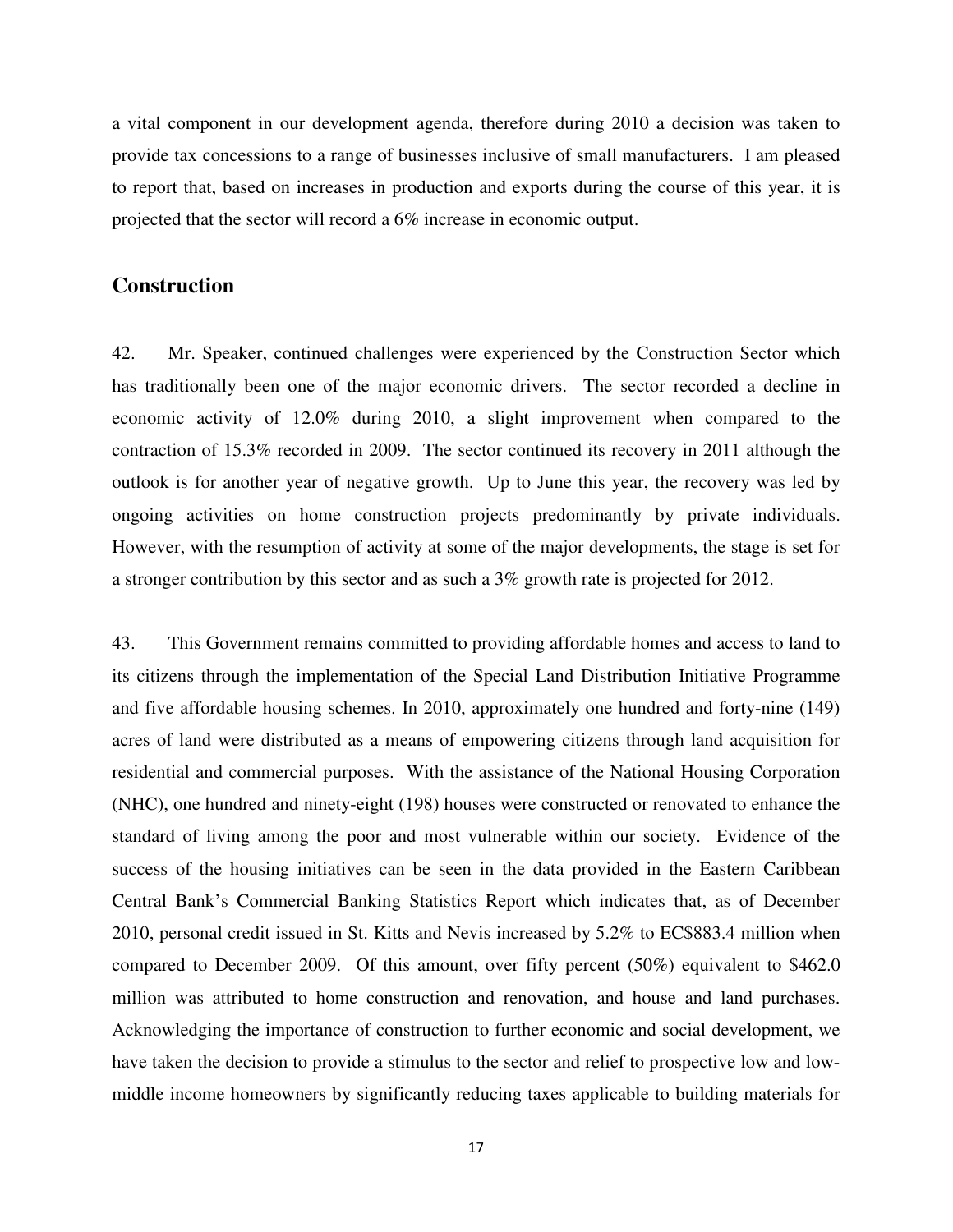home construction projects valued up to \$400,000 through a partial waiver of taxes. This initiative will expire in October 2012 therefore, I encourage our citizens to seize the opportunity.

#### **Agriculture**

44. Mr. Speaker, the achievement of food security continues to be an important policy goal of my Government. The importance of achieving this goal is reinforced by the growing uncertainty in the global food market which is characterized by successive episodes of natural disasters in food producing regions of the world, increasing demands from expanding economies, increased use of biofuel technology and the associated upward pressure on prices. Mr. Speaker, as recently as October 2011, a report by the Food and Agriculture Organization (FAO) estimated that thirtytwo (32) countries around the world will be in need of assistance as a result of crop failures, natural disasters and high domestic food prices. However, I can confidently say to this Honorable House that we will not be among the countries in need of such assistance.

45. Since the closure of the Sugar Industry in 2005, my Government has made agriculture a priority in the development agenda by identifying the sector as one of the pillars of transformation which would not only ensure food security, but also facilitate employment and revenue generation. Considerable investment has been made to facilitate the expansion of the sector through increased integration of new farming techniques and technologies and the creation of linkages with other sectors in order to reduce cost and maximize benefits. During 2012 we intend to build on these efforts by emphasizing small and commercial scale farming, infrastructure, appropriate technology and training.

46. Small-scale and commercial farming have both been used as a means of expanding the sector as we strive to meet domestic demand and capitalize on export opportunities. During 2010, three (3) farmers were identified for the establishment of commercial farms which involve the cultivation of fifty (50) acres each. We have also encouraged group-farming or the cluster farm model which was initiated under the Agricultural Training Employment Programme. This programme targets former sugar workers who are interested in making a transition from the Sugar Industry to non-sugar agriculture. I am pleased to report that this initiative has been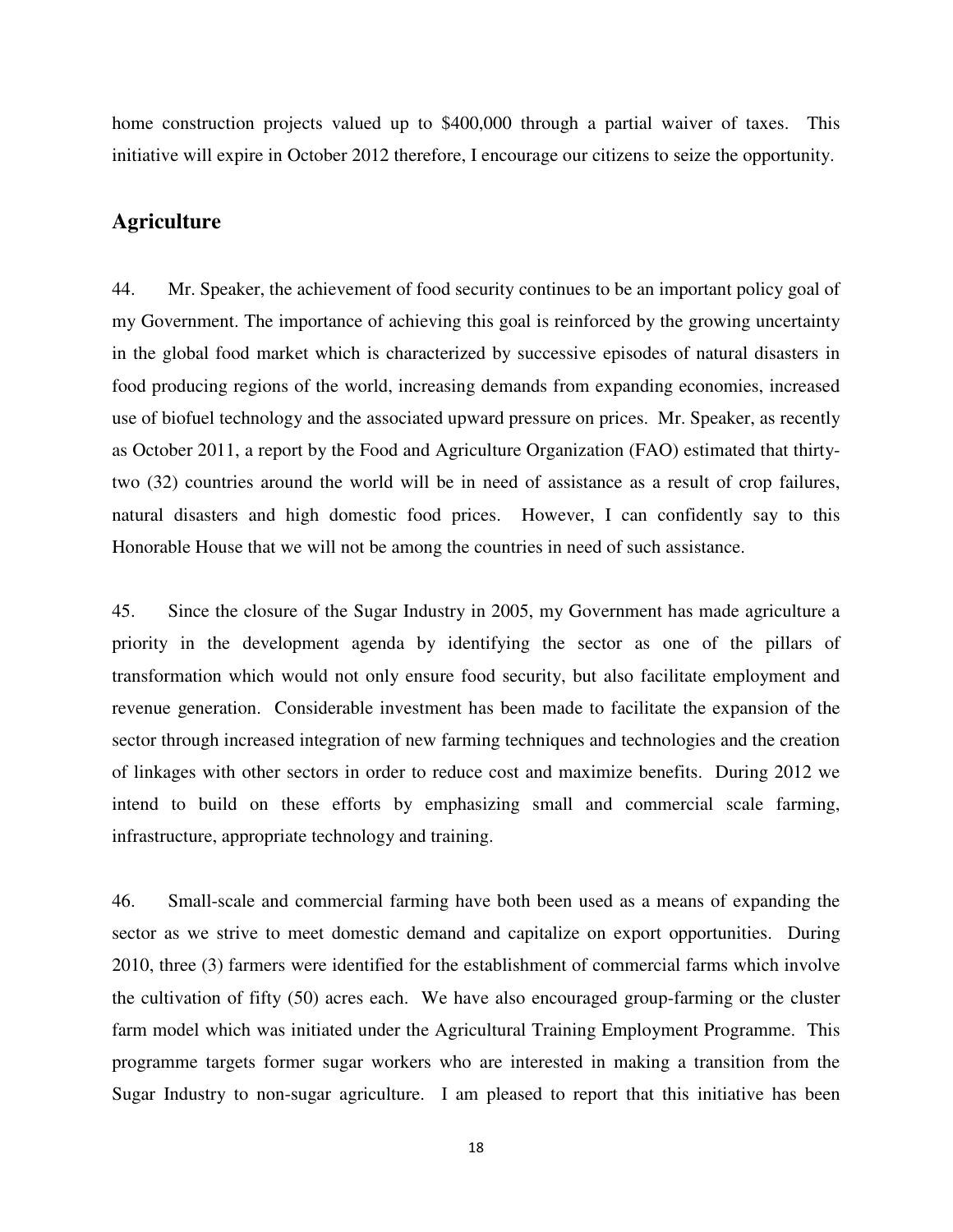successful, facilitating the establishment of four group farms in the areas of Sir Gilles, Belmont, West Farm and Mansion. We are also focusing on supporting the development of niche markets in the agro-processing sub-sector as this area provides a unique opportunity to develop an additional form of income generation, particularly for women, a means of reducing wastage and a building block for small business development. The Basic Needs Trust Fund (BNTF) has collaborated with the Department of Cooperatives to provide training, equipment and product development support in this area. Further capacity building will be sought in order to facilitate quality assurance and sustainability.

47. Mr. Speaker, as a means of addressing access to water at higher altitudes, the construction of dams has been included as part of the Agricultural Resource Management Project which has been financed by the Sugar Industry Diversification Foundation (SIDF). Four (4) communities were identified namely, Phillips, Estridge, Mansion and Fahies, for the construction of these water retaining structures. Work is currently ongoing on the Phillips, Estridge and Mansion sites and is expected to be completed early in 2012. Work will begin in Fahies next year during which an additional three (3) sites will be identified for development. In addition to improving the water supply, there is a need for adequate storage for agriculture produce and, to address this issue, we have identified a site for the establishment of a packing house at the Department of Agriculture with the objective of ensuring consistent quantity and quality of produce supplied to the local market. The Crops Programme at the Department of Agriculture will continue to collaborate with the Caribbean Agricultural Research Development Institute (CARDI) and the Inter-American Institute for Cooperation and Agriculture (IICA) to ensure further training in areas such as Agro-processing, Greenhouse Construction and Management, Agri-business and, Sanitary and Phytosanitary Measures.

48. Mr. Speaker, the livestock sub-sector is facing challenges such as praedial larceny, high mortality, the high cost of feed and poor husbandry practices. These problems resulted in a 3.8% decline in output in 2010. Several initiatives have been implemented and will continue into 2012 to reverse this outcome. They include the growing, harvesting and storage of forage for use during the dry season as part of a strategy to deal with the cost of imported feed which has caused some livestock farmers to cease production as profit margins continued to narrow.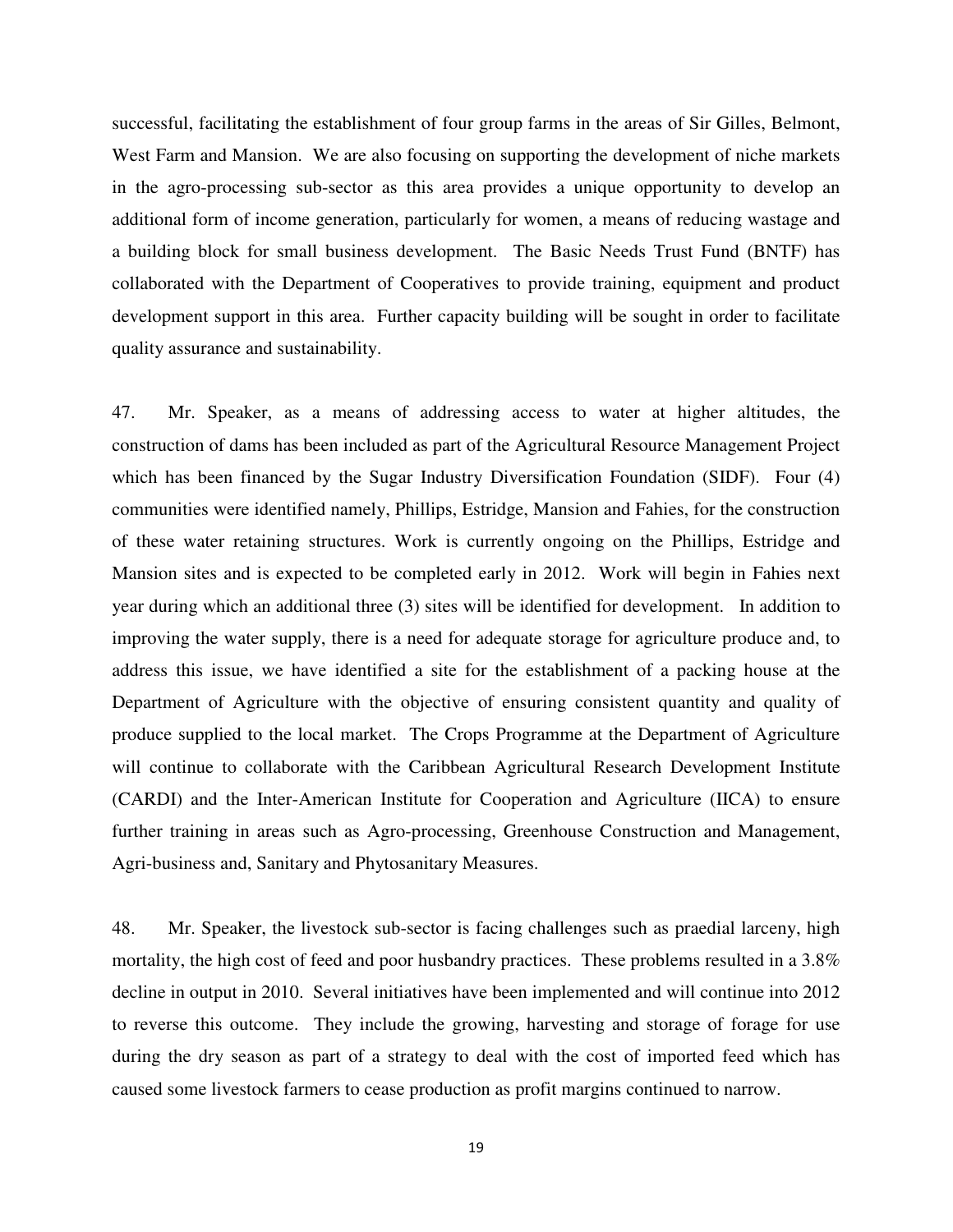49. On the legislative front, there are now three (3) Bills before the Attorney General's Chambers namely the Public Pounds (Amendment) Bill, St. Kitts and Nevis Animals (National and International Movement and Disease Prevention) Bill and the Agriculture Produce and Livestock Bill. We have already taken steps to move the process forward with the introduction of the Dogs (Amendment) Bill which will include provisions for the utilization of tracking devices which will assist in the curtailing of dog attacks on livestock. The enactment of these bills will enhance and modernise the legislative framework and serve as a deterrent to those who wish to unlawfully gain or act with complete disregard for the investment of others.

50. Mr. Speaker, in the fishing sub-sector, fish landings increased by 29.8% to 394,390 pounds with a value of \$3.9 million when compared to the same period in 2010. This is indicative of the benefits of training provided to our fishers, particularly in the vertical long-line fishing method which was made possible with assistance from the Japanese International Cooperative Agency (JICA). Through the Department of Marine Resources, we will continue to conduct further training, provide assistance to fishers in the acquisition of the relevant gear and equipment when possible, target underutilized species and establish Fish Aggregating Devices (FADs) in an effort to improve our food security and nutritional intake, and to build resilience to global economic and financial challenges. In order to advance the continued transformation of the fishing sub-sector, the Department of Marine Resources has instituted the use of the Ecosystem Approach to Fisheries Management which aims to balance diverse societal objectives taking into account the knowledge and uncertainties of human and environmental factors in an integrated approach to fishing. The Department has received assistance from the University of the West Indies – Centre for Resource Management and Environmental Studies (UWI/CERMES) in the execution of an assessment exercise to determine the way forward as this approach is implemented. My Government will endeavour to foster a culture of sustainable fishing to preserve the longevity of the sub-sector as well as the diversity of the species inherent to this region.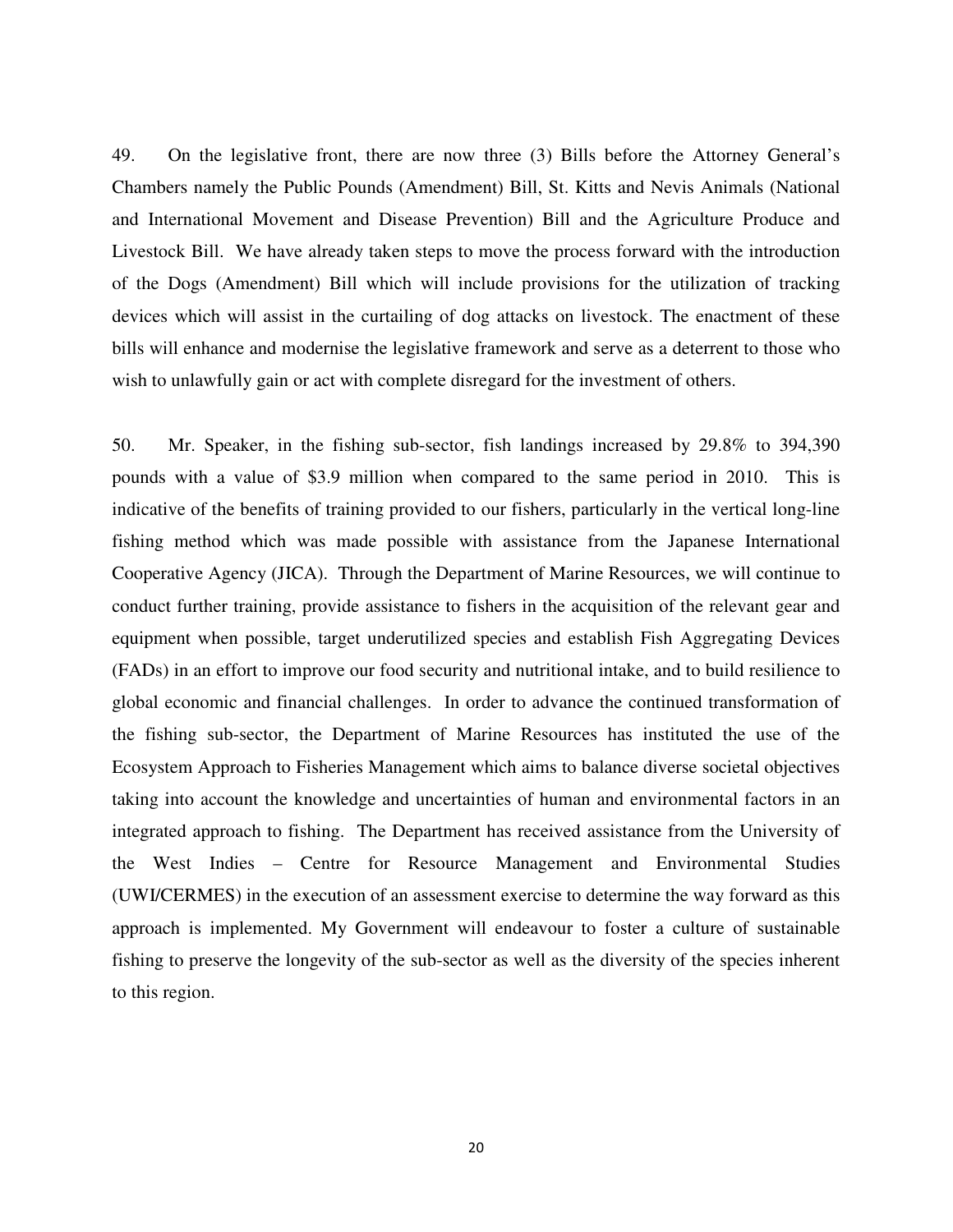#### **Industrial and Enterprise Development**

51. Mr. Speaker, the Manufacturing Sector continues to be resilient despite the reduced demand attributed to the prolonged effects of the global economic recession. The sector has remained viable by making a critical decision to diversify its export market to include alternate markets in Asian, European and Latin American countries. This has provided an essential buffer in the face of continued uncertainty in the demand from our traditional export markets such as the United States. As a result, the sector has been able to preserve employment levels in an already challenging economy. In 2010, the sector contributed 6.8% to economic output, earning over \$98 million in exports and employing over 2,000 persons. The sector also made important indirect contributions to several other sectors including Freight, Shipping, Transportation and Financial Services, and Port and Customs Operations.

52. Mr. Speaker, I again emphasize that the development of new business arrangements in viable regions will determine our ability to survive this difficult period and to continue our development in the years ahead. Brazil has been identified as having one of the fastest growing economies in the world therefore we have been working towards the finalization of a Partial Scope Agreement which will provide new opportunities to our manufacturers. This Agreement will facilitate duty-free access for our manufactured products and is expected to increase income generated by manufactured exports by US\$30 million over a period of three (3) to four (4) years translating into additional employment opportunities. We anticipate that the process will be completed before the end of 2011 and use this opportunity to thank our Private Sector counterparts who have partnered with us in ensuring that this Agreement comes to fruition.

53. Mr. Speaker, the Services Sector contributes over seventy percent (70%) of our GDP and will continue to play a major role as the country intensifies its economic diversification programme. The export of professional and knowledge-based services will ensure the further expansion of trade, and by extension, the economy. However, we continue to face challenges with the adequate preparation of our service providers to explore opportunities for leveraging the provisions of various trade agreements to increase access to new external markets. The services market is valued at over US\$3 trillion and St. Kitts and Nevis is considered to have niche

21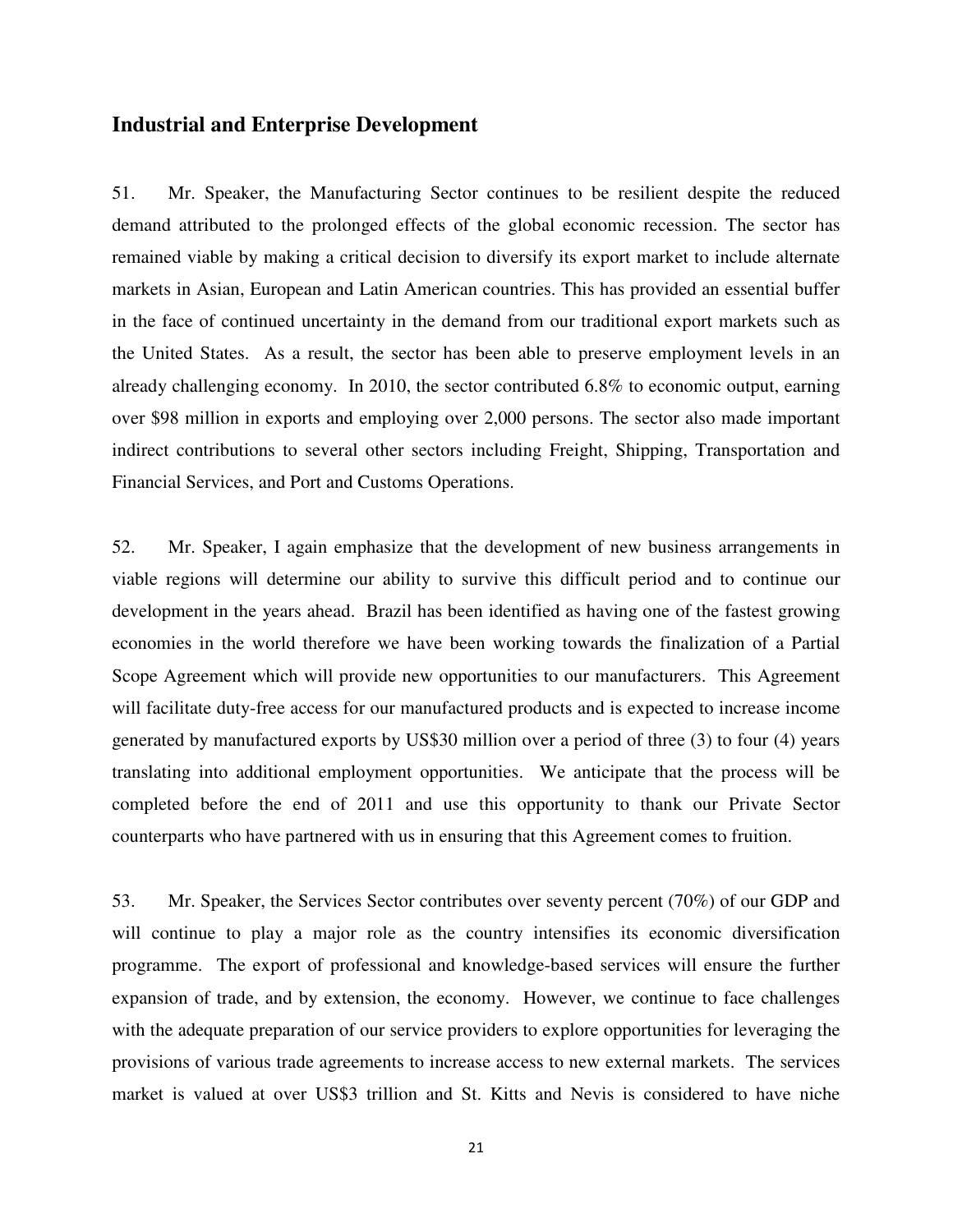markets in the areas of education, medical and wellness, legal, management, consulting, Information and Communication Technology (ICT), cultural and construction and constructionrelated services. Therefore, we will continue to support professional service providers in their pursuit of these opportunities. We will also continue to dialogue with service providers in the context of the ongoing negotiation process for the CARICOM-Canada Trade and Development Agreement. Training and consultation opportunities will also be made available to relevant individuals to facilitate greater understanding of the issues surrounding market access and assist them in identifying business opportunities.

54. Mr. Speaker, undeniably, small and medium enterprises (SMEs) play a pivotal role in our economic diversification and development agenda. Since its inception in 2009, the National Entrepreneurial Development Division (NEDD) has actively given support to the development of SMEs. As of October 2011, the Division has provided assistance to approximately 188 entrepreneurs in areas such as business development counseling, the facilitation of business training workshops and the provision of monitoring and extension services. In order to complement the services already being provided, efforts are being made toward the establishment of a business incubator. This facility will provide temporary office space for fledging businesses, thereby decreasing startup costs while facilitating the sharing of fees for utilities between businesses. My Government is currently in discussions with the Government of Mexico on the delivery of this facility to the benefit of the SME sector.

#### **Information Technology and Telecommunications**

55. Mr. Speaker, I am pleased to announce that the one laptop per child programme is now in its second phase having received over 2,400 laptops in August of this year. Our students in the 4<sup>th</sup> and 5<sup>th</sup> Forms in both St. Kitts and Nevis have received their personal laptops which have been provided as a learning tool that will give them access to educational portals and additional research material. In keeping with my Government's commitment to provide the requisite tools for the development of  $21<sup>st</sup>$  Century skills among our people, the specifications and configurations of these computers were improved when compared to those received during the initial phase of the programme. However, my Government is aware of the need to manage these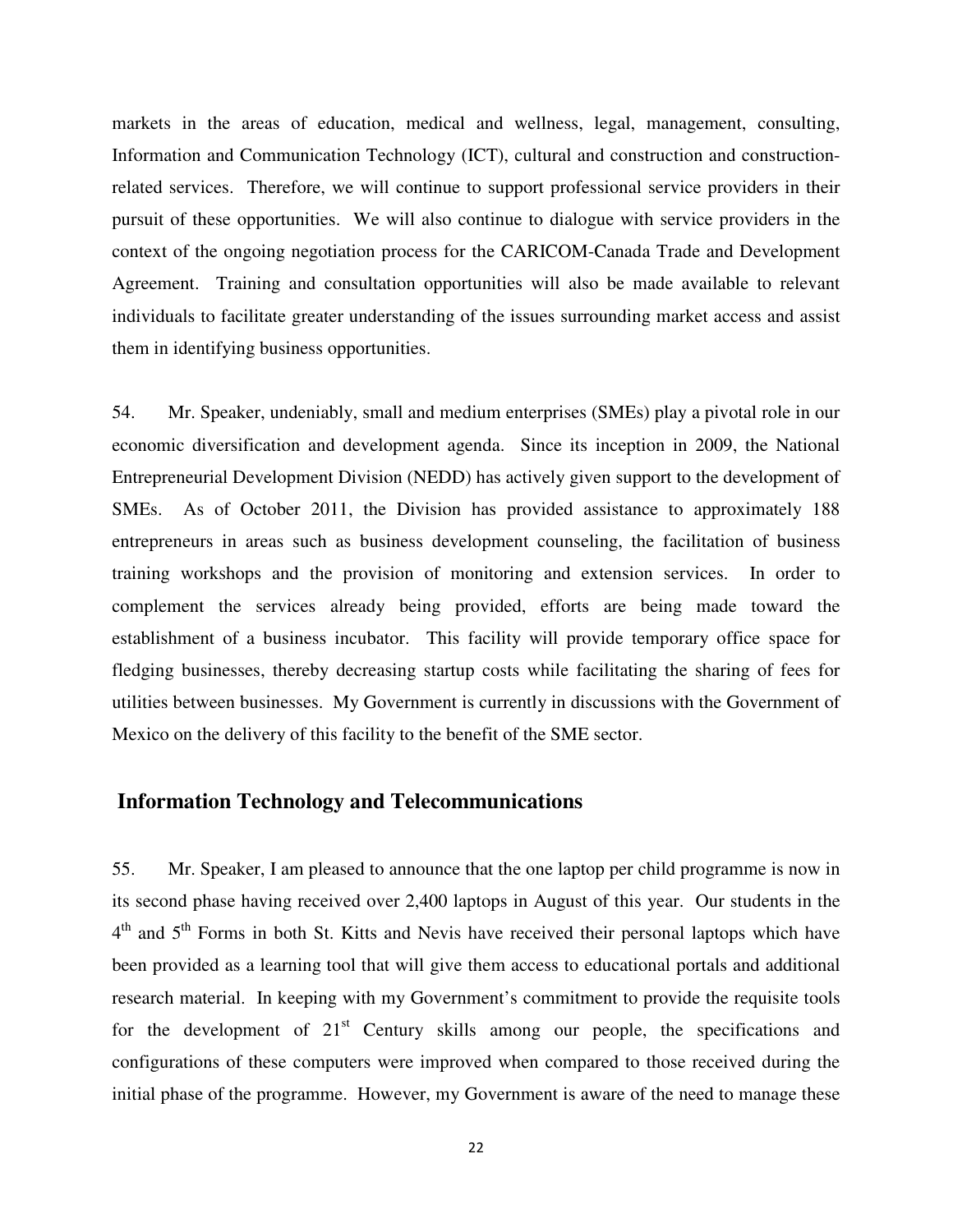assets in order to ensure that they are used according to best practices and for the purpose for which they are intended. To this end, a service and asset management platform has been acquired to allow for 'Help Desk' functionality. The true benefits of the programme cannot be acquired without a teaching staff that is well trained in the integration of information technology in the learning environment. Therefore, train**i**ng opportunities will be made available in the use of the operating system as well as e-learning content creation. An additional 2,400 laptops are expected to arrive to facilitate the distribution to our  $1<sup>st</sup>$ ,  $2<sup>nd</sup>$  and  $3<sup>rd</sup>$  Form students before the end of this year.

56. As we continue to integrate the use of ICT hardware in our daily processes there is a need for a more efficient use of the technology that is available. The days of stand-alone computers have given way to the development networks that facilitate greater efficiency and costeffectiveness in the execution of business operations. In light of the benefits to be derived from such an undertaking, my Government, through the Department of Information Technology and Telecommunication, has embarked on a three phase plan to deploy a comprehensive Government Wide Area Network (GWAN) which will include a Government Communications Network, an Education Network, and a Police Communications Network. During 2011, the Ministry of Sustainable Development partnered with the Department of Information Technology and Telecommunication to access resources from the EU for initiating the process toward the establishment of the GWAN. With the technical assistance provided, work was completed on an assessment of the readiness of public sector entities to implement E-government services and an estimation of the resources required to achieve the programme's objectives. The exercise also involved a comprehensive technical audit of the information infrastructure within the public sector, development of recommendations for addressing the gaps identified and development of a comprehensive proposal for the implementation of the GWAN. The completion of this assignment has provided valuable information which will aid in charting the way forward in the development of the various components of this Network.

57. Mr. Speaker, in our efforts to achieve the objectives in the White Paper on Education Development and Policy 2009-2019, my Government has taken the decision to provide the infrastructure required to connect all public schools to a managed education network via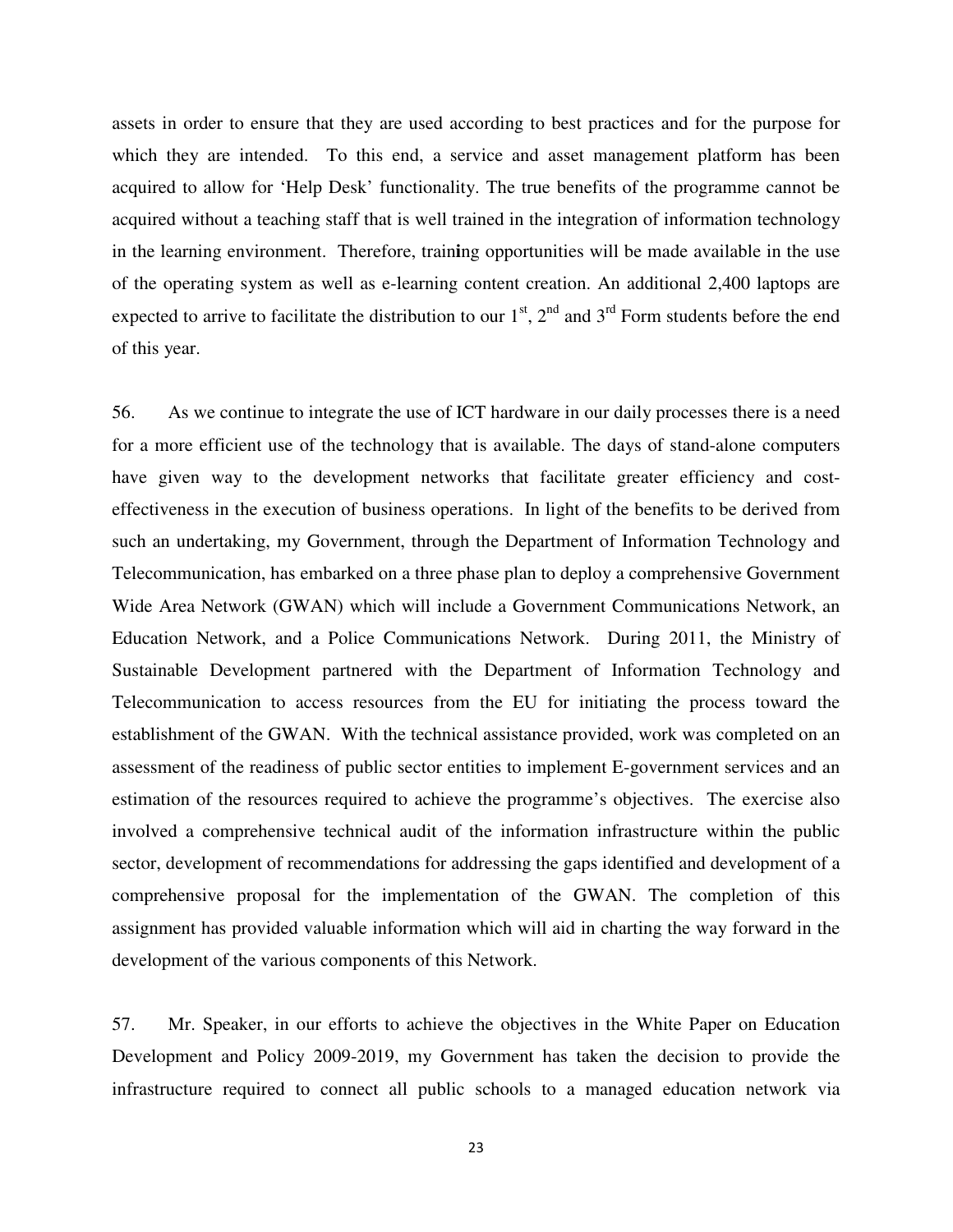broadband internet. The Government of St. Kitts and Nevis Education Network has been facilitated through the Eastern Caribbean Telecommunications Authority (ECTEL) with financing from the World Bank. The initiative will facilitate the supply, installation and commissioning of the Education Network and the training of persons who will be involved with its operation. We have already begun the procurement process for the required equipment and it is anticipated that the installation will be completed by April 2012. Upon completion, every classroom will have wireless communication with connectivity provided to administrative staff, as well as some outdoor common areas. The network will also host the recently completed Education Management Information System (EMIS) and support interschool web conferencing, team teaching solutions and other internet supported applications.

58. The Information and Communication Technology for Education Diversification and Competitiveness (ICT4EDC) Project was formulated with the overall objective to develop a vibrant and sustainable ICT sector through increased adoption of ICTs, development of the ICT service industry, empowerment of social groups, communities and individuals, and support of an ICT driven public sector. The Project also allowed for the expansion of the National ICT Centre to provide additional space for ICT development and possibly the establishment of a "Foundation for Information" which will be established as a think tank, stimulator and promoter to provide ongoing support in the use of ICT to foster development. In order to further sensitize our people to the benefits of ICT in their daily lives and to provide opportunities for networking and the sharing of ideas, we facilitated the second Caribbean Telecommunications Union (CTU) Road Show and the first ever Techno Village Exposition during June 2011.

59. Mr. Speaker, the role of ICT in our society will continue to change rapidly as the expectations of our people continue to demand that systems evolve. This has provided the impetus for the certification of the National ICT Centre as a Pearson VUE Test Centre in March 2011 to enhance its role as a vehicle for training our people. In light of this, the Centre is now authorized to provide certification examinations provided by various organizations such as Business Objects, the Chartered Institute of Management Accountants and the Computing Technology Industry Association. This is an opportunity for our people to take advantage of courses which would have once required travel to other countries.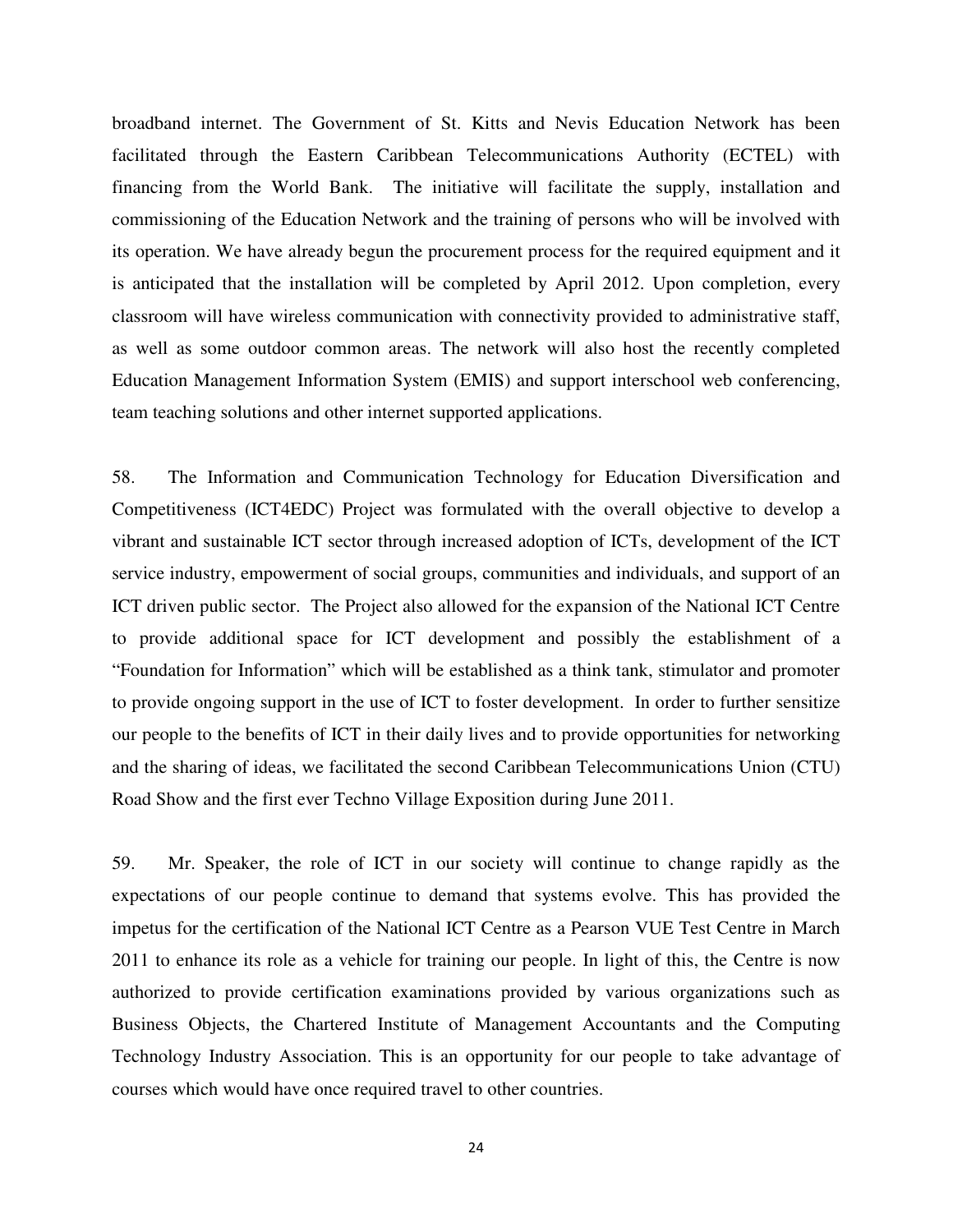#### **Energy Sector**

60. The provision of reliable, cost effective energy is critical to ensuring the expansion of the production and services sectors, as well as improving living standards. These factors provide the impetus for the continued investment in the exploration of alternative energy sources. In October 2010, in pursuit of this objective, we executed a contract with North Star (St. Kitts) Ltd for the installation of wind turbines in the Belle Vue area. Following consultations with the host community, it is expected that installation will begin by the end of 2011 and completion will take approximately six (6) to eight (8) months. As we strive to achieve energy efficiency other options will be considered such as waste to energy, solar energy and wave action.

61. As we investigate and integrate green energy into our power generation systems, efforts continue towards improving the efficiency of fossil fuel generation and, in this regard, today I am pleased to report that on August 1, 2011 the St. Kitts Electricity Company Limited commenced operation. This process began in 2009 and included the valuation of inventory and assets, consultations with employees to address concerns and outline their employment options, the institution of a framework for the transfer of benefits and the formulation of severance packages. Considerable investment was also made in the upgrade of generation capacity with the purchase of four (4) Holeby generator sets in 2010. It is anticipated that continued improvements will be made to increase the efficiency of the operations, enhance financial management, and foster greater transparency and accountability. I would like to thank the Caribbean Development Bank (CDB) for its support throughout this process symbolic of its commitment to assist its Member Countries to achieve their development objectives.

62. Mr. Speaker, our vision for the energy sector is 'to become an island nation where sustainable, reliable, renewable, clean and affordable energy services are provided to all citizens'. Achievement of this vision requires a holistic approach in order to address the changes required in fuel supply types and energy carriers, consumption patterns, infrastructure and management to facilitate the transition to a more sustainable Energy Sector. With support from the Organization of American States (OAS) and the European Union (EU) work is being undertaken on completing the formulation of a comprehensive National Energy Policy that will

25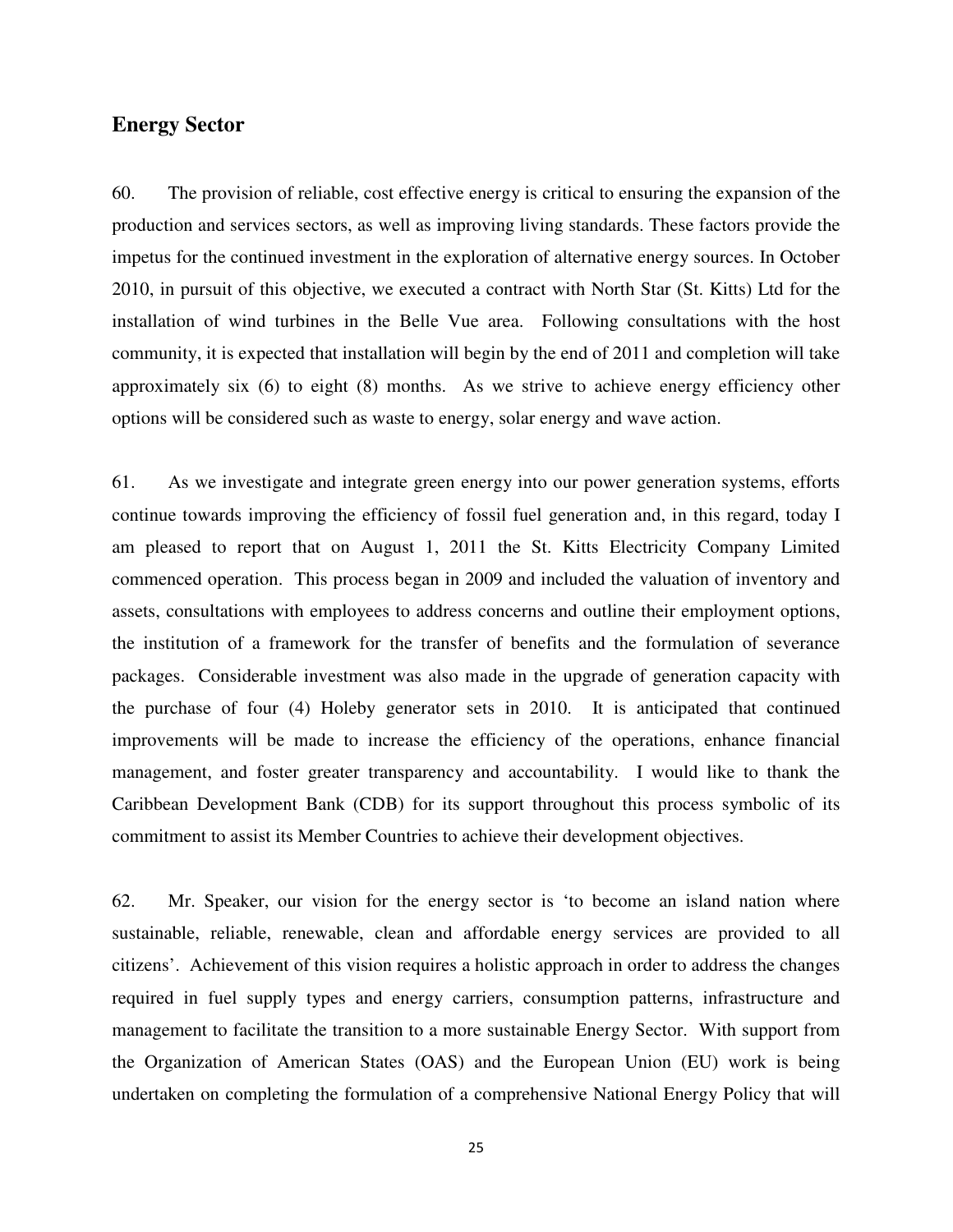provide the adequate legal, institutional and economic framework to support the development of a sustainable Energy Sector. The development of this policy was informed by consultations which were held earlier this year with public and private sector stakeholders in both St. Kitts and Nevis. With its final approval and adoption by the National Assembly, the policy framework will provide the parameters for the continued development of the Energy Sector.

63. During 2012 work will continue on the formulation of regulations to control the level of carbon emissions and to guide the development of renewable energy initiatives. We will also deepen our collaboration with regional and international agencies such as the CDB, the Alliance of the Small Island States (AOSIS), the OAS and the Global Environmental Facility (GEF) in order to secure technical and financial support. As evidence of our commitment to this transformation, my Government has taken the initiative to lead by example as we have successfully installed solar panels to provide electricity to Government Headquarters. This pilot project will provide tangible information to technicians, policy makers and of course the rest of our citizens regarding the benefits of the use of renewable energy moving us closer to generating at least sixty percent (60%) of our energy through the use of green energy. I use this opportunity to thank the Republic of China (Taiwan) and the Organization of American States for their continued support in the development of the use of renewable energy in St. Kitts and Nevis.

64. I turn now to the Financial Sector.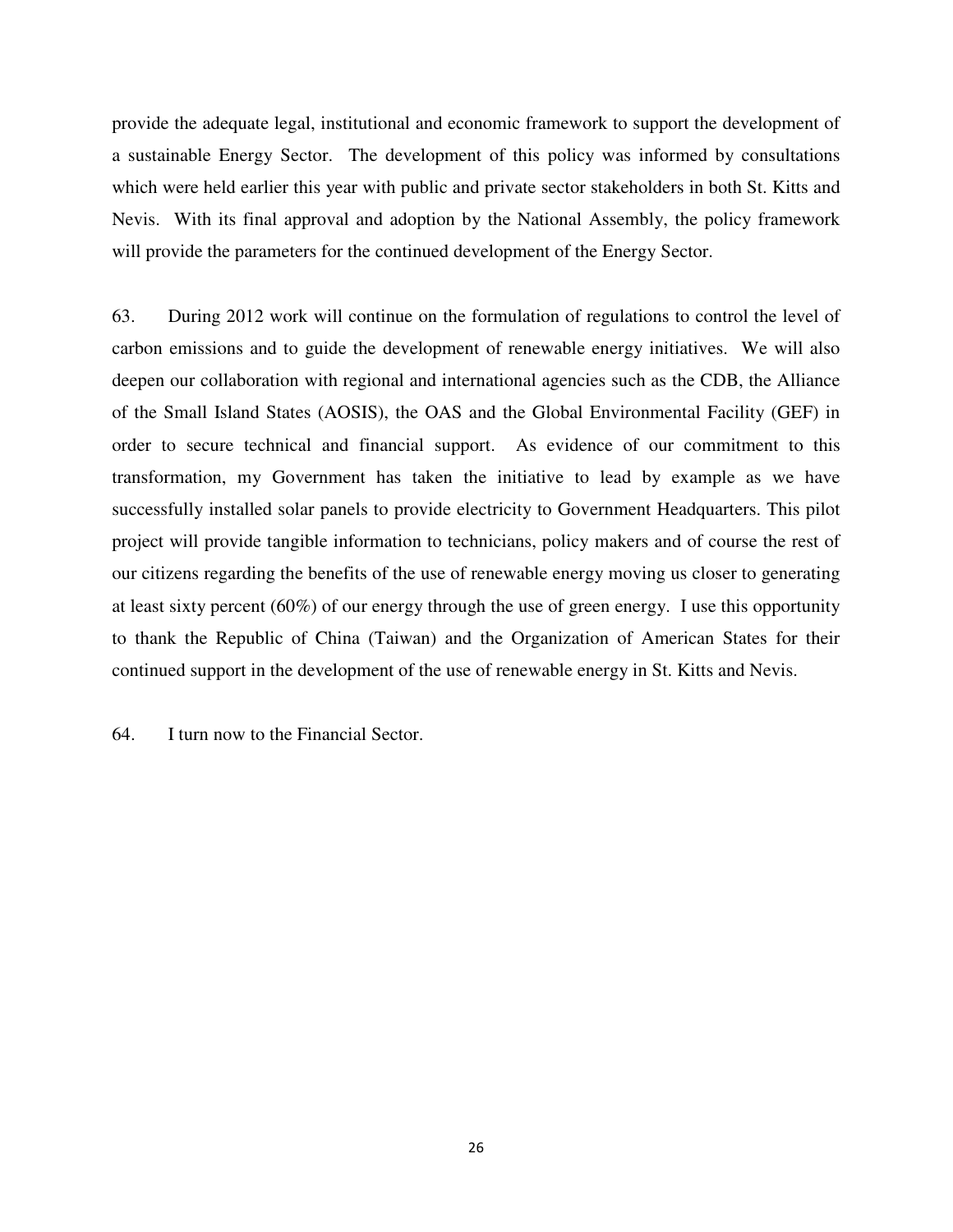#### **The Financial Sector**

#### *Commercial Banks*

65. Mr. Speaker, despite the uncertainty in the global financial markets, our commercial banks have remained well capitalized and stable. As of December 2010, the assets held by the commercial banks totaled \$5.0 billion, representing a 10.4% increase over the \$4.6 billion recorded at the end of 2009. During the year under review, deposits as well as loans and advances grew. Deposits increased by 6.0% to \$3.2 billion while loans and advances grew by 7.0% to \$2.5 billion. The increase in loans and advances is attributable to increased lending to the Construction, Tourism and Personal Sectors.

#### *Development Bank*

66. Mr. Speaker, the Development Bank remains a key player in the empowerment of our people in the advancement of our development agenda particularly during this period of economic slowdown. During 2010, the Bank approved 572 loans with a total value of \$17.8 million. Some \$6.9 million was allocated to higher education, \$3.7 million to general and business lending and \$2.0 million to mortgage financing. Already for the period January to August 2011, the Bank has approved an additional 345 loans totaling \$12.0 million. The Development Bank has remained proactive in the expansion of its mandate to provide financing for burgeoning businesses and personal advancement at an affordable rate. In so doing, it has formed an alliance with the Sugar Industry Diversification Foundation (SIDF) to provide access to a loan facility totaling \$8.0 million for the benefit of the Small Hotel and Restaurant Sectors. In addition, negotiations are ongoing with the CARICOM Development Fund to provide a line of credit in the amount of US\$5.0 million. Recognizing the need for client support services, an agreement has been finalized with the Centre for Development Enterprise (CDE) to facilitate the delivery of technical assistance to current and prospective customers at minimal cost. We believe that the combination of enhanced expertise and access to financial resources will ensure greater diversification in our production base, increased employment and stimulate the spirit of entrepreneurship among our people.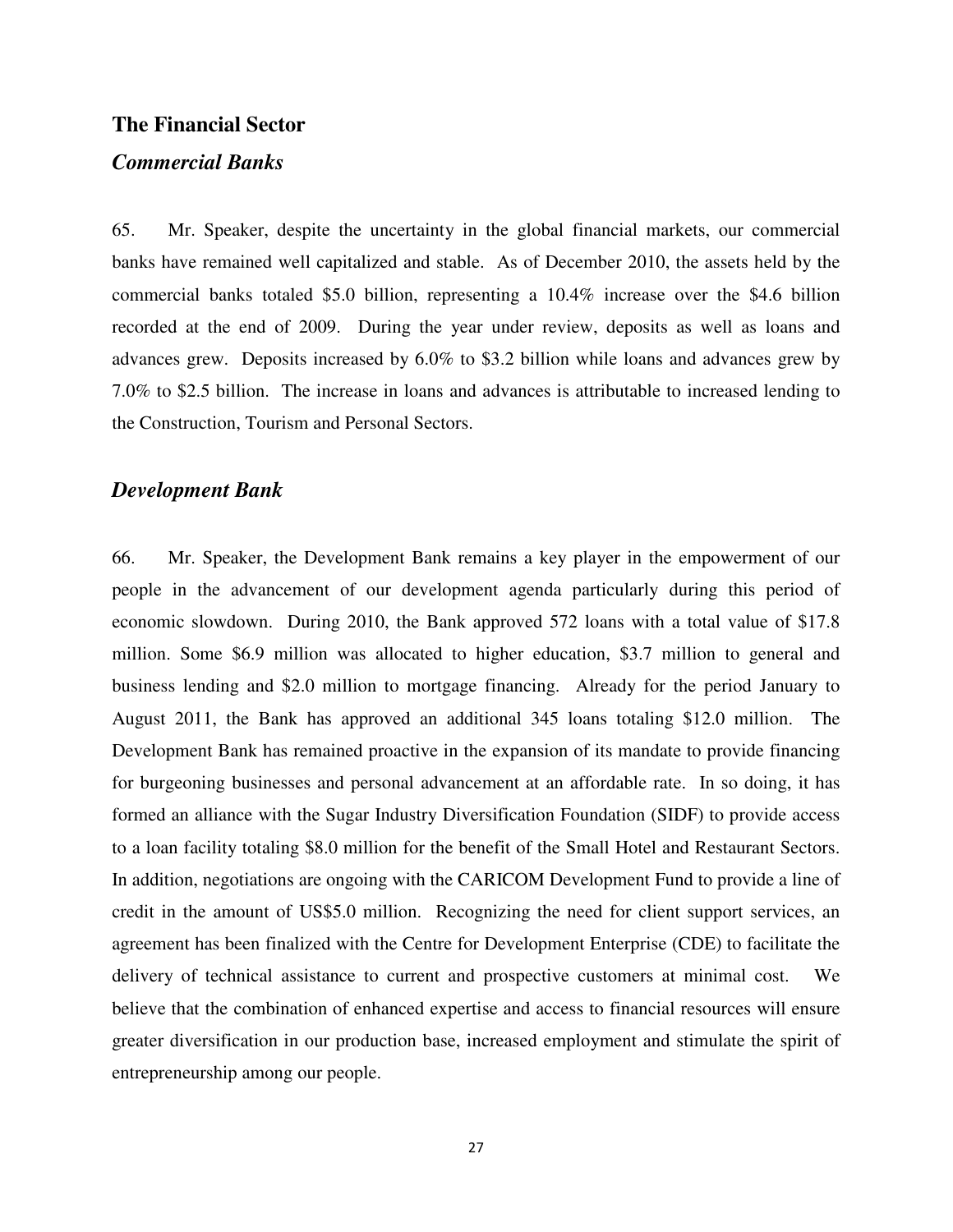#### *Non Bank Financial Services*

67. Mr. Speaker, the Financial Services Regulatory Commission has now been in operation for approximately one (1) year and continues to ensure the integrity of the financial systems in the Federation and provide an essential safeguard against the use of the system for laundering the proceeds of criminal activity. During 2011, the St. Kitts Branch of the Commission conducted onsite inspections of one (1) insurance company, one (1) trust company, one (1) law firm and the Development Bank of St. Kitts and Nevis. Three (3) more inspections are expected to be carried out before the end of the year. The Commission also undertakes due diligence on all investors to verify the legitimacy of their funding sources. In an effort to safeguard the interests of policyholders, the Commission, through the Registrar of Insurance, petitioned the Court to appoint a judicial manager for CLICO International Insurance Company Limited to facilitate the restructuring of the company. The appointment was made in April 2011. Additionally, we passed the Co-operatives Societies Bill in October of this year which provides for the designation of the Registrars for Cooperatives. Under this arrangement, the Financial Services Regulatory Commission will be the Registrar for Credit Unions and the Ministry of Agriculture for nonfinancial co-operatives. This new regulatory structure now eliminates the gap which existed in the regulation and supervision of Credit Unions.

#### **St Kitts Investment Promotion Agency (SKIPA)**

68. Mr. Speaker, the St. Kitts Investment Promotion Agency (SKIPA) continues to play an essential role in the economic development of our Federation by facilitating both local and foreign investors who express an interest in undertaking business ventures. SKIPA has facilitated a number of investments such as Manor International Incorporated and Vista Villas, Retreat Housing Development, Westin Medical University and Peninsula Resort and as of September 2011, over one hundred inquiries for investment projects have been made. The Agency continues to assist with the streamlining of the investment process through its advocacy programme evidenced by the South East Peninsula Stamp Duty (Amendment) Act which was formulated under this programme. It is expected that the reduction of the stamp duty of 18.5% to 12.0% of the market value of the properties on the South East Peninsula would encourage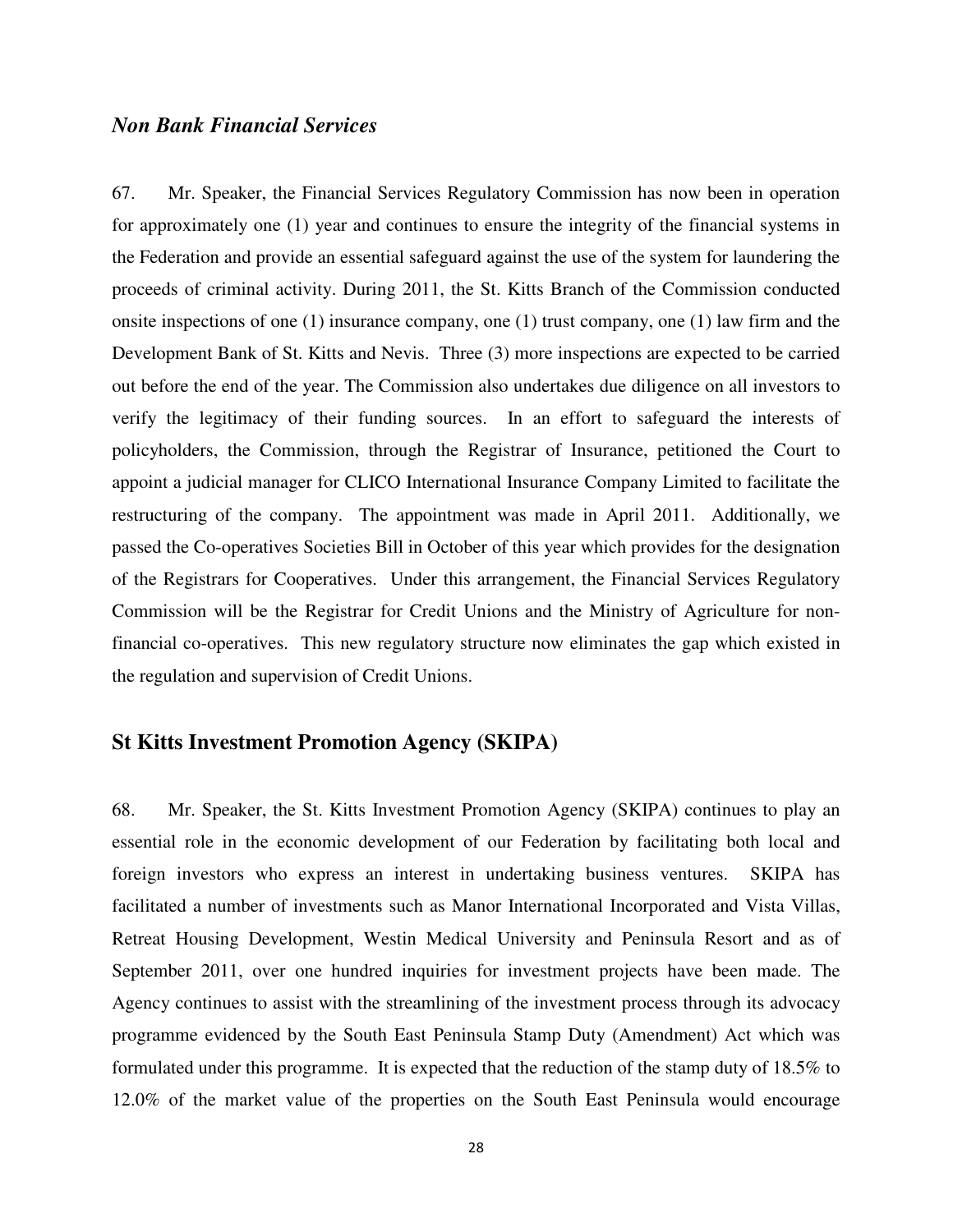additional inflows in a period when Foreign Direct Investment (FDI) has failed to return to precrisis levels. In addition, our restaurants continue to benefit from the extension of the Full Service Stand Alone Restaurant Duty Free Scheme which will conclude at the end of this year. This package has stimulated economic activity encouraging linkages between other sectors of the economy such as Agriculture resulting in the purchase of local agriculture produce worth over \$1.0 million annually during the period of implementation.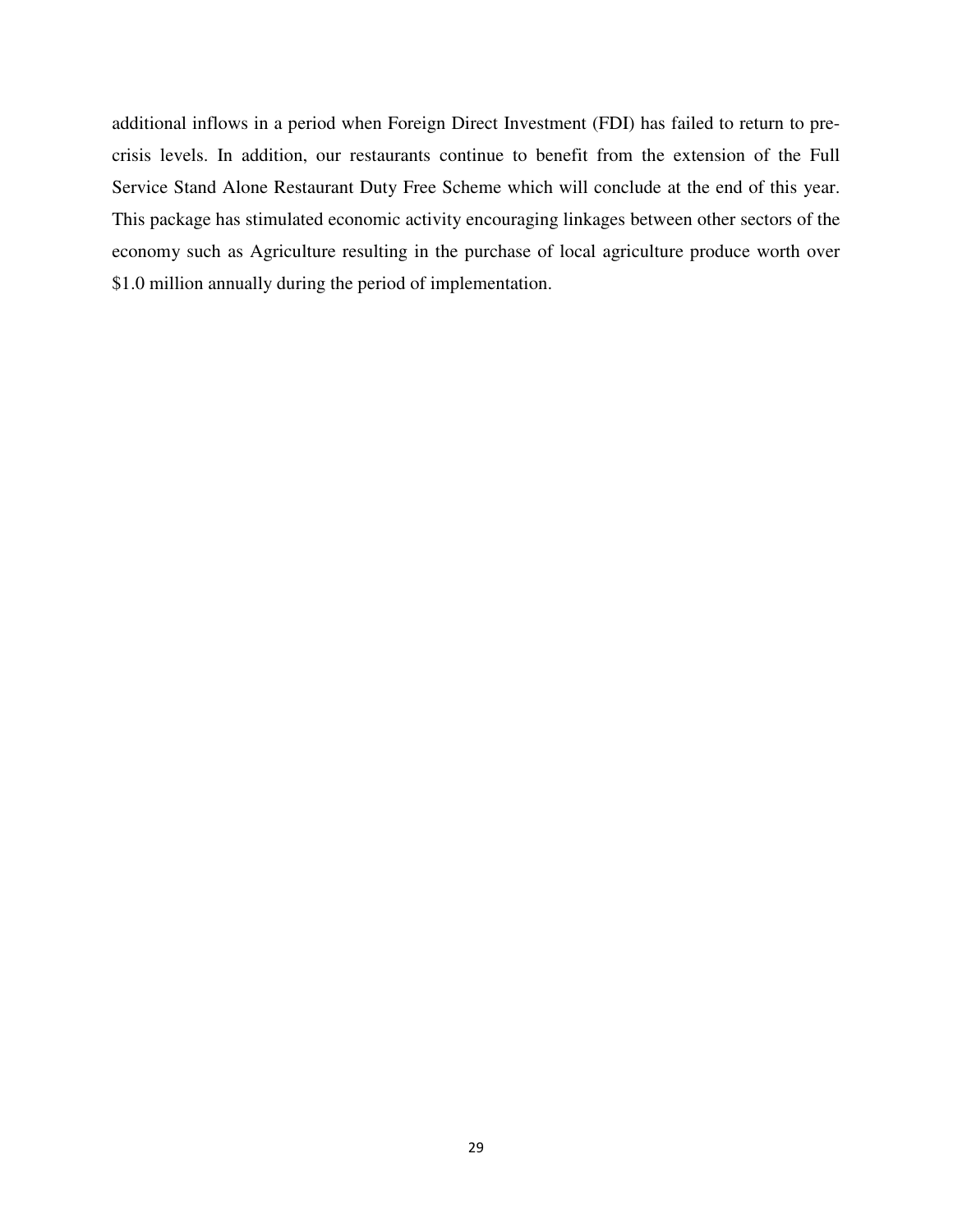#### **Cross-Cutting Issues**

#### *Social Development*

69. Mr. Speaker, the strengthening of protection systems for the most vulnerable in our society is a major priority of Government's development efforts during this period of global uncertainty and domestic fiscal adjustment. Amidst all of this economic turbulence, the Government remains deeply committed to ensuring that the most vulnerable people can access social services which can help them to meet their basic needs and access education and health services. In the last Budget Address, I highlighted the completion of work on the assessment of our social protection systems. Technical support for this work was provided by UNICEF and the World Bank.

70. Over the last year, on the basis of this work and the findings of other technical studies, the Ministry of Community Development, Culture and Gender Affairs continued its preparatory work on the development of a new national Social Safety Net Strategy. The central feature of this strategy is the consolidation of three existing cash assistance programmes into a single benefit with clear responsibilities and internal management systems that are designed to monitor and evaluate social and economic impacts both for the clients and the Nation as a whole. The restructured social protection will be supported by clear eligibility criteria and an information system that allows continuous monitoring of the circumstances of enrolled beneficiaries.

71. Consequently, the preparatory work has involved a focused effort on collecting, collating and analyzing data from the many social assistance programmes that are offered to our citizens. This crucial exercise has provided a clear picture of who are our vulnerable groups, how they are distributed across St. Kitts and Nevis, what are the characteristics of these groups – their ages, gender and the kinds of services required. This investment is a critical one which the Government takes seriously as it is designed to ensure that the financial crisis in no way heightens the risk of the vulnerable.

72. Another important feature of the new model is the introduction of Co-Responsibility Mandates – a system in which beneficiaries of state funded assistance programmes are informed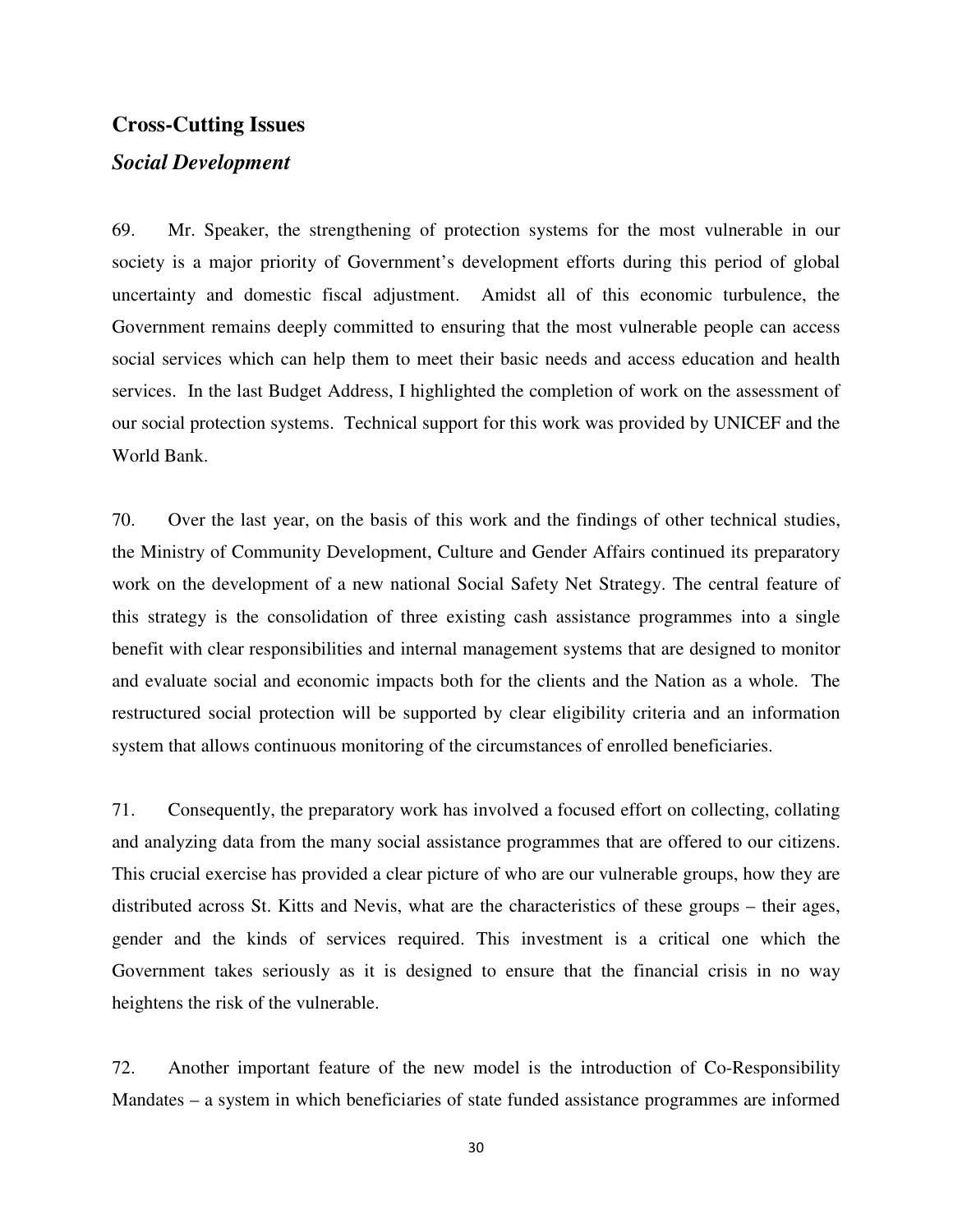of and held responsible for specific actions and practices that are designed to support their individual development.

73. To begin this process of introducing Co-Responsibility Mandates, the Government in 2012 will pilot MEND, our local adaptation of the best practice model for holistic poverty alleviation out of Chile. MEND which means Mold, Empower, Nurture and Direct Families in St. Kitts and Nevis seeks to empower families and the individual members who are in extreme poverty or high vulnerability to transcend to a higher level of functioning and involvement. At this time, I wish to register the appreciation of the Government to the individuals and organizations that serve on the National Coordinating Team for this initiative.

74. In November of this year, the Ministry of Community Development, Culture and Gender Affairs with the continued partnership of UNICEF and UN Women, launched the National Consultations for the drafting of the National Social Protection Strategy. Following these targeted discussions, the general public will then be afforded the opportunity to review the draft document which will be submitted to Cabinet for approval at the end of the 1st quarter of 2012.

75. Despite the global financial crisis, while the re-design of the social protection system is in progress, the Government of St. Kitts and Nevis has remained committed to ensuring that our social safety net programs remain at a level commensurate to need.

76. Mr. Speaker, to address the continuing plague of child abuse and sexual exploitation that continues to deprive our children of their innocence, my Government continues its thrust towards the development of a National Child Protocol for the prevention, reporting and management of child abuse, a National Action Plan for the implementation of the protocol and the development of a training and stakeholder outreach programme to guide the effective implementation of, and adherence to the protocol and prevention action plan.

77. In 2012, activities under the Child Development Project will continue. These include the commencement of a review exercise of our National Foster Care Programme and training for the judiciary staff, probation officers and other relevant personnel. Accelerated efforts will also be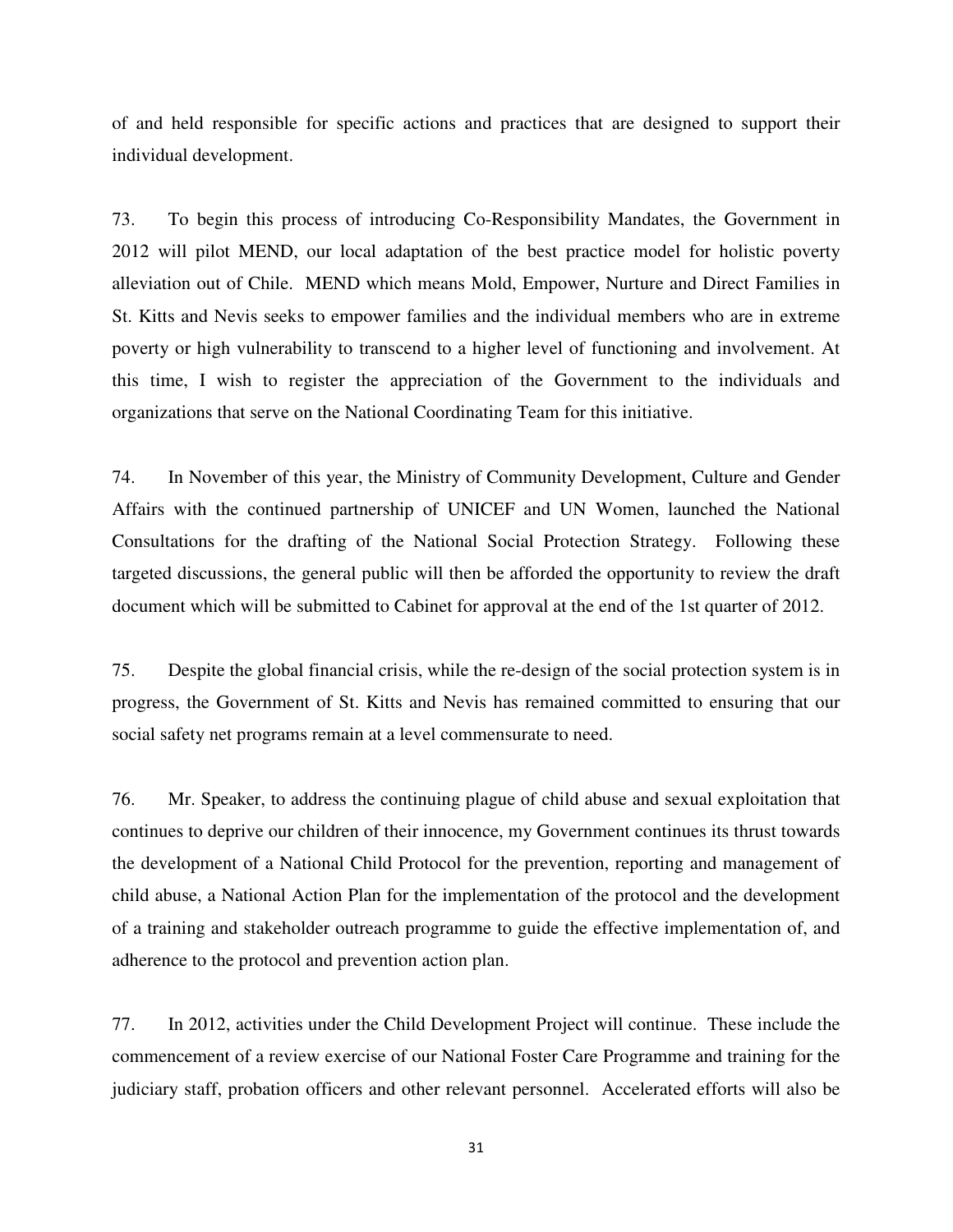made to provide intense training for all staff in the Ministry of Community Development, particularly those who are responsible for Child Protection Services. This training seeks to provide officers with the necessary tools to enhance the delivery of service which aims to improve the safety and well-being of our Federation's children.

78. In the first quarter of 2012, concentrated efforts will also be focused on intense training for staff who will be employed to work at the New Horizons CO-ED Rehabilitation Center. The training of staff is a critical exercise prior to opening of the Center in the second quarter of 2012, as it is of key importance that persons are well prepared for the task of rehabilitation.

79. The Government is grateful for the continued support and encouragement we receive from our regional and international donor agencies including CDB, UNESCO, UNICEF, UNWOMEN, OAS, OECS Secretariat and CARICOM Secretariat and the Embassy of the Republic Of China (Taiwan).

#### *Law and Order*

80. Mr. Speaker, my Government remains committed to the maintenance of law and order as we continue to formulate a multi-faceted response to those in our society who are misguided and by their actions seek to destabilize the economic and social progress which has been made in this Federation. As a result of the inextricable link between development and security, the continued deterioration of law and order will not only inhibit the delivery of services and other economic and social activities, but have serious negative effects on investor confidence and the quality of life of our citizens and residents. In this regard, my Government has been and will continue to take steps to address the diverse issues that have arisen in our society with a special focus on crime and violence, particularly those perpetuated with the use of firearms. These gangsters must not be allowed to hold our society hostage and usurp the authority of the judicial system, but they must be deterred, apprehended, prosecuted and reformed by us together as a society.

81. With assistance from our development partners, we have accessed various training opportunities to improve the performance of our Security Forces. Over the past three (3) years,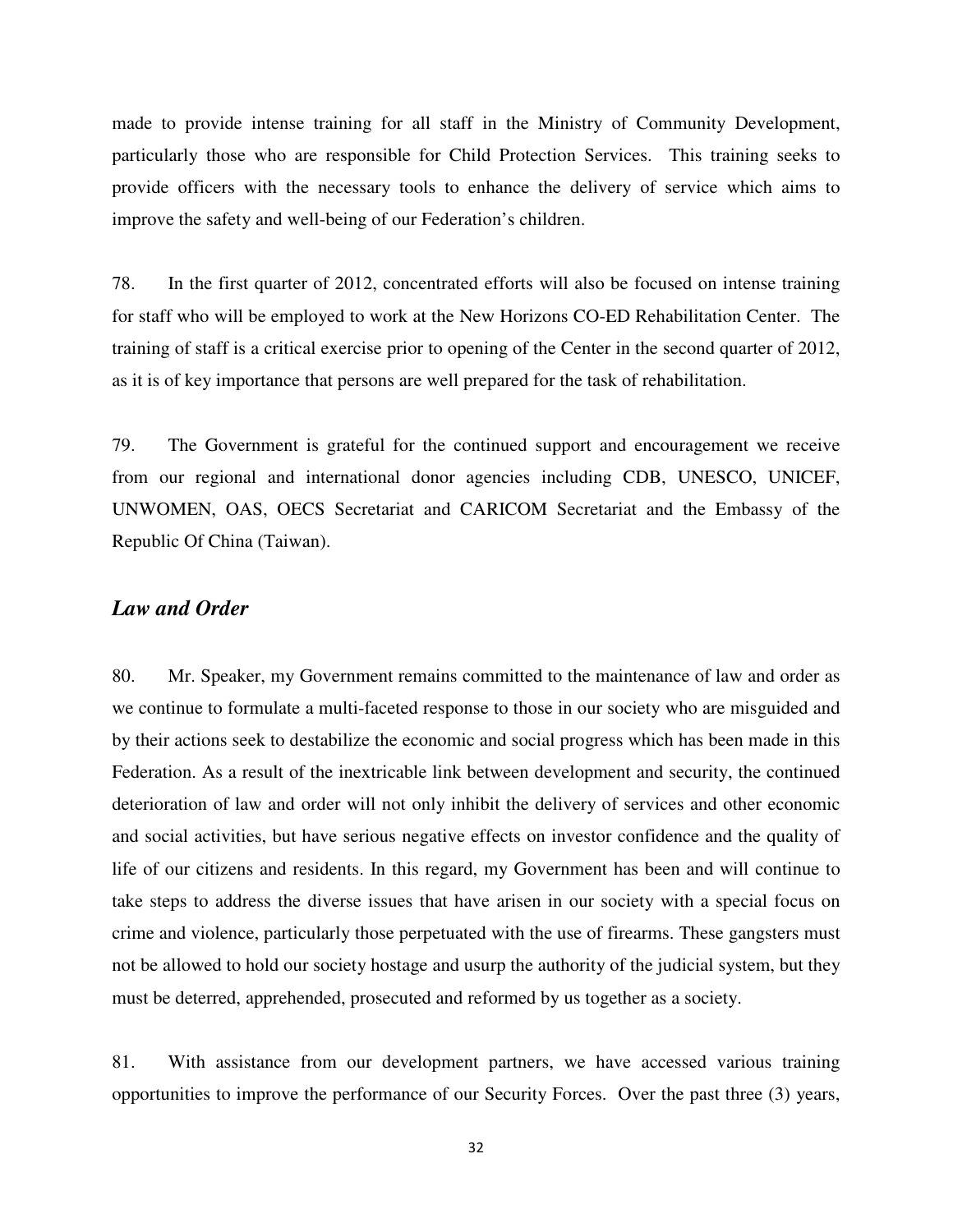approximately sixty (60) security professionals have received training in various disciplines such as maritime repair, civil aviation security, trafficking and border security and forensic and financial crimes investigations. During the course of 2011, forty (40) Police and Defence Force Officers benefitted from training in crime scene management provided by the United States Embassy Force Protection Detachment Programme in collaboration with the United States Naval Criminal Investigative Service (NCIS). In addition, four (4) officers from the Financial Intelligence Unit received training in financial investigation, money laundering and intelligence gathering facilitated by the Drug Enforcement Agency (DEA). The benefits of past training initiatives have been evident in the execution of duties by the newly formed Delta Force which has been given the responsibility to execute what has been appropriately named the "Zero-Tolerance Take Back the Streets Initiative". This group is comprised of officers from both the St. Kitts-Nevis Defence Force and the Royal St. Christopher and Nevis Police Force. These security personnel have received specialized training preparing them for this role and will receive additional training in securing crime scenes, taking statements and the interview of potential witnesses. We will maintain and establish new linkages with other security agencies in order to strengthen the knowledge and skills of all of our officers in the various divisions of the security forces in order to effectively implement our new Anti-Crime Strategy.

82. Mr. Speaker, given the complexity of the current threat before us, strong partnerships are required among stakeholders nationally, regionally and internationally. During the course of this year, we have continued to benefit from the generosity of the Private Sector, collaboration between Government Departments and Agencies, and persons in their private capacities here in St. Kitts and Nevis and overseas. This has resulted in the receipt of security vests, patrol bikes and vehicles. I use this opportunity to thank the Windsor School of Medicine, the Rotary Club of Liamuiga, Ross University School of Veterinary Medicine, Christophe Harbour Development, the St. Kitts-Nevis-Anguilla Trading Development Company (TDC) Limited, the Port Zante Merchants Group and the Customs and Excise Department for their support in this regard. In keeping with the spirit of partnership, the OAS, through its Promoting Firearms Marking in Latin America and the Caribbean Project, provided a firearm marking machine and training to ten (10) officers in the use of this equipment as a means of strengthening the controls against the illicit trafficking of this type of weapon. As part of this initiative, computer equipment was also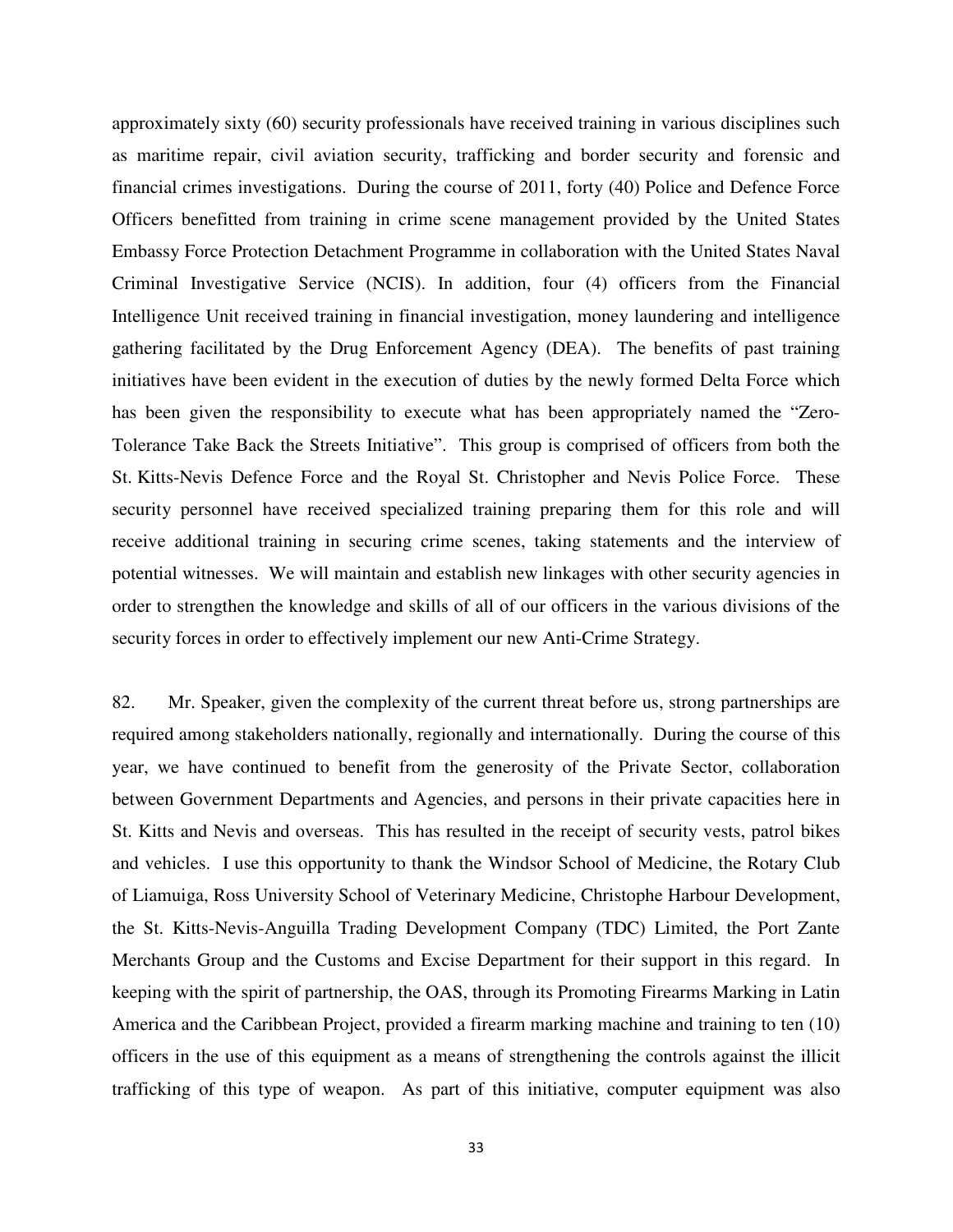donated to facilitate the process of maintaining data on marked firearms. We will continue to collaborate with the OAS on the establishment of policies and legislation requiring the marking of firearms at the time of manufacture or importation. Recognizing the importance of border security, my Government has installed a technologically advanced Border Management System with the capabilities of intercepting international criminals and those seeking to enter our country based on fraudulent documentation. We have also upgraded to a biometric machine readable passport which has the highest level of security and integrity based on international standards.

83. The improvement of our security infrastructure has remained a priority for my Government even during this period of economic downturn. To this end, I am pleased to report that, with the assistance of the Government of Mexico, we have completed the construction of the Dieppe Bay police station which was officially opened on November 14, 2011. This facility provides an outpost for a collaborative approach to anti-crime and homeland security efforts through the assignment of Police Officers, Fire Services and Customs Officers in the service of the communities that extend from Harris' to St. Pauls. The completion of this police station is the first phase of this initiative, as on that same date we broke ground in Tabernacle for the construction of a police station in that community which will strengthen security efforts from Lodge to Harris'.

84. Mr. Speaker, we are about to embark on a new initiative which will further enhance both the financial and human investment which has been made in the Anti-Crime Unit and the Ministry of Homeland Security. As early as 2006, my Government had identified Safety and Security as the focal sector to be financed utilizing resources from the  $10<sup>th</sup>$  European Development Fund (EDF). We have now completed the approval process and will implement this initiative over a three (3) year period starting in January 2012. This Programme will complement our Anti-Crime Strategy as it focuses on areas such as institutional strengthening, policy formulation, the provision of modern equipment, police training curriculum development and the construction of a new police training facility and prisoner rehabilitation centre. These initiatives are intended to place our Police Force at the top of the spectrum of advanced policing, and ensure at the same time that those who are on the wrong side of crime are given an opportunity to reform themselves for the greater good of their communities and society at large.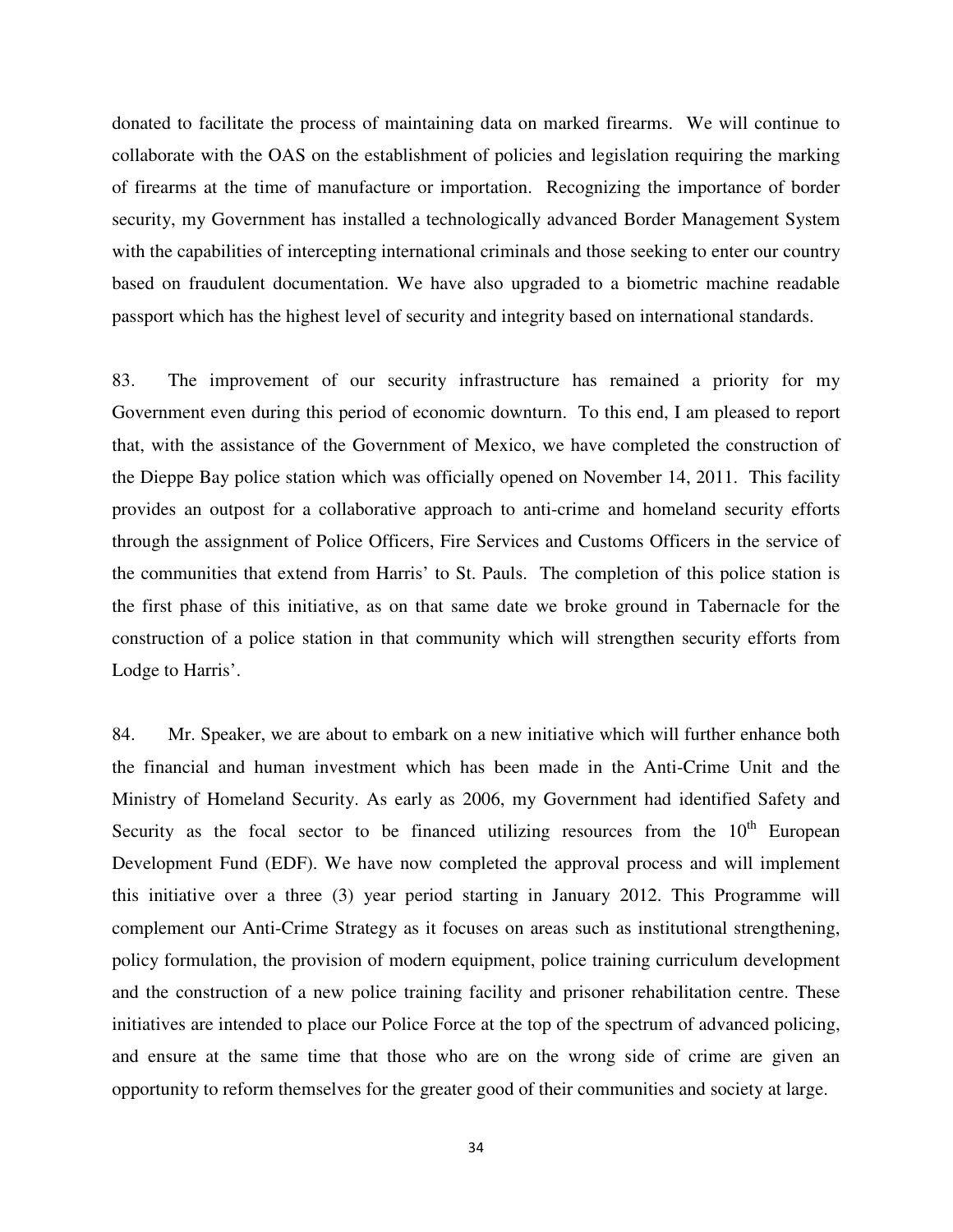85. Mr. Speaker, this Government has dedicated significant effort in the past year toward upgrading the legal framework to respond to the increasingly sophisticated crime environment and the evolution in various social norms, thereby providing needed support to the efforts of both the Security Forces and the Office of Public Prosecution. In this regard, we passed the Criminal Law Amendment (Amendment) Act and the Liquor Licence Amendment Act preventing persons under the age of eighteen (18) from entering a night club or similar establishment, and prohibiting the sale of alcohol to those under the age of eighteen (18) as a means of safeguarding the wellbeing of our young people. The proliferation of gangs and related criminal activity in our society has prompted the need to strengthen the legislative framework in order to ensure that vital evidence is collected and admissible, and expediently introduced into the court system. The legislative framework now includes the Proceeds of Crime Amendment Act, the Interception of Communications Act, the Small Charges Amendment Act, the Gang (Prohibition and Prevention) Act, the Evidence Act and the Magistrates Code of Procedures Amendment Act. The passage of these laws underscores my Government's zero-tolerance towards all criminal activity as we strive to maintain order in this Federation.

86. Mr. Speaker, I turn now to Public Finance.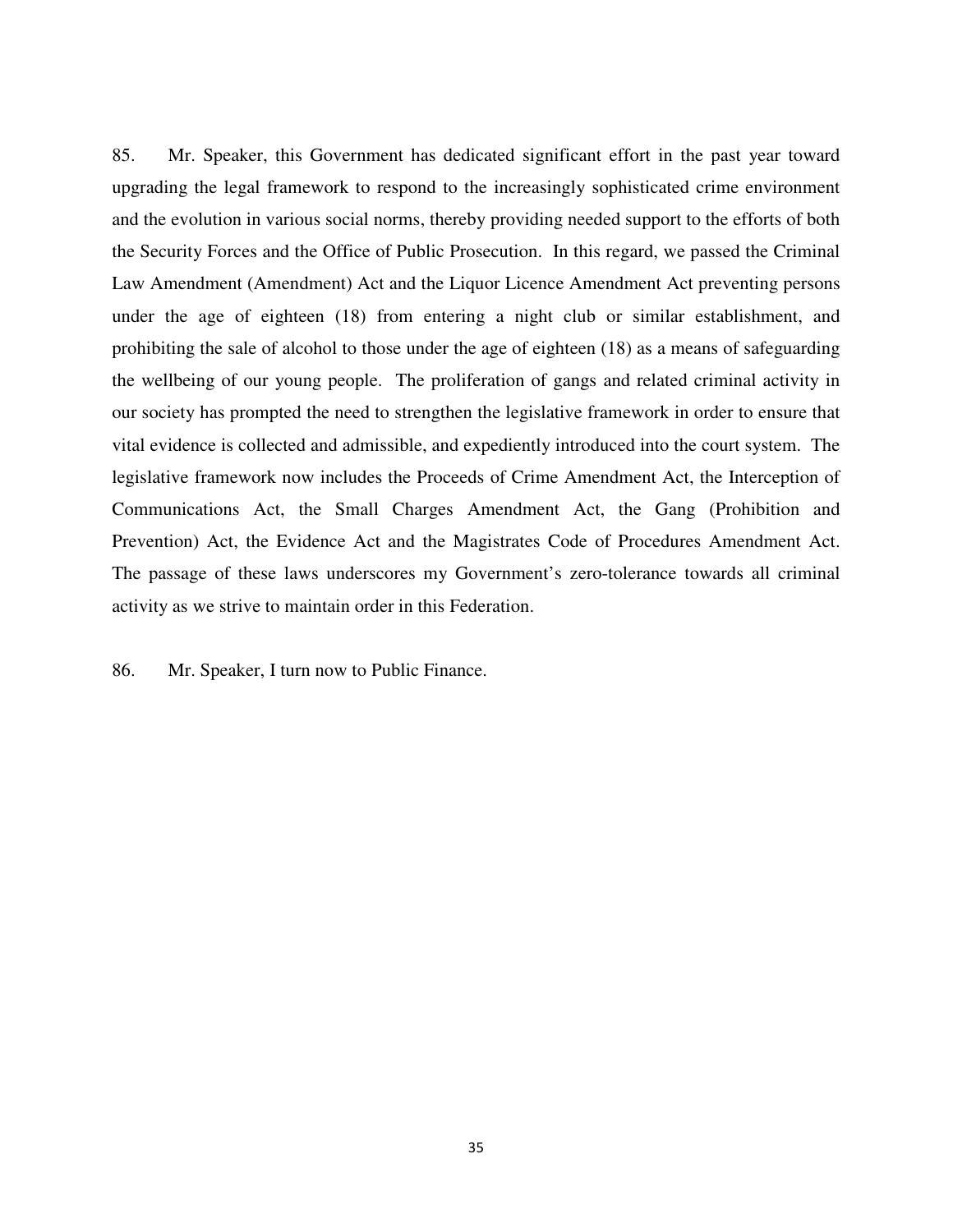#### **PUBLIC FINANCE**

#### **Fiscal Review**

87. Mr. Speaker, it is well known that small open economies such as ours are not immune to global events and crises. We are, in fact, quite vulnerable to external shocks whether they be natural disasters, rising food and oil prices or financial meltdowns. As a country, the global recession has had an adverse impact on our economic activity since 2009 and has forced us to make some difficult decisions in some very challenging times. We recognize that the past few years have indeed been quite demanding for our citizens and residents alike and that the Government needs to ensure that it has sufficient fiscal space to assist the needy while at the same time stimulate economic growth and development in our country. It is for this reason that we are forging ahead with our economic recovery programme which, with the support of the IMF, will result in the stabilization of our fiscal and debt situation in the very near future.

88. Mr. Speaker, as we examine the outturn of the fiscal accounts for 2010 we note that Recurrent Revenue was 3% less than we anticipated and 6.7% below the revenue that was collected in 2009. The fall off was directly related to the global recession and was mostly evident in the significant reduction in corporation tax that was paid during the year. For the 2010 fiscal year, Taxes on Income amounted to \$81.5 million whereas Taxes on Income in 2009 was \$135.5 million.

89. A contraction in indirect taxes collected from the production and consumption of domestic goods as well as from international trade was also observed. These taxes which totaled \$186.3 million were 3.0% less than the amount realized in the previous year and 9.1% less than the budget. Stamp Duties, Import Duties, Consumption Tax and other charges levied on imports including the recently introduced Value Added Tax were the main drivers of indirect taxes.

90. Non-Tax Revenue, however, performed very well amassing a total of \$144.4 million. This surpassed the 2010 estimate by 26.4% and was also in excess of the previous year by \$28.8 million or 25.0%.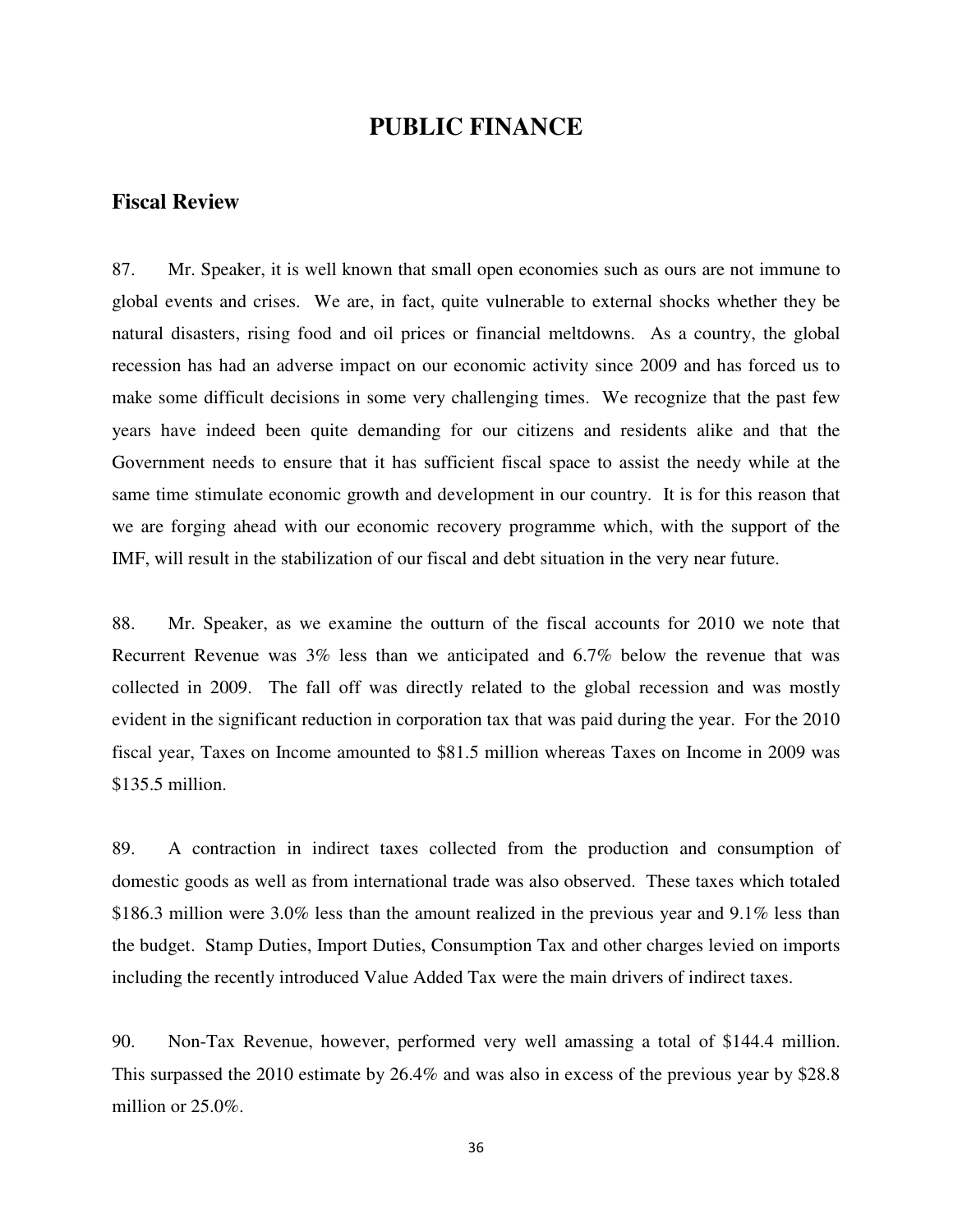91. Mr. Speaker, the outturn of Recurrent Revenue was largely dependent on external factors over which we, as a country, had little control. As we were aware of this fact, we monitored our revenue collection throughout the year and upon realization that we would not achieve the revenue that we anticipated, we implemented measures to contain discretionary expenditure as much as possible. The curtailment of discretionary expenditure, however, was insufficient to secure a surplus on the Recurrent Account given the magnitude of the contraction in revenue and the high level of non-discretionary expenditure. Consequently, for the 2010 fiscal year, a Recurrent Account Deficit of \$87.4 million was recorded.

92. With respect to Capital Expenditure, Mr. Speaker, in 2010 Capital Expenditure was \$105.4 million or 5.8% of GDP. This was above the budget by \$5.5 million and surpassed the amount that was expended in 2009 by \$38.3 million or 57.0%. You may recall, Mr. Speaker, that since 2008 we have been investing in the necessary infrastructure to ensure that the citizens of this country are provided with a reliable supply of electricity. In 2009, a total of \$20.6 million was spent on the purchase of a generator and to maintain our capacity to generate electricity. In 2010, a total of \$65.9 million was spent. This represented 62.5% of total Capital Expenditure and demonstrates my Government's commitment to address the all too frequent electricity outages. The electricity situation has been quite a challenge but we are confident that having vested the new generators in the recently established Electricity Company, the unexpected blackouts that we have been experiencing will soon be something of the past. Such a significant outlay for the Energy Sector compounded by lower than anticipated aid for capital development hampered our ability to proceed with a number of large capital projects during 2010.

93. Although the receipt of Development Aid was below our expectations, we did, however, benefit from budgetary support totaling \$41.8 million from the European Union, the Republic of China (Taiwan) and other donors. We are very grateful for their support especially during this prolonged recession and we look forward to their continued assistance in the future.

94. Mr. Speaker, the Primary Balance is a key indicator that is monitored by the international community. It is an indication of the funds that Government has at its disposal to meet its debt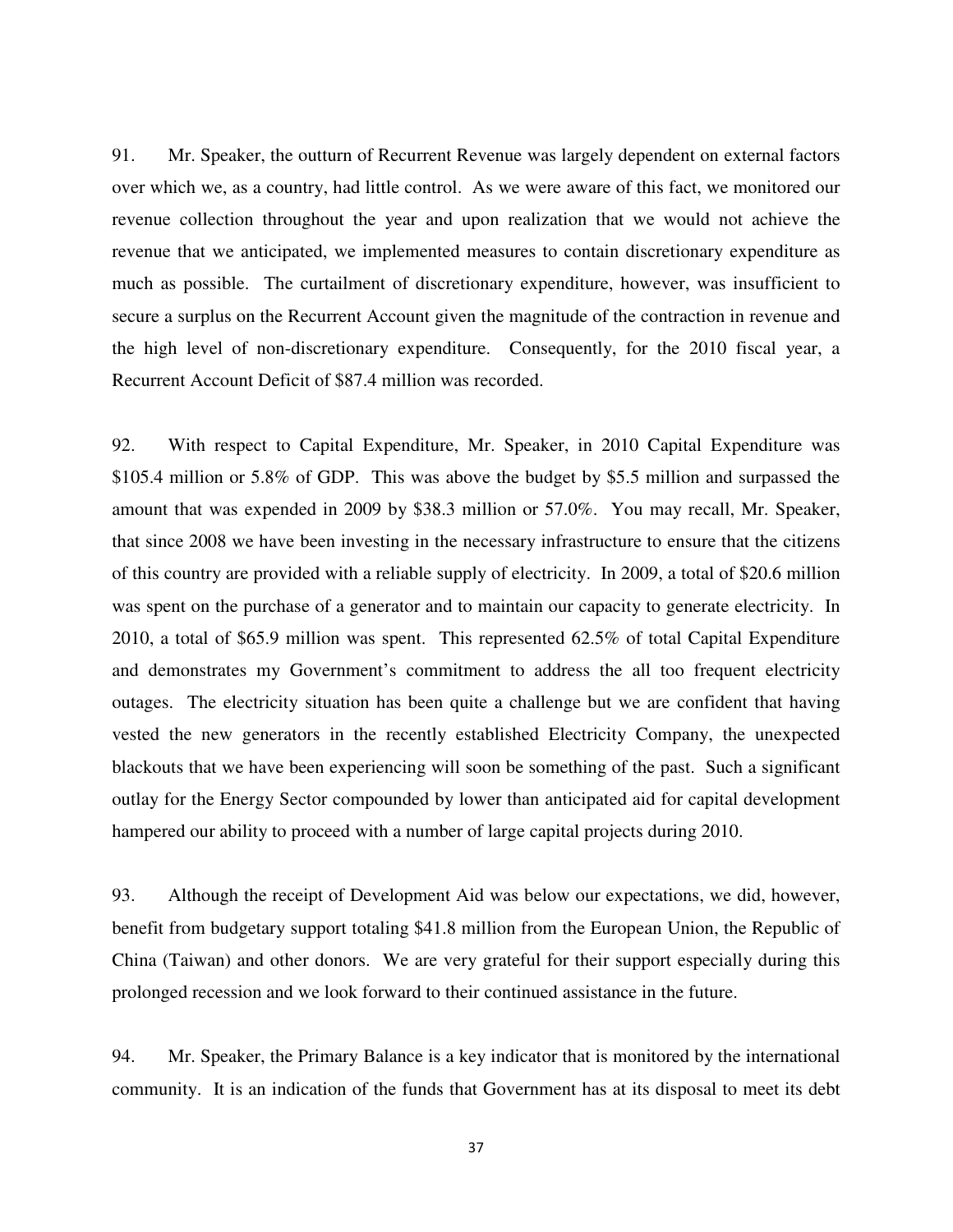service payments. Mr. Speaker, for the first time in six (6) years a Primary Balance Deficit of \$31.5 million or 1.7% of GDP was recorded and an Overall Balance Deficit of \$144.6 million or 7.9% of GDP was realized. This was reflective of the contraction in our revenue collection and the rise in both Recurrent and Capital Expenditure. We, however, expect to see a significant turnaround in our fiscal position from as early as 2013 as our economic recovery programme gets underway. In fact, we are projecting that we will achieve a Primary Balance Surplus of 5.1% of GDP in 2011, 4.3% of GDP in 2012 and 5.5% of GDP in 2013.

95. With the realization of a Primary Balance Deficit in 2010, the debt of the Central Government increased by \$73.2 million or 4.3%. Central Government's debt therefore stood at \$1.8 billion or 96.8% of GDP. Loans that were disbursed during the 2010 fiscal year were primarily to support infrastructural development on the island and to stimulate economic growth. More specifically, 50.0% of total loan disbursements were directed toward the Energy Sector while 37.0% was in support of the General Administration Sector to assist in Government's maintenance of the overall macroeconomic framework. To facilitate the construction of roads, \$5.0 million or 7.0% of total disbursements was drawn down during the year while Economic Infrastructure and the Education Sector benefitted from 4.0% and 2.0% of total disbursements respectively.

96. When we consider the entire stock of Public Sector Debt, there was an overall increase of \$105.4 million or 4.0% so that at the end of December 2010, the Total Public Sector Debt amounted to \$2.7 billion or 151.2% of GDP. In addition to Central Government's 4.3% increase over the previous year, the debt of the Nevis Island Administration grew by \$28.8 million or 8.6% while Public Corporations' indebtedness increased by \$3.5 million or 0.6%. Mr. Speaker, we know that we cannot sustain this level of debt and the resultant debt servicing any longer. It is for this reason that in June 2011 we announced our intention to seek the cooperation of our creditors as we restructure the debt. We therefore engaged the services of international debt advisors who have been assisting us with our negotiations. It is envisioned that the restructuring exercise will be completed during the course of the upcoming year and that we will have a medium term strategy in place that will guide the overall management of the debt as we prepare ourselves to better respond to the needs of our people.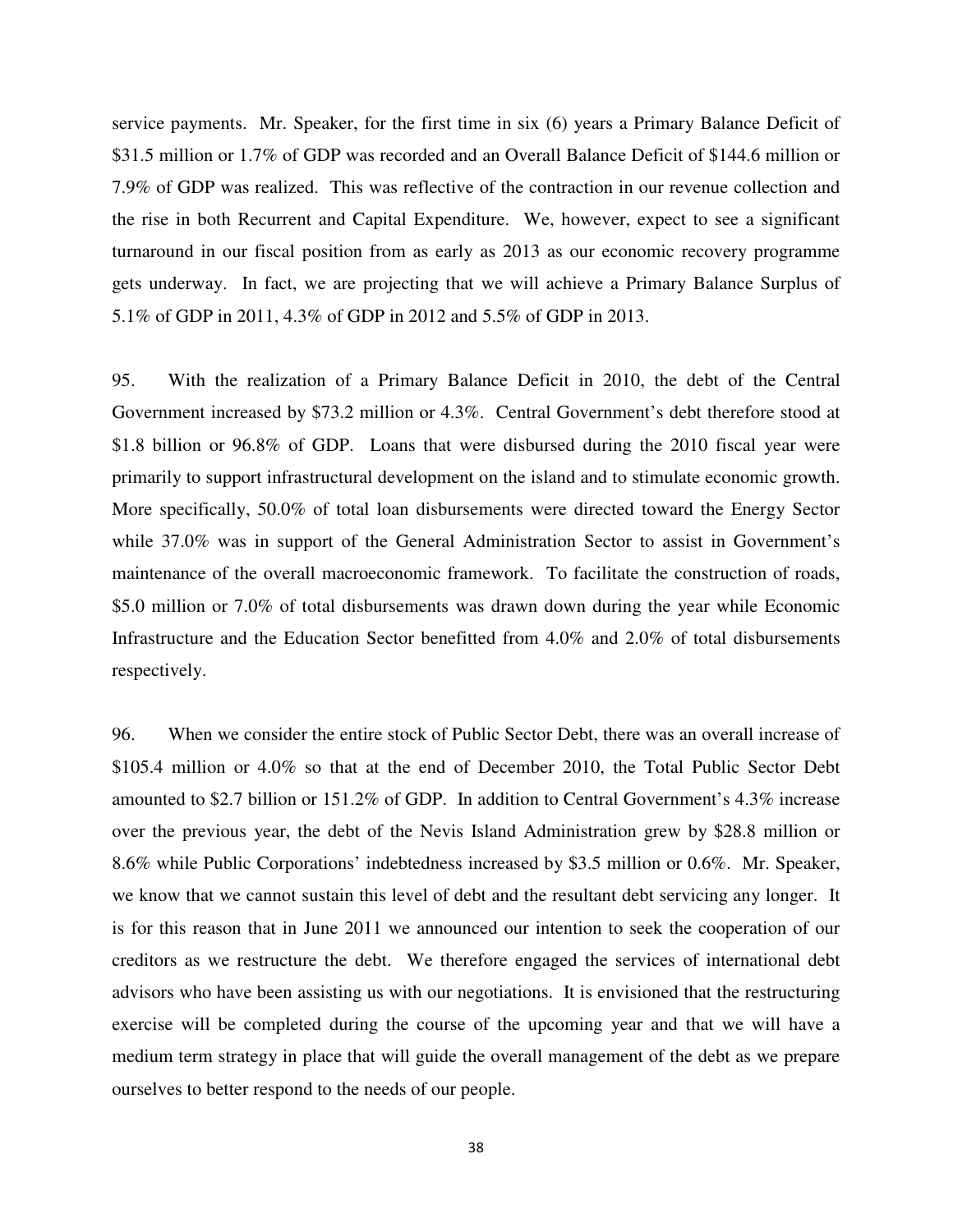#### **Fiscal Prospects**

97. Mr. Speaker, the global economic crisis is expected to continue or have a similar dampening effect on revenue collections for 2012 as was the case in 2011. We have again had to cut back substantially on Recurrent and Capital Expenditure for 2012 in order to maintain fiscal stability. However there are a number of critical services such as Education, Health, Safety and Security as well as Social Assistance that Government must deliver. Careful attention has therefore been taken to provide adequate resources to ensure that the quality and scope of these services are not in any way compromised.

98. Recurrent Revenue for 2012 has been estimated at \$401,312,666 which is \$31,608,045 below the 2011 Estimate of \$432,920,711. The major portion of this decrease can be attributed to the loss of revenue from the Electricity Department. The St. Kitts Electricity Company is now fully operational and therefore Revenue and Expenditure in respect of the Electricity Department is no longer included in Government's Budget for 2012.

99. On the other hand, Recurrent Expenditure for 2012 (excluding loan principal payments) has been estimated at \$400,920,309 which is \$398,995 or 0.1% less than the 2011 Estimate of \$401,319,304. This would give rise to a Current Account Surplus of \$392,357 for 2012. As mentioned before, the expenditure of the Electricity Department is no longer a part of the Budget and this is reflected in the decrease in Recurrent Expenditure.

100. Mr. Speaker, I will give a synopsis of some of the main initiatives that will be undertaken during 2012 under the various Ministries.

101. The Ministry of Justice and Legal Affairs has been allocated \$11,475,198 for Recurrent Expenditure for 2012. This represents a 39.1% increase over the amount of \$8,250,362 for 2011. The increase in allocation will allow this Ministry to implement a number of initiatives aimed at strengthening its capacity to assist in the fight against crime.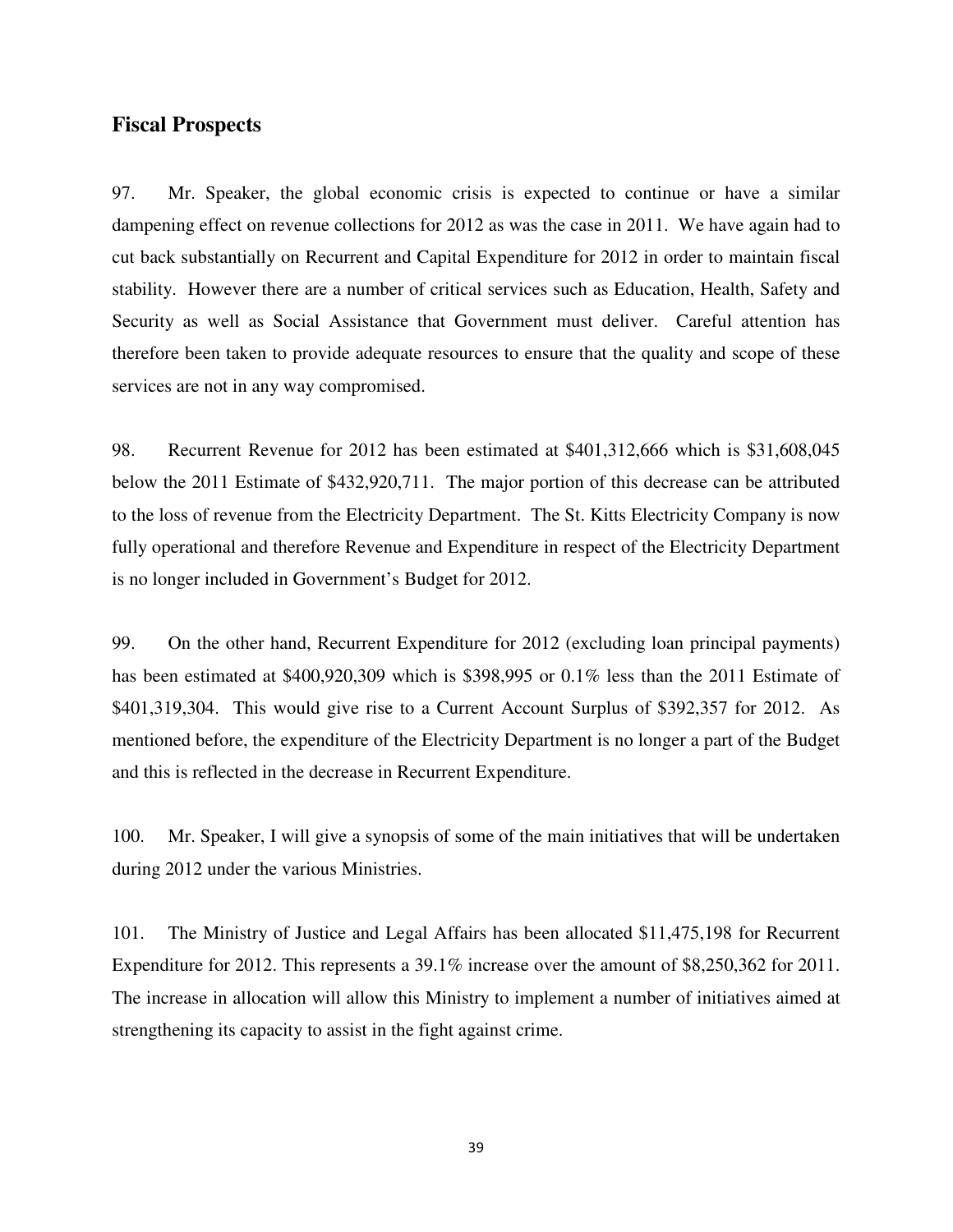102. In addition, a National Prosecution Service office will be established to handle all prosecutions for both the Police and the Director of Public Prosecutions. This is expected to create greater synergies and effectiveness in the prosecution of offenses through enhanced coordination of scarce human and material resources. Other initiatives to be implemented include the completion of the Law Revision Project by capturing legislation from 2003 to 2009 and the revision of the Nevis Ordinances as well as the establishment of an Intellectual Property Office separate from the High Court.

103. The Office of the Prime Minister has been allocated \$41,312,756 to carry out its recurrent programmes and activities for 2012. This amount represents a decrease of 2.6% when compared to the amount allocated for 2011. During 2012 the Human Resource Department will continue its drive to modernize the Public Service with a view of improving efficiency and productivity. These activities will be supported by the new Civil Service Act which provides the necessary pillars for a more modern Public Service.

104. Mr. Speaker, the Citizenship by Investment Unit continues to play a critical role in the development of our country by attracting foreign direct investment into the economy. In 2012 we will enhance its management structure to improve efficiency and to make it more responsive to overseas investors.

105. In the context of escalating crime, it was necessary for certain deliberate actions to be taken. One such action was to establish an Anti-Crime Unit comprising the Police and Defence Forces under the Office of the Prime Minister so that the issue of crime could be given the fullest attention it deserves. This Unit is overseen by a Ministerial Committee chaired by the Prime Minister. This configuration will ensure that all issues relating to the fight against crime can be addressed decisively and expeditiously. The Anti-Crime Unit will be given the necessary human and financial resources as well as political support to allow it to effectively address the serious crime situation.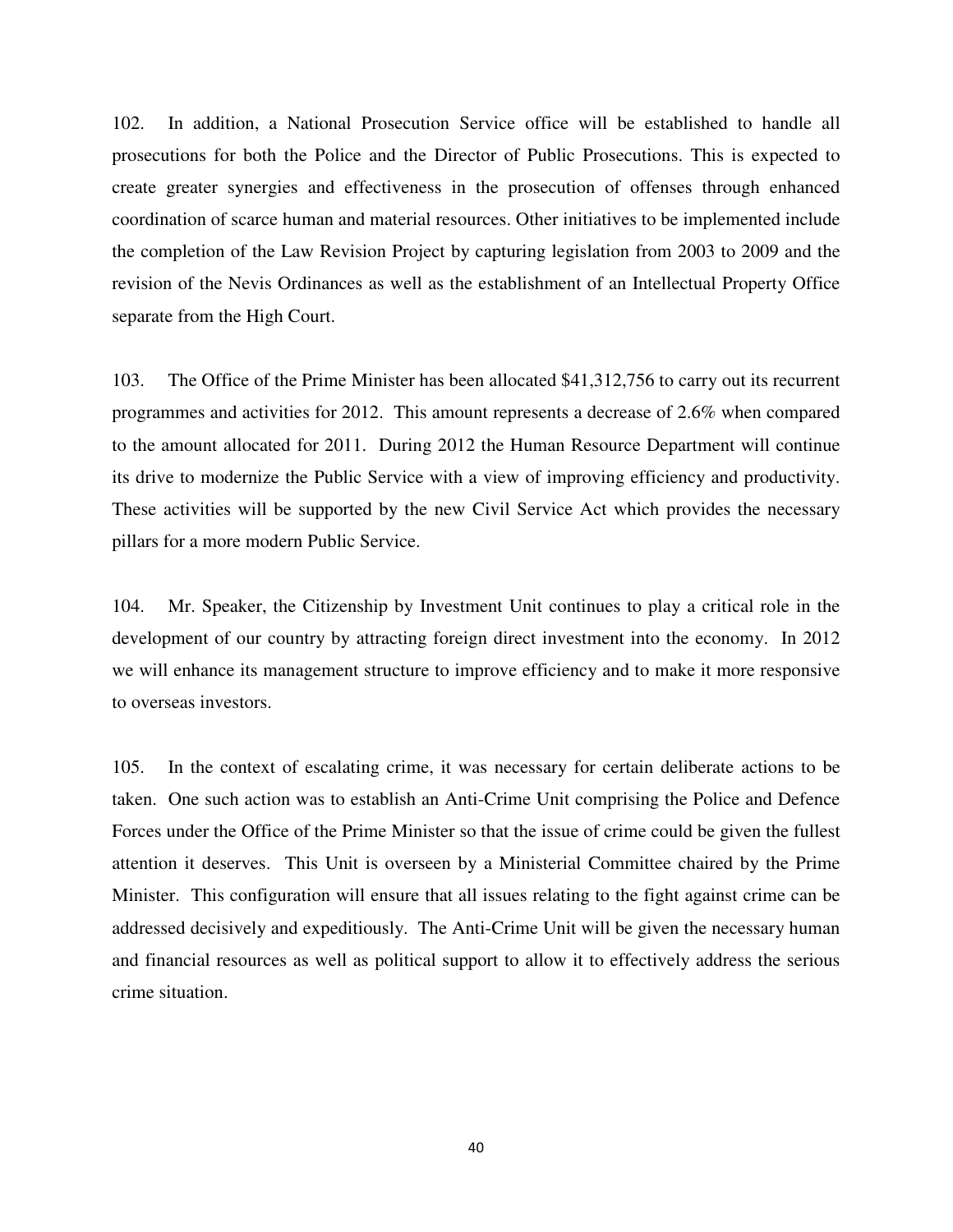106. Capital projects to be implemented in 2012 include the construction of a new Police Station in Tabernacle and the upgrading of the National Registration System to include records of births and deaths. This project will be done in collaboration with the Ministry of Health.

107. Mr. Speaker, I now turn to the Ministry of Homeland Security, Labour and Social Security which is a newly configured Ministry. This Ministry emerged in response to the changing nature of threats confronting our Federation and the recognition of the efficiencies that could be derived from having the management of several inter-related departments under one unified security structure. Such a structure would enhance our Federation's capacity to protect against current and future threats. This newly configured Ministry has an important role to play in the overall safety, security, economic and social well being of all who reside in our beautiful Federation. Its mandate includes effective management of our borders and labour relations.

108. This Ministry has been allocated \$9,691,020 for its recurrent programs and activities for 2012. During the upcoming year, focus will be given to transforming and realigning the Prison Services, the National Emergency Management Agency (NEMA), Immigration, Fire and Rescue Services as well as Passport, Citizenship and Residency Services to a more effective, efficient and integrated entity whose primary responsibility is to protect the Homeland.

109. In 2012, work in the Prison Services will continue to focus on human resource development, the implementation of programmes to promote skill development and attitudinal and behavioural changes amongst young people who have transgressed the law. Moreover, construction of a new correctional facility will commence which, upon completion, will be able to accommodate approximately 300 prisoners. This will greatly reduce the overcrowded situation that now exists at the Prison. In going forward, the intention is to collaborate with the Ministries of Justice and Legal Affairs, Social Development, Youth Empowerment and Education to develop programmes to reduce the need for incarceration.

110. During 2012 the Labour Department will be implementing all components of the International Labour Organization's "Decent Work Agenda" which is a global development agenda subscribed to by the OECS sub-region and the wider CARICOM region. This is a

41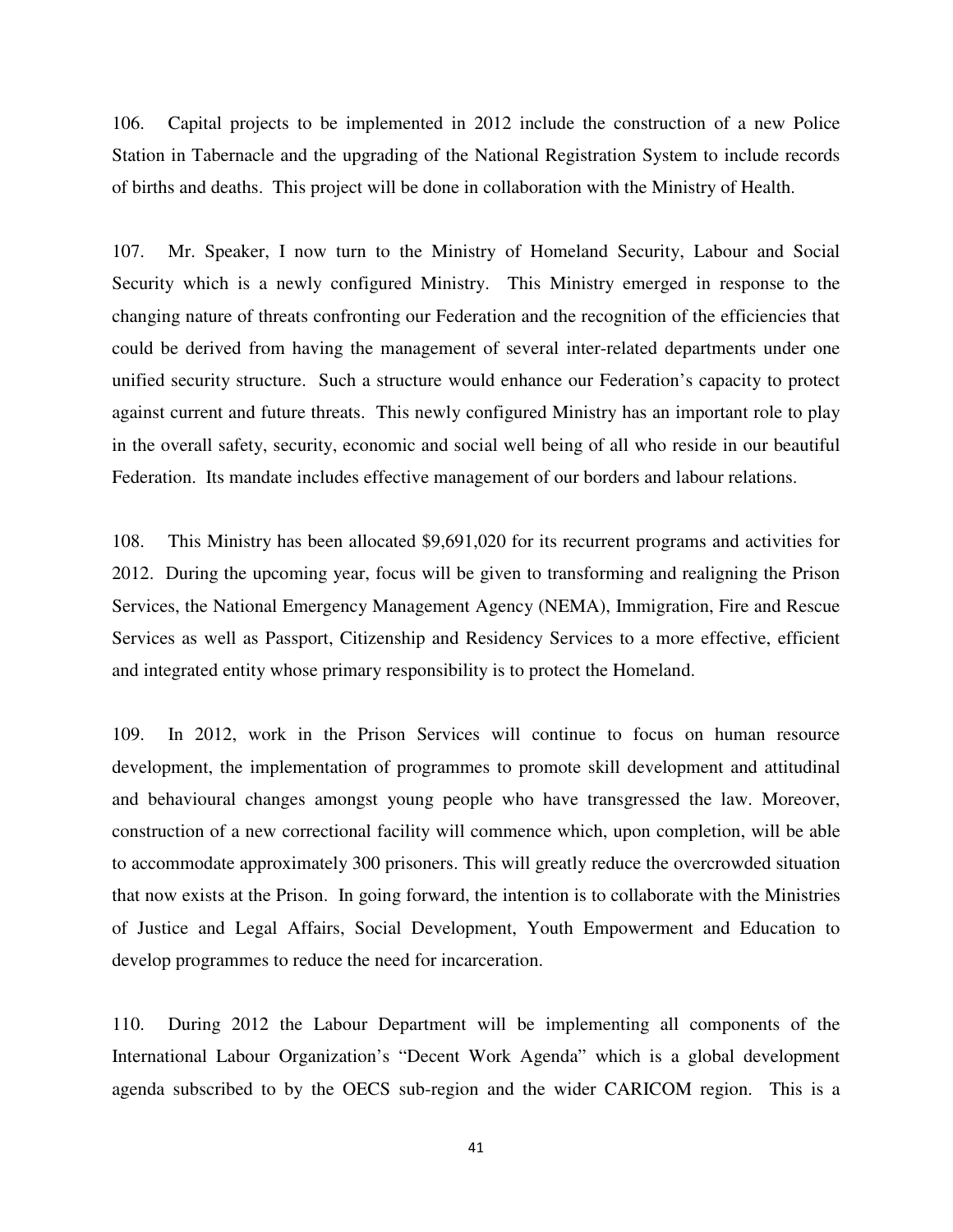mechanism through which the ILO supports the initiatives by the tripartite constituents to fulfill their priorities aimed at achieving decent work. To this end, the Labour Department will be collaborating with the ILO and local stakeholders to ensure that success is achieved in a number of areas including reviewing and updating labour legislation, strengthening labour market information systems, promoting inclusive workplace policies on HIV/AIDS and noncommunicable diseases and increasing dialogue among government, employers and workers on national and regional social and economic issues.

111. Mr. Speaker, the Ministry of International Trade, Industry, Commerce and Consumer Affairs has been allocated \$2,974,175 for 2012. This Ministry's programmes and activities for 2012 will continue to focus on implementing the CARICOM Single Market and Economy (CSME), the OECS Economic Union, the CARIFORUM-EC Economic Partnership Agreement and other negotiated bilateral and multilateral trade agreements.

112. In addition, during 2012 the National Entrepreneurial Development Division (NEDD) will be exploring ways to expand its scope of assistance to micro and small indigenous businesses building on the gains already achieved in the development of a Small Business Policy and the Legislation enacted in support of the implementation of the policy.

113. Mr. Speaker, the Ministry of Finance has been provided with \$164,818,123 to carry out its various recurrent programmes and activities for 2012. This represents a 15.6% increase over the 2011 allocation which is mainly attributable to an increase in scheduled debt service payments.

114. The Ministry will continue to implement strategies to maintain fiscal and debt stability through strong fiscal discipline, prudent financial management of scarce resources and debt restructuring. The management of the IMF Programme to ensure that all benchmarks are achieved and the restructuring of the Public Sector debt will continue to be the main preoccupations of this Ministry in 2012, the goal being to stabilize the fiscal situation and to reduce the public debt to a sustainable level.

42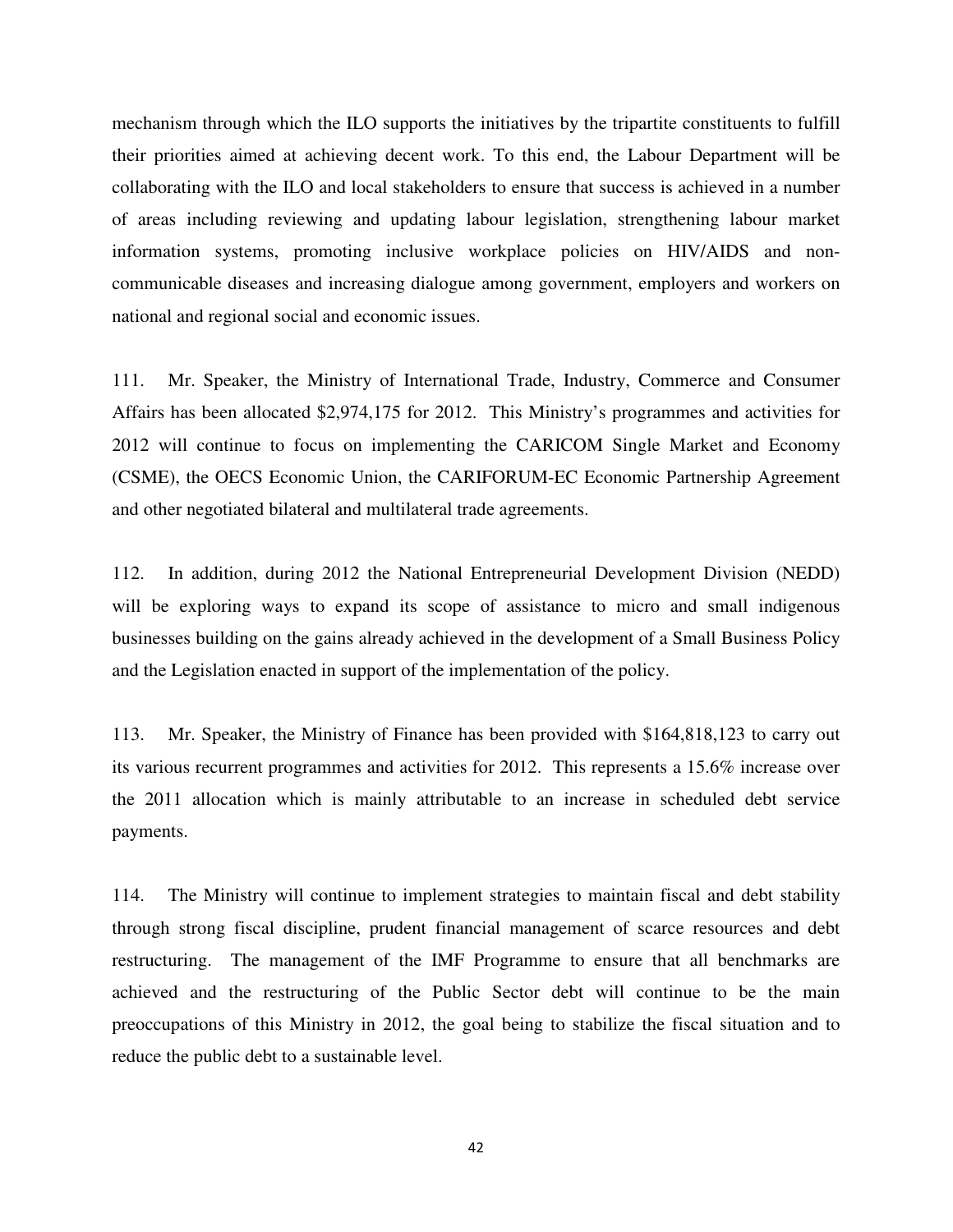115. The Ministry of Social and Community Development has been allocated \$6,291,674 for Recurrent Expenditure and \$8,402,735 for Capital Expenditure for 2012. This Ministry will be extremely active during 2012 implementing measures to reduce the effects of the global financial crisis on the poor and vulnerable who would now need to access more social services to assist them in meeting basic needs as well as education and health services.

116. Mr. Speaker, the Ministry of Agriculture, Marine Resources, Constituency Empowerment and Cooperatives has been provided with \$5,201,977 for Recurrent Expenditure to carry out its programmes and activities for 2012. The development of non sugar agriculture is one of the pillars in the diversification of our economy. Therefore, the Ministry of Agriculture has an important role to play in creating stronger linkages between the Agriculture Sector and the Tourism Sector and increasing the level of food security in the Federation.

117. During 2012, the Ministry will embark on a number of initiatives which are expected to improve the income opportunities of farmers. These include the construction of green houses under the Agricultural Marine Resource project which will enable the production of high vegetables under controlled conditions in the dry seasons. The year 2012 will also see the construction of a multi-purpose post harvest facility which will expand the chilled storage space at the Department of Agriculture. It will also provide drying and processing equipment for peanuts, cassava and other crops. The construction of water harvesting structure for crops and livestock production will also continue. This is expected to boost the output from the Agriculture Sector both in terms of crops and animal products.

118. Mr. Speaker, the Ministry of Tourism and International Transport has been allocated \$17,819,162 to carry out its recurrent programme and activities for 2012. The Tourism Sector still remains the dominant sector of the economy even though the Hotel Sector has been experiencing challenges due to the effects of the global economic crisis. I am, however, happy to note that these effects have not affected our Cruise Sector. In fact, I am pleased to note that a double digit increase in cruise visitor arrivals is expected in the 2011- 2012 cruise ship season. The challenge now would be to find ways to increase greater visitor spending so that all sectors of the economy can benefit to a greater measure.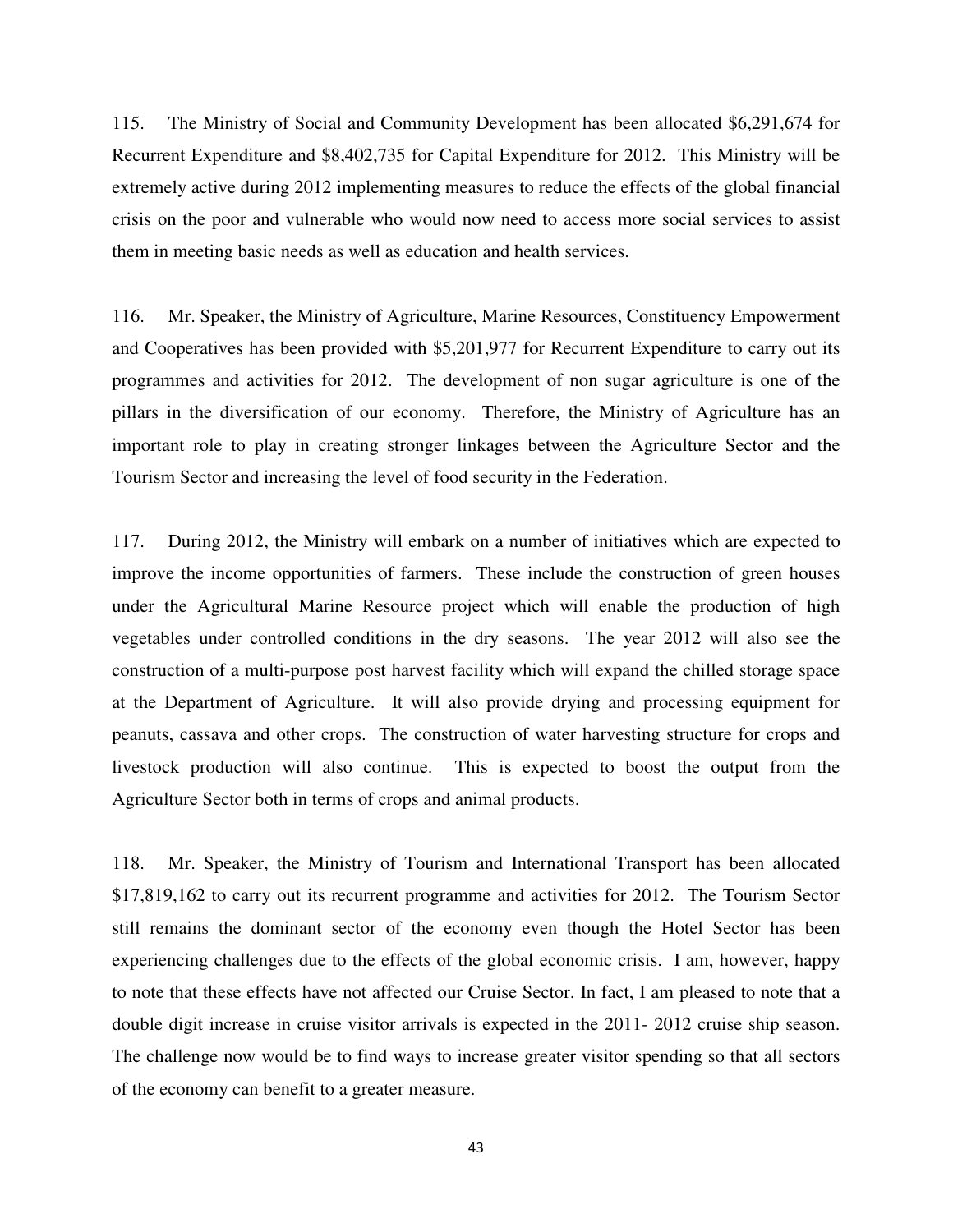119. Mr. Speaker, the Ministry of Housing, Public Works, Energy and Public Utilities has been allocated \$25,952,836 for Recurrent Expenditure and \$6,406,500 for Capital Expenditure. The Recurrent Expenditure represents a decrease of 47.7% when compared to the 2011 budgeted allocation. The decrease is as a result of the exclusion of the Electricity Department from the 2012 budget whose operations are now taken over by the new Electricity Company. During 2012, a number of projects will be carried out to expand the growing water supply. Drilling is expected to commence in April 2012. This project is intended to expand water services to the Frigate Bay area and the South East Peninsula. The expansion of portable chlorinated water will continue with assistance from the Government of Spain. This will help to keep our water safe and drinkable. During 2012, the Water Department will also relocate its Water Billing and Customer Services Division as it would now be responsible for its own billings and collections since the Electricity Department has transitioned to the new Electricity Company.

120. The rapid expansion of housing development has created an increased demand for water. In response to this, the Water Department will develop a comprehensive master plan which will include a comprehensive review of the Water Sector and the development of a plan up to 2020.

121. In 2012, the Public Works Department will embark on a project to resurface the South East Peninsula Road. This will enhance the development taking place on the South East Peninsula. In addition, a road safety and resurfacing plan will be developed which will involve a study of all roads constructed or under construction. Another initiative to be undertaken in 2012 will be a review of the Public Works Department in an effort to improve efficiency, productivity and Resource Management.

122. Mr. Speaker, the Ministry of Education and Information has been allocated \$54,327,339 for Recurrent Expenditure and \$7,492,642 for Capital Expenditure during 2012. The Recurrent Expenditure represents a 1% increase over the current year. Despite the challenging economic times that we are experiencing, my Government has seen it fit to provide the Ministry of Education with the necessary resources to ensure that our outstanding performance in Education continues.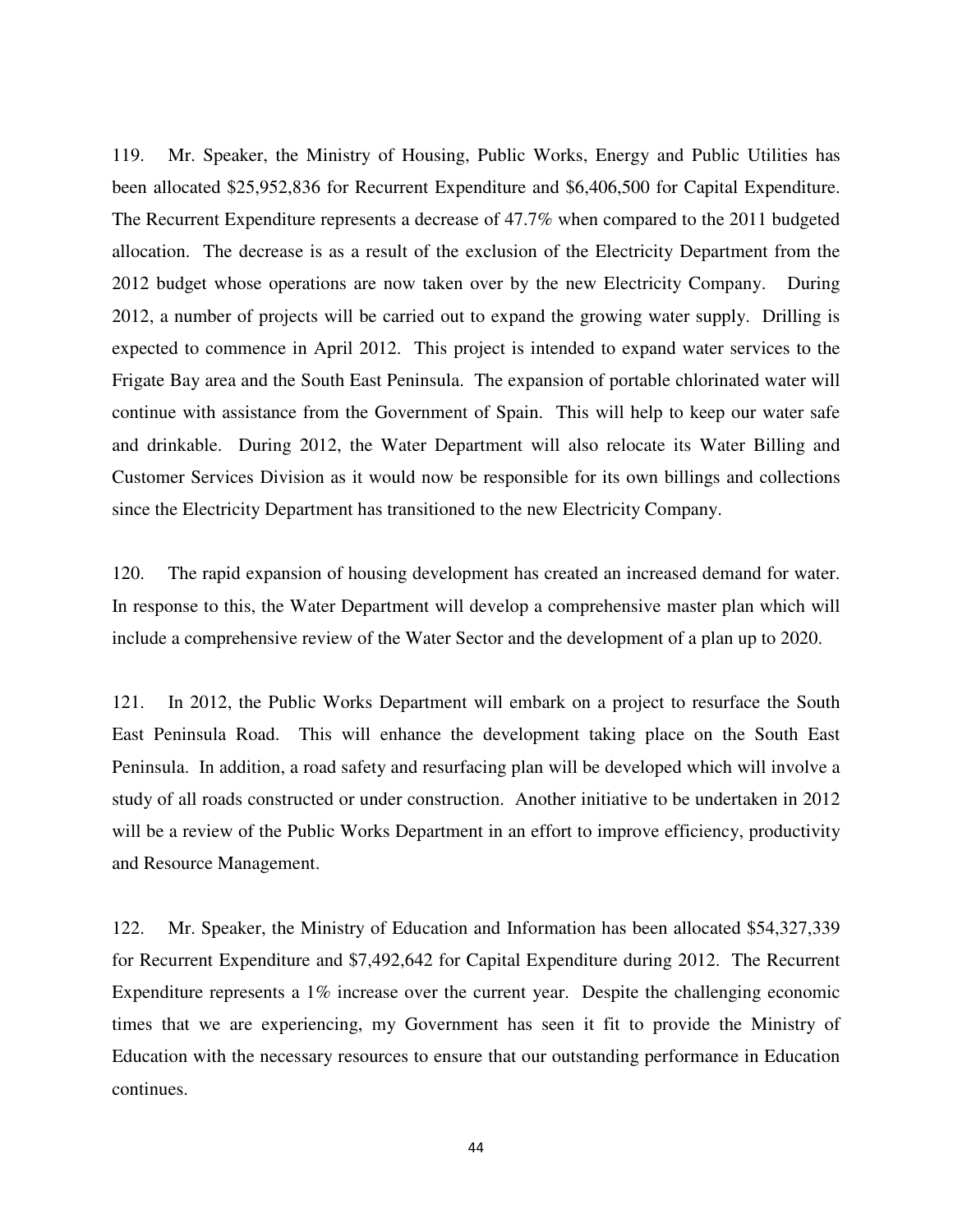123. During 2012, the Ministry of Education will undertake a number of initiatives to further improve the quality of education at all levels. Research projects will be taken to probe teaching and learning variables at primary school and secondary school levels to explore the effect of single sex classrooms and subject groupings at the grade three level and beyond. Research will also include surveys on school climate, students' risk behavior assessment, and school needs assessment as the Ministry continues to develop programmes to promote peace in our schools and among young people in general.

124. There will also be increased focus on the upgrading and expansion of the Early Childhood facilities, repairing existing facilities, and recruiting workers to staff the new facilities. Curriculum Reform will be given the highest priority. The work done in 2011 on reviewing and upgrading the Test of Standards will help to guide the Curriculum Reform efforts in servicing teachers' development and other interventions aimed at improving the Curriculum in the core subject areas at the primary schools.

125. Also, in respect of Technical and Vocational Education and Training (TVET), the road map that was formulated in 2011 will be further developed into a strategic plan for TVET which will define outputs, targets and performance indicators. In addition, the structure for the delivery of the Caribbean Vocational and Education Qualification (CVQ) in secondary schools and AVEC will be further enhanced. It is also intended to establish an accreditation agency to support the operation of the Accreditation Board and strengthen the regulatory framework on monitoring of the off-shore Education Sector.

126. In 2012, the Government Information System (SKNIS) will be upgraded through the acquisition of equipment, electronic hardware and software that is necessary to provide high quality services in an efficient manner. It will also embark on a training programme for staff and strengthen the relationship with all Ministries with a view of improving the effectiveness of the Unit.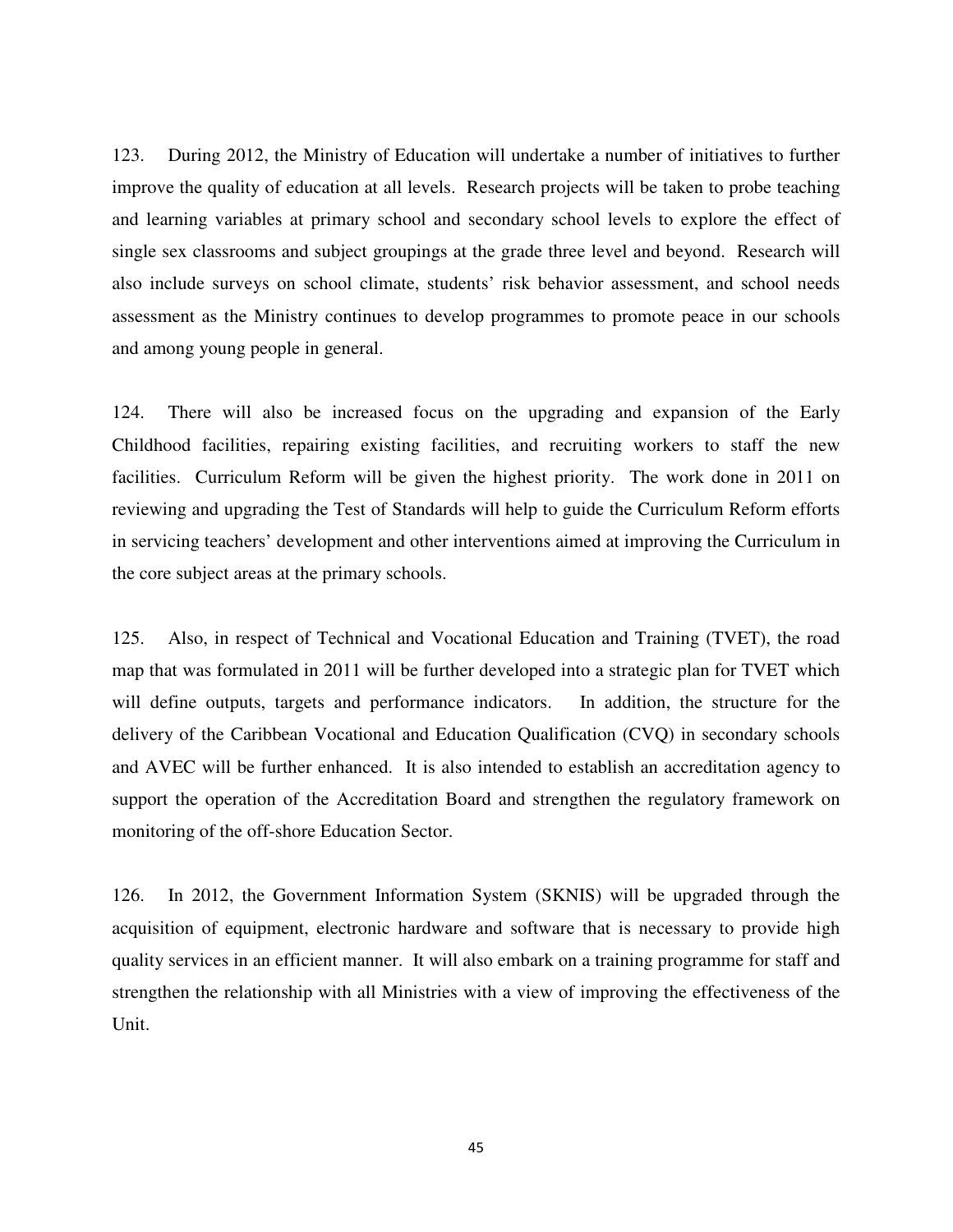127. Mr. Speaker, I now turn to the Ministry of Health. This Ministry has been provided with \$34,099,832 in Recurrent Expenditure and \$1,700,000 in Capital Expenditure for 2012. The allocation for Recurrent Expenditure represents a slight increase over the comparable allocation for 2011. Despite the serious fiscal challenges that we are experiencing, my Government has ensured that this Ministry continues to receive adequate resources to deliver quality, affordable and accessible health care services as we strongly believe that this is a fundamental right of every citizen of this Federation irrespective of race, religion, political affiliation, social or economic status. During 2012 the Ministry of Health will continue to build on its outstanding achievements which include a marked increase in life expectancy which is now 73 years, a lowering of the infant mortality rate from 25 deaths per thousand to 12 deaths per thousand live births and the elimination of most of the serious childhood infectious diseases due to an effective immunization programme.

128. In the upcoming year the focus will continue to be on implementing programmes to arrest the increased incidents of chronic non-communicable diseases such as heart disease, stroke, diabetes, hypertension and cancers that have become the main causes of mortality and morbidity.

129. A number of projects will be implemented in 2012 including the establishment of a Haemodialysis Unit at the JNF Hospital; the reconstruction of the Old Road Health Centre; upgrades to the Mary Charles Hospital; and a Health Sector Improvement Project to upgrade Health Centres and the mental wing of the Cardin Home.

130. Mr. Speaker, the Ministry of Youth Empowerment, Sports, Information Technology and Posts has been provided with \$7,598,374 for Recurrent Expenditure and \$3,574,530 for Capital Expenditure. The role of this Ministry is even more important as we continue to find ways to counter the increasing number of our youth who find themselves caught up in negative lifestyles that threaten our social and economic well being.

131. During 2012, the Ministry of Youth Empowerment will collaborate with other Ministries such as Education, Health, and Community and Gender Affairs to address issues relating to childhood obesity, the increasing incidents of lifestyle diseases, identification of troubled youth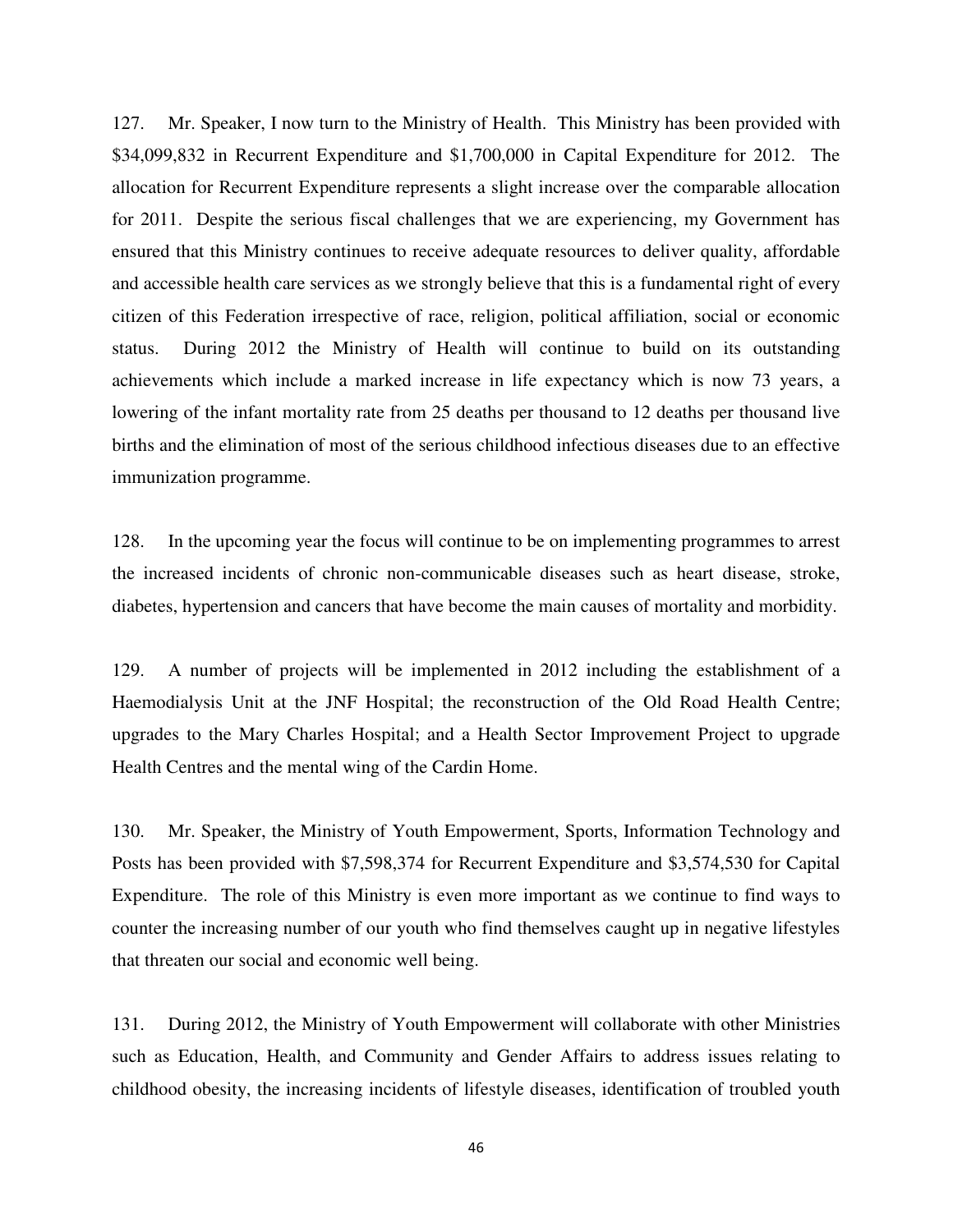and conflict resolution. The Ministry will continue its programmes to equip our youth with social and employable skills which will empower them to provide for themselves and their families and contribute positively to our national development.

132. The Ministry will also collaborate with line agencies and private sector stakeholders to develop a business plan for Sports Tourism with a view to deriving continual and reliable economic benefits from the use of the major stadiums and recreation grounds. This will have the added benefit of lessening the present burden on Government of maintaining these facilities.

133. During 2012, the Technology arm of the Ministry will continue its drive to create the enabling environment to spur the rapid growth and development of ICT as well as a proper regulatory environment by enacting relevant legislation. In addition, a Public Private partnership will also be formed to construct, install and commission a Government Wide Area Network (GWAN) to provide integrated and interactive e-government services. This will enable the Public Service to provide more efficient services to the populace and would make government services more accessible.

134. Mr Speaker, the Ministry of Sustainable Development continues to play an important role in coordinating and overseeing the implementation of the National Adaptation Strategy as we continue to transition our economy to a service economy. This Ministry has been allocated \$4,393,515 for Recurrent Expenditure and \$7,571,715 for Capital Expenditure. During 2012, the Ministry will implement the 10th EDF Project which will focus on safety and security. Other activities to be carried out in 2012 include:

- Launching the Poverty Reduction Strategy,
- Finalizing the population census and
- Implementing a new IT based Land Application Management System and develop a website for the Special Land Distribution Initiative.

135. The 2012 allocation for the Ministry of Foreign Affairs is \$12,305,358 for Recurrent Expenditure. This Ministry will continue its mandate to effectively manage and coordinate our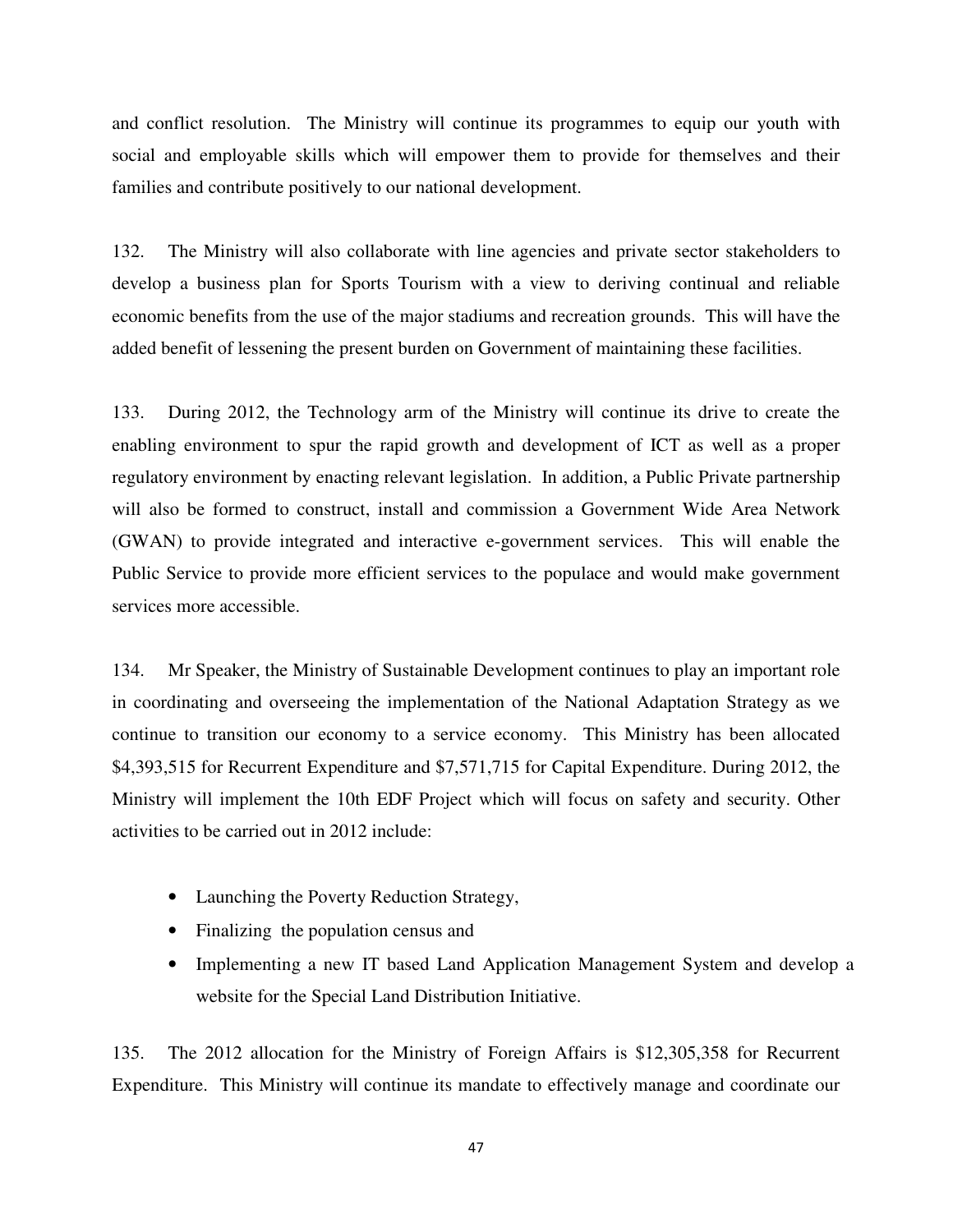foreign policy with respect to our regional, bilateral and international relations to safeguard and enhance the political, economic, cultural and other interests of the Federation. During 2012 the Ministry of Foreign Affairs will embark on an initiative to publish a Foreign Policy Document which will outline the basic guidelines on how the Ministry engages foreign countries, regional and international organizations and more importantly the Diaspora. This document will also serve to educate the public on a number of issues confronting the Ministry and the approaches to be adopted that will redound to the benefit of our Nationals.

136. As the Government is committed to the regional integration movement, the Ministry will continue to work with the OECS and CARICOM to facilitate progress in this area. In doing so, it will ensure that the views and concerns of the Federation are clearly articulated in order to shape the way forward. The OECS Economic Union and the Caribbean Single Market and Economy are the two key components which will effectively bring a higher quality of socioeconomic achievements to the people of the region.

137. Recognizing the importance of communication and information sharing, the Ministry will be reviving its website in order to assist in the necessary work of information sharing which is an important part of its mandate.

#### Fiscal Measures

138. Mr. Speaker, you would recall that over the past two years my Government has introduced measures to tighten our fiscal stance and strengthen public finances in response to the global recession and to set the stage for sustained economic growth. This multipronged reform agenda was intended to create the virtuous cycle of reform, management and growth which would transform the economy. These measures included the introduction of the Value Added Tax (VAT) in November 2010, and the revision of the electricity tariffs in order to bring the base tariff closer to the cost of producing electricity thereby reducing Government's subsidy. The ultimate goal was to remove the provision of this service from the books of the Government and to establish a corporatized entity which would be able to provide electricity services in a more efficient and cost effective manner. This was accomplished in August 2011. The reform of the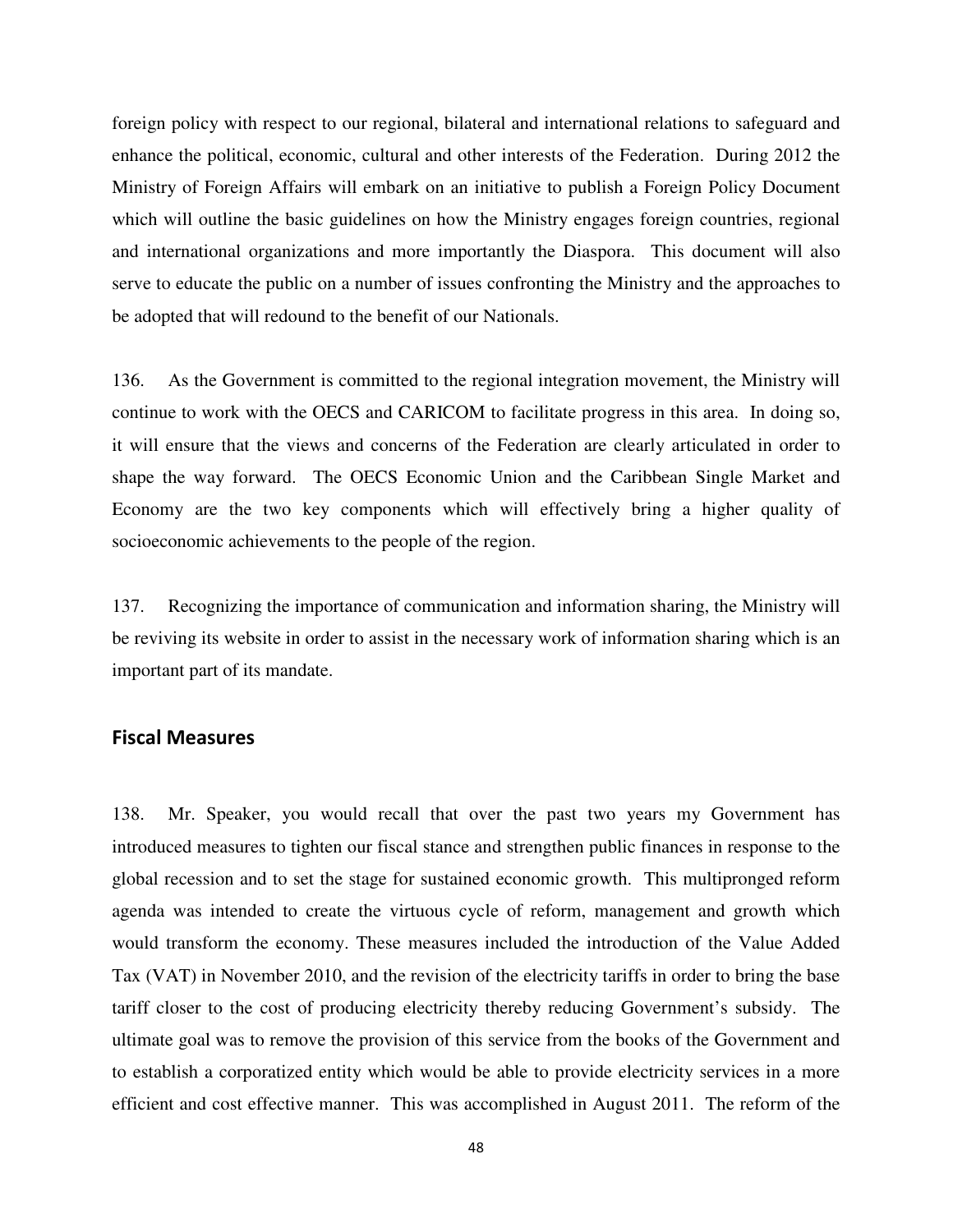Housing and Social Development Levy was also another important reform that was introduced during 2011.

139. In addition, our efforts to prioritize Capital Expenditure were intensified in 2011 as we concentrated on those projects which would foster economic growth. We also placed strict caps on expenditure heads such as Allowances and Overtime and began to analyze some of Government's practices and procedures such as the provision of fuel to public vehicles and the functions carried out by the Supply Office and the costs associated with these practices. Mr. Speaker, I am happy to report that these issues are currently being addressed. By January 2012 Government will not operate the service station that provides fuel to Government vehicles. All of the equipment that is situated in the Public Works compound is the property of SOL. We have therefore decided to allow SOL to manage the facility. This will save Government the cost of operating such a facility. It will provide convenience for Government and avoid congestion at the other service stations especially as it relates to large vehicles like the fire trucks and ambulances. A proper system of controls will also be put in place including the use of purchase orders, a list of vehicles that are authorized to obtain fuel and monthly reconciliations.

140. Mr. Speaker, with respect to the Supply Office, we now have a proposal for the divestment of the Supply Office and this will be done by the end of the first quarter of 2012. More information will be forthcoming shortly. However, in the mean time, interested entities in the private sector should begin to ready themselves to import the items that are currently provided by the Supply Office.

141. Mr. Speaker, the measures which we introduced in 2011 along with others constitute our own home grown financial programme which was endorsed by the IMF and supported by a Stand-By Arrangement. An integral part of the IMF programme is a debt restructuring strategy aimed at bringing public debt to sustainable levels so that by 2020 we will meet the ECCB Monetary Council's target for debt to GDP ratio of 60%. Our Debt Advisors have been working with the Ministry of Finance to implement the plan that was agreed upon to restructure the debt. This approach includes the launch of an exchange offer for external debt and the creation of a Special Purpose Vehicle for secured domestic debt. We have made substantial progress with the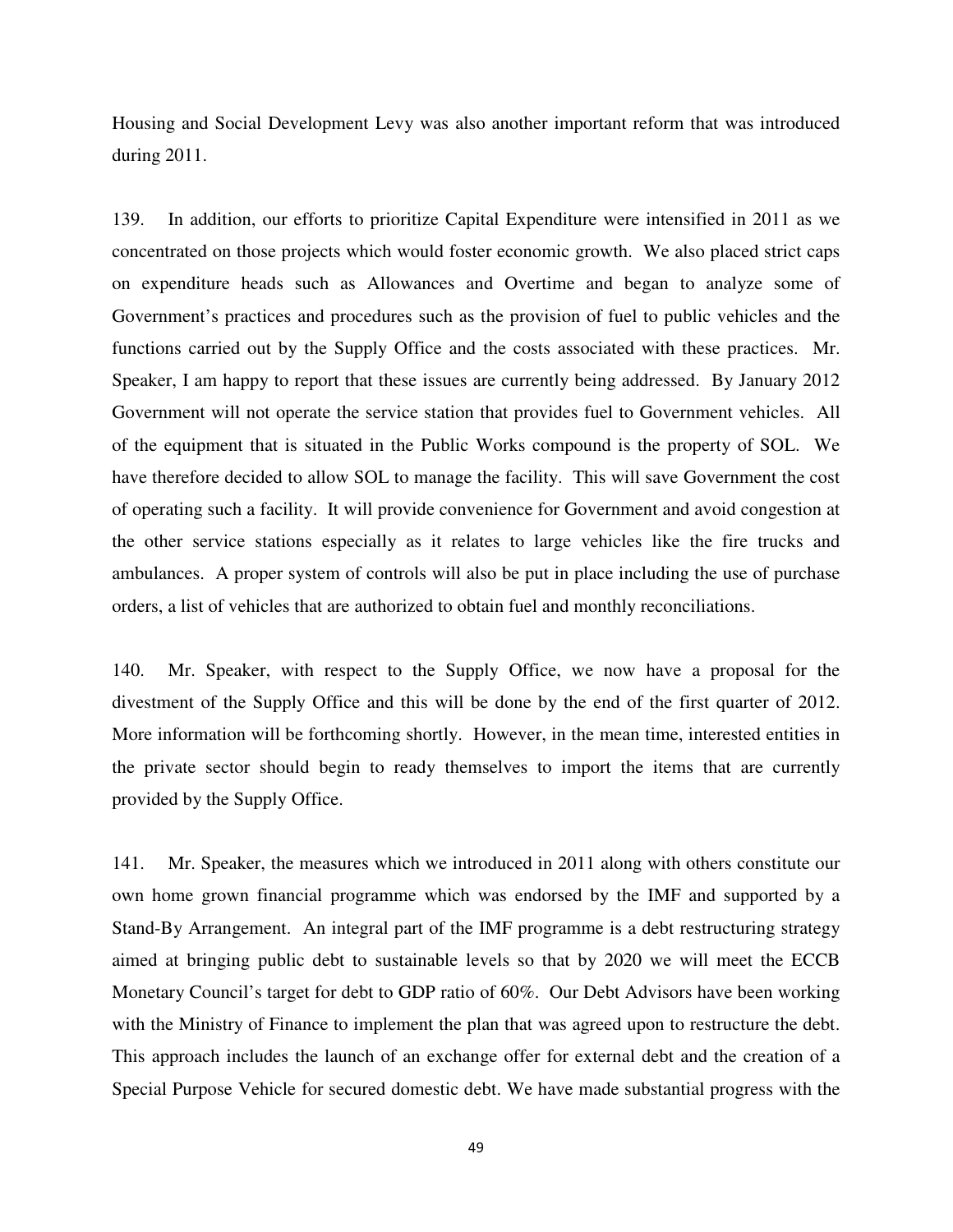comprehensive debt restructuring process and we are on track to make the exchange during the first quarter of 2012. I am also pleased to announce that the Caribbean Development Bank (CDB) has agreed to support our restructuring efforts by providing a partial guarantee for the new bond.

142. Mr. Speaker, it is very important that I reiterate that the Treasury Bills is not part of the restructuring process. The Treasury Bills are our short term source of cash and since it is important for us to have that liquidity support during the restructuring period as well as after the restructuring, we made a strategic decision at the outset not to include the Treasury Bills in the restructuring process.

143. Mr. Speaker, I must inform our citizens that not all of our previously announced measures have yielded the expected level of revenue. In fact, a report by the Caribbean Regional Technical Assistance Centre (CARTAC) on our Revenue Enhancement Measures projects that by the end of 2012 the Housing and Social Development Levy would only have achieved 50% of the targeted revenue. My Government is aware of the reason for this shortfall. In the original proposal from the Consultant, the recommendation was for the increase in the Levy to apply to the lowest tier of employee income. However, my Government, recognizing the impact that this would have on the masses of the people in our country, did not increase the Levy on the lowest tier of income and therefore the yield on this measure has fallen short. We made this strategic decision at a time when the state of the global economy was pointing to very difficult times for open economies like ours and therefore we decided not to put an additional burden on persons earning the minimum wage. We still stand by this decision as it was intended to relieve the tax burden on these fixed income earners and we feel that by leaving their income intact, we were able to bring some relief to them during these difficult times.

144. The fact remains that we must ensure that we generate sufficient revenue in support of our fiscal consolidation programme and even though we do not want to introduce new taxes we must take steps to secure sufficient revenues. We believe that there are administrative measures that can be implemented to ensure that the Government is collecting what is rightfully due. This is the case with respect to the Housing and Social Development Levy. Therefore, beginning in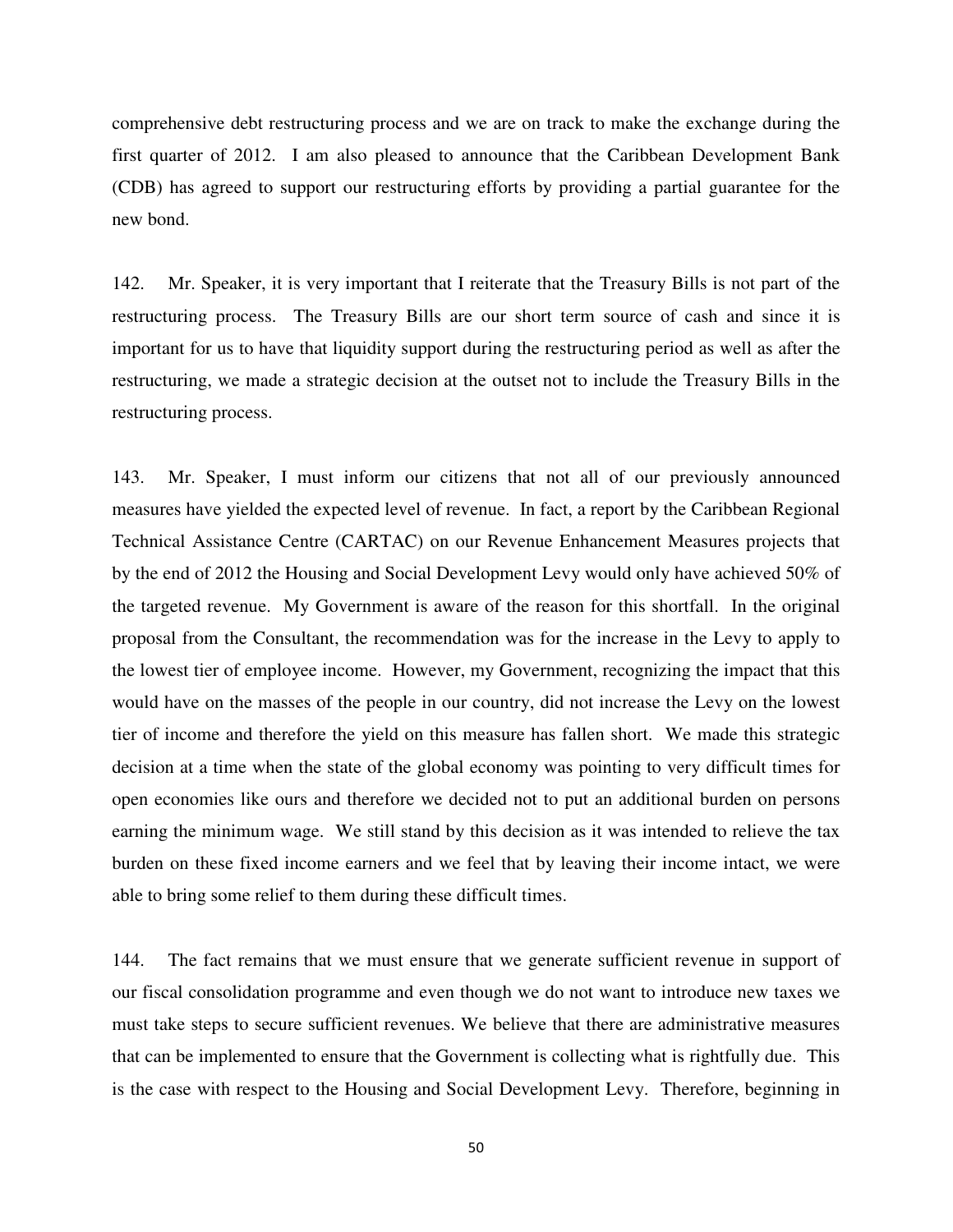2012, reconciliations of the Levy collections will be undertaken by the Inland Revenue Department in collaboration with the Social Security Board which is responsible for the administration and collection of the Levy on behalf of the Comptroller of Inland Revenue. Where it is found that businesses have not been complying with the law, they will be required to make restitution.

145. Mr. Speaker, it is estimated that Revenue foregone through concessions for 2011 will amount to EC\$110 million. We believe that before we can introduce new taxes we should try to rationalize the current exemptions with a view to improving our revenue intake. To this end, in 2012 we intend to undertake a complete review of the exemptions which still exist on the Customs Service Charge to ensure that they are all in line with legislation and policy.

146. With respect to the VAT, we will undertake to improve compliance on the VAT collections. In particular, we will review the practices and procedures for administering the input credit system for VAT in the Tourism Sector as we have received reports from the consultant who did an analysis on the VAT performance that there could be serious non-compliance. We will also begin to publish the names of those taxpayers who are non-compliant as provided in the law. In addition, when the current exemption on the supply of construction services on commercial construction expires, we will treat the Construction Sector similar to the way in which the Banking Sector is treated. That is, all services provided for a fee will be subject to VAT. However, amounts received by contractors to be disbursed as wages or to purchase materials will be exempt from VAT. We will also treat the Insurance Sector in a similar manner in the new year 2012. That is, services provided for a fee will be subject to VAT while amounts specifically collected as premiums will be exempted from VAT. We will also fine tune income tax filings for insurance companies to make them more transparent.

147. Mr. Speaker, we intend to pass a new Corporation Tax Act in 2012. However, there are certain loopholes in the current Income Tax Act that we intend to close from January 1, 2012. The threshold on personal income will only be deductable from one cost center in a Corporation or other business entity. In other words, a person who receives \$180,000 in annual income will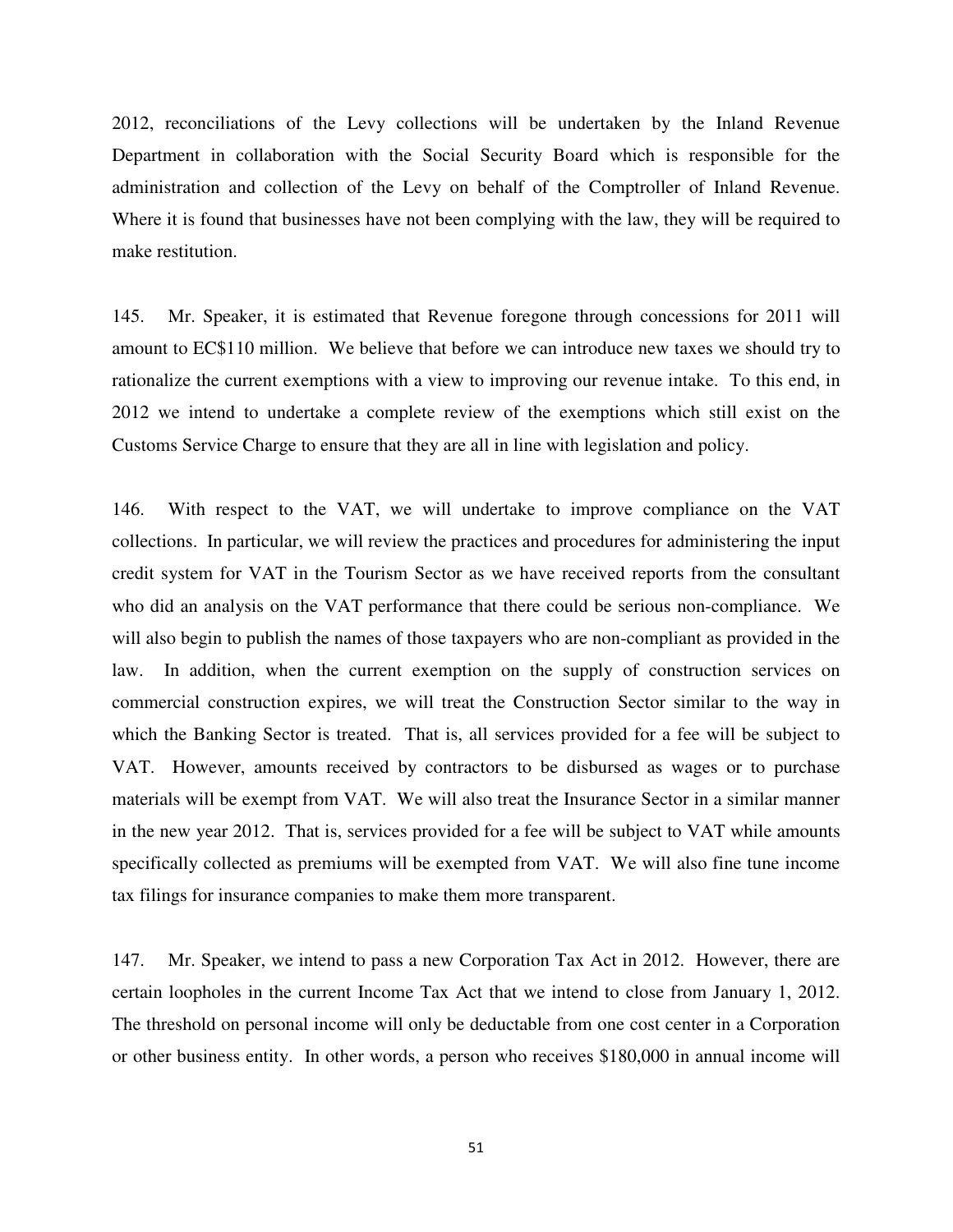not be able to claim three amounts of \$60,000 from three different branches, subsidiaries or other related entity of the Corporation and hence reduce taxable income by tax avoidance.

148. Mr. Speaker, we also intend to improve the administration of the Excise Tax system and increase our collection efforts in this area. We will re-examine the subsidy on Liquid Petroleum Gas (LPG) which costs the Government over \$4 million annually. For the year 2011, the Sugar Industry Diversification Foundation (SIDF) has financed this subsidy so that no further financial burden would be brought to bear on our people. However, this subsidy cannot go on forever and we will begin to phase this out from 2012. We will also continue to examine the fee structures for the services which Government provides and ensure that these fees adequately cover the costs which we incur to provide these services.

149. Mr. Speaker, there are some actions that we are already taking in 2011 to ensure that we remain on course to achieve the fiscal targets that we have set. In particular we have discontinued all expenditure commitments for the rest of 2011. We will only make payments for salaries and other statutory expenditure. I am therefore using this opportunity to appeal to all ministries and Departments to cooperate with the Ministry of Finance in implementing this measure. We are also appealing to commercial houses to refrain from taking orders from anyone in Government by telephone or word of mouth as the only commitments that will be honoured are those that they receive on an official Government Purchase Order printed from out ITMS system. Otherwise they run the risk of not being paid. This does not only apply to this current season but to Government's operations in general.

150. Mr. Speaker, I am very confident that this mix of administrative adjustments and procedures will achieve the revenue levels that we need to meet our needs and help to place our fiscal on a sustainable path as well as put our debt on a firm downward trajectory.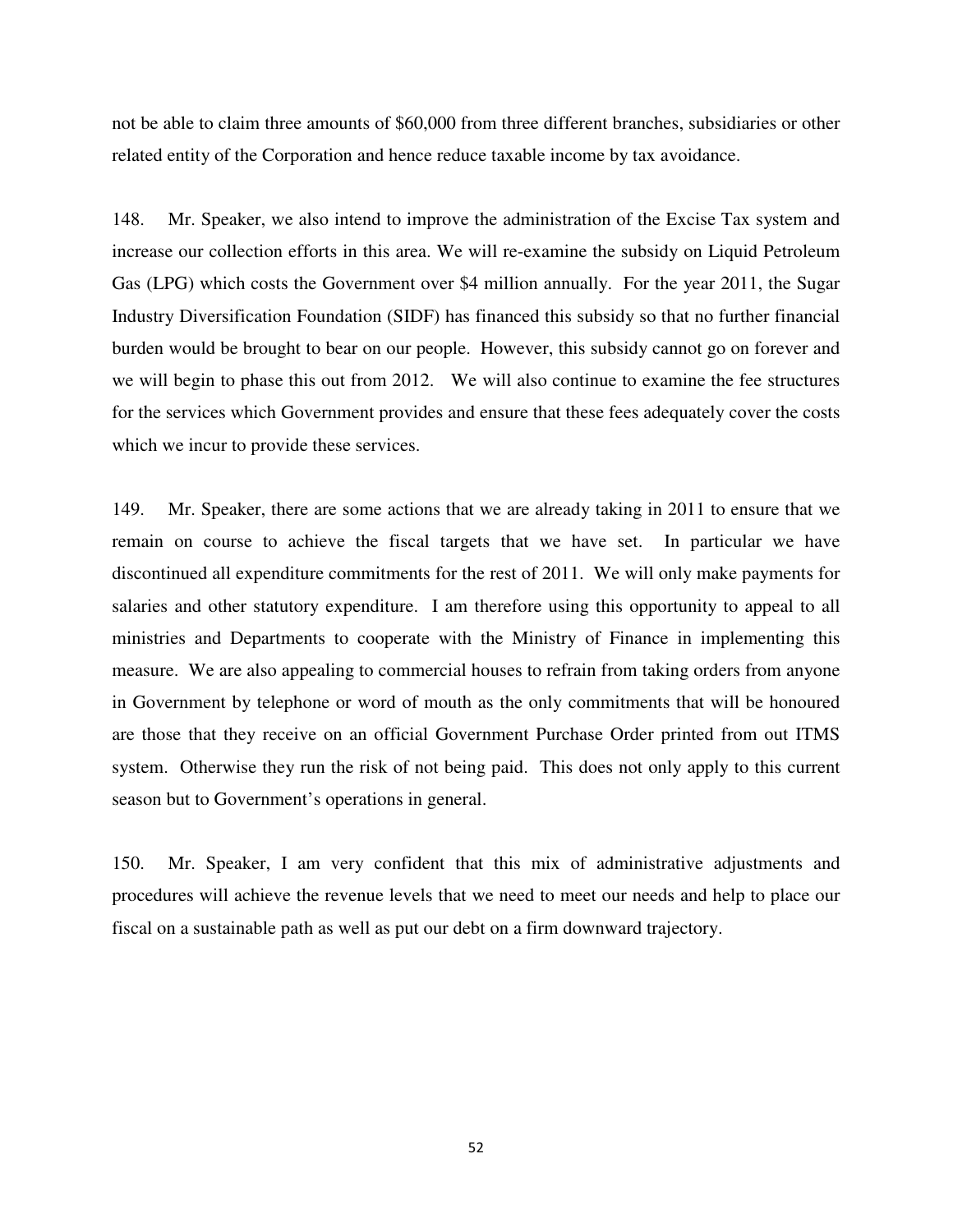#### SUMMARY AND CONCLUSION

151. Mr. Speaker, I have walked us very carefully through my Government's plans and priorities for 2012 and beyond. I have also presented to this Honourable House and the people of the Federation of St. Kitts and Nevis a report on the performance of my Government over the past year. I am sure that, having received this report, our citizens are now in a better position to navigate these turbulent times having gained sight of our ultimate vision and seeing how individually they fit into this collective vision for our country.

152. Mr. Speaker, it is a time for all of us to put our heads together and collaborate having that determination to weather this storm successfully. It is not just in the good economic times that we are supposed to live peacefully and harmoniously as one people, but it is especially during the tough times that we must come together and support each other and our Nation. The risks we face as a small Nation seeking to traverse very turbulent waters are higher than ever before and if we do not pool our talents and capabilities we could see much of our outstanding progress as a Nation undermined.

153. Mr. Speaker, we are confident that as the economic turnaround gathers momentum, the measures introduced will yield the returns that we are projecting and the resulting macroeconomic stability will generate growth. We all long to return to those days when things were relatively cheap, when \$5.00 could buy you a meal or you could go on a vacation for \$400.00. We reminisce about the good old days when we just had to put on our pots and go to the neighbour's house for something free from her garden to cook. I cannot promise our citizens that those days will return for we cannot reverse the hands of time. Indeed, the entire globe has changed over time. Hence, we cannot look back lest we turn into the proverbial 'pillar of salt'. We must move forward. We must confront the challenges that we face now. We must see the world as it is, even as we meticulously search out every opportunity to advance our Nation and improve the quality of life of every Kittitian and Nevisian.

154. Moreover, we simply cannot spend too much time bemoaning the adverse global developments that are beyond our control, lest we find ourselves enmeshed in a sea of negativity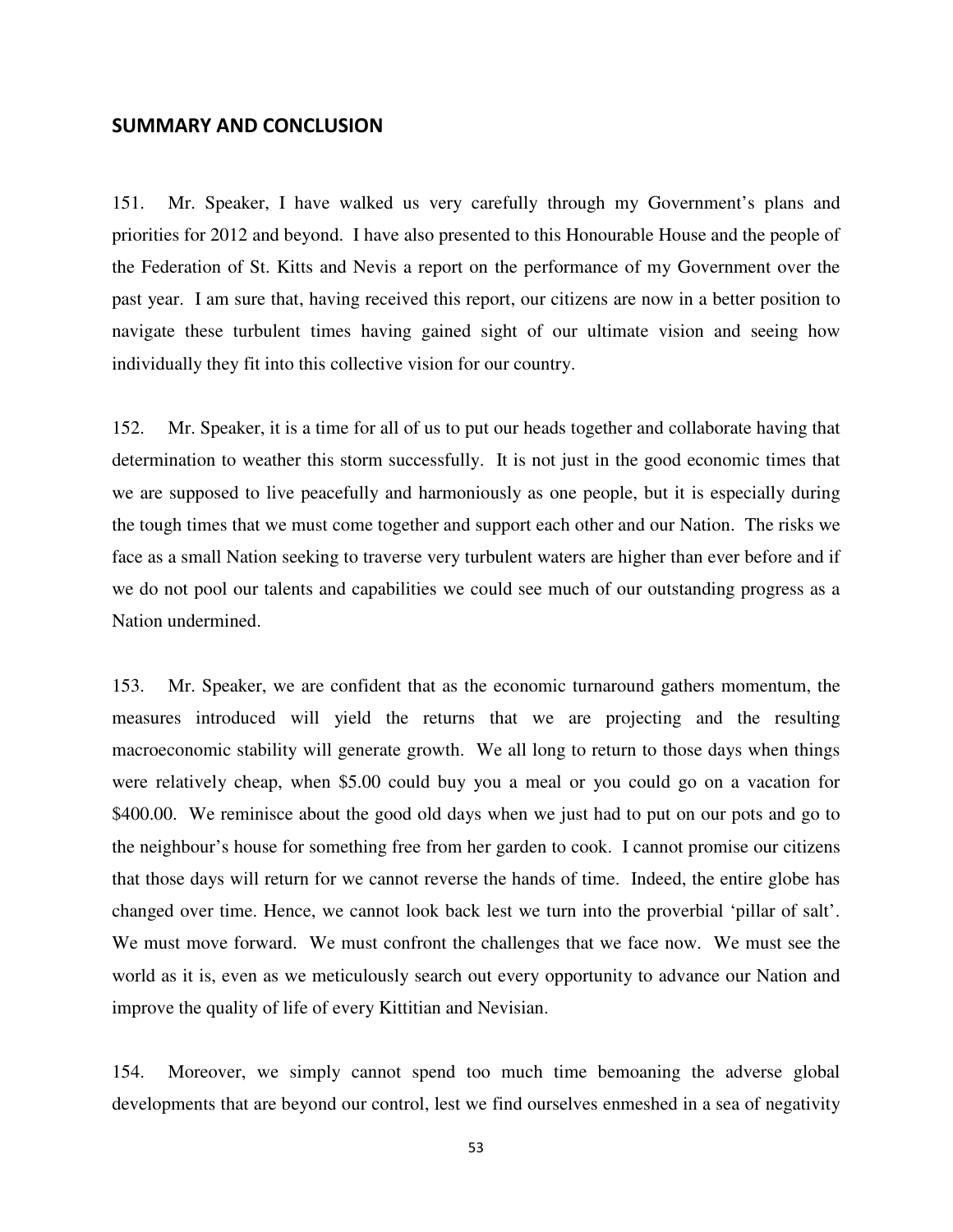that could only thwart our progress as a Nation. Instead, we must draw inspiration from our many achievements over the years. In the words of the song writer, we must count our many blessings. We should count our blessings for the abundance of opportunities that are afforded us for higher education and learning. We should count our blessings for our advancement in the area of health. We must count our blessing for access to cutting edge technology and communication systems. We should count our blessings for access to a wealth of knowledge through the broadband internet facilities. We should count our blessings for our continued infrastructural development that has helped to attract such high levels of investment flows and have contributed so significantly to employment and economic activity. We must count our blessings for the talent, determination and resolve of our people that has seen us through so many difficulties over the years and have consistently placed us among the top echelons of the United Nations Human Development Index.

155. Mr. Speaker, we firmly believe that the actions which we took in introducing tax reform and other revenue measures, in controlling public expenditure and in freezing the wage bill have helped us to avert economic disaster. We agree that some of these actions involved sacrifices but despite our best efforts, such sacrifices could not be avoided in a crisis of this scale and magnitude. Hence our focus now is to minimize the suffering, especially among the poor, and on planning for the future after the crisis. It is for this reason that we went into this fiscal adjustment programme with a heightened sense of the possible impact on the poor and vulnerable and it is for this reason that we have been emphasizing to the international community the importance of having our social safety nets in place at this time. We have therefore, as a matter of policy, sought to strengthen social safety nets even in the midst of difficult times.

156. Mr. Speaker, this crisis has provided us with an opportunity to evaluate everything that we do to determine whether it is necessary and whether it is being done in the most cost effective and efficient manner. It is similar to an individual losing a source of income who has to prioritize carefully what he or she would do with the remaining income. Quite often the result is that even when income returns to the former level there are certain things that one would have no desire to become involved in anymore. Similarly, let us as a Nation evaluate the things that we do and do only those things which are beneficial and build us in some way.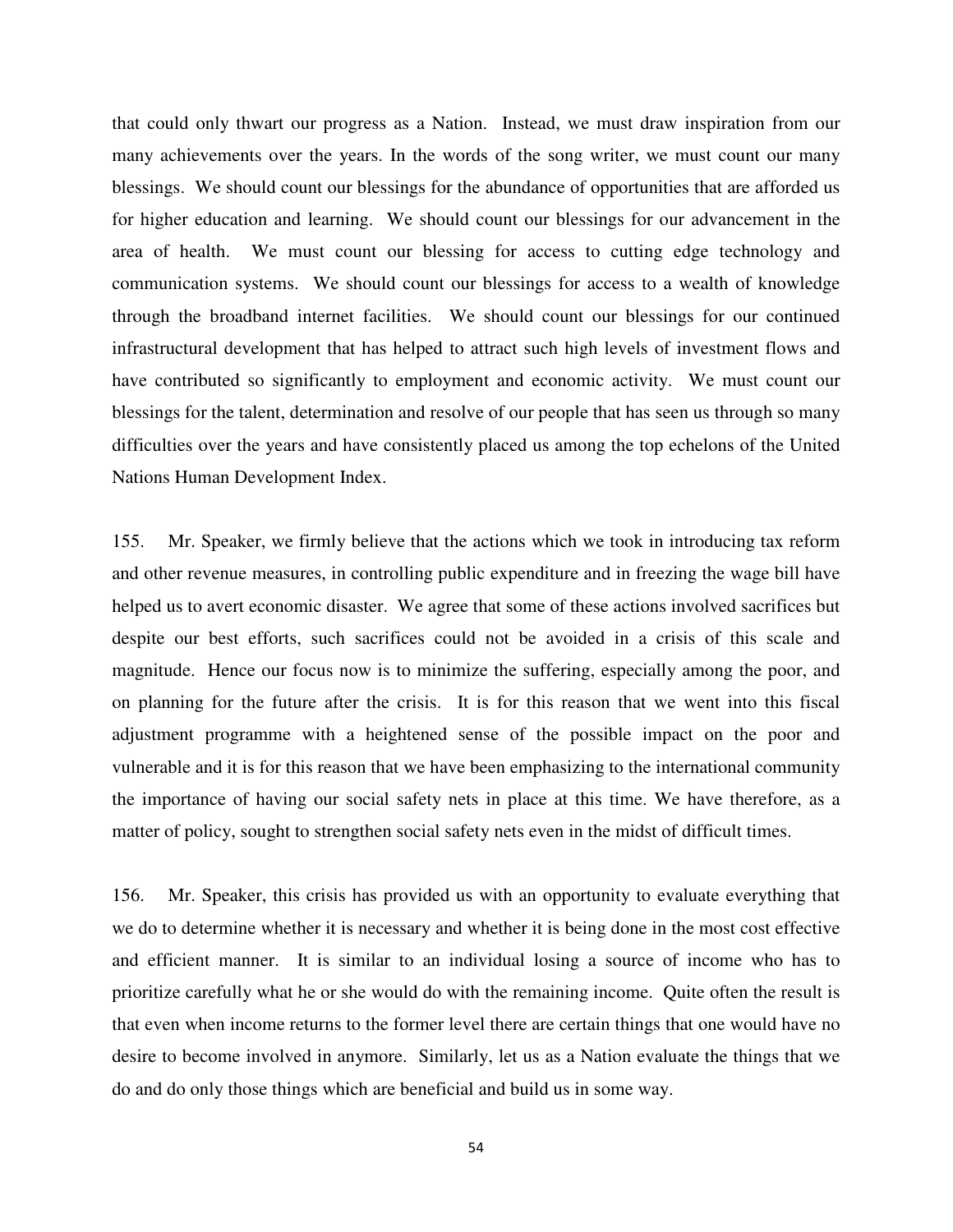157. Mr. Speaker, we have taken the necessary actions to further strengthen all of our systems whether financial, education, health, the environment or legal framework. We are also doing everything in our power to fight crime and to uphold law and order and we have seen the results on the ground. Hence, notwithstanding the tight budget constraints that we face, we have provided the resources necessary to ensure that these critical functions are carried out effectively and not impeded in anyway.

158. Mr. Speaker, the results of our actions clearly indicate that we are on the right path. The IMF has just completed its first quarterly review of our performance under the IMF Programme. I am pleased to report that subject to final approval by the IMF Board, we appear to have met all of the fiscal targets and performance criteria as at September 2011. We are now in the process of ensuring that we continue to perform well in our efforts at fiscal tightening and therefore meet the December 2011 targets as well. Of course our aim is not just to please the IMF or any other external body. As I said before, the Programme that we are implementing was formulated by us and the targets set are our own targets that have been endorsed by the IMF. We believe that as an independent Nation, we must take responsibility for our future.

159. Mr. Speaker, even as we look to the future, we are also determined to foster growth and employment in the short-term. The Central Government faces serious financial constraints but we will continue to provide the climate for private sector entities to implement projects and promote economic activity. This is the reason why we have provided a wide range of fiscal incentives to facilitate business development and to boost the performance of the Construction Sector. We believe that the implementation of a number of critical projects during 2012 will also advance economic activity and create jobs for our people. In particular, we have been advised that construction activity at Kittitian Hill will be boosted significantly at the commencement of the New Year with the construction of several cottages and this will continue into 2013 and 2014. We are also pleased that a range of projects involving the hotels, condominiums, villas and other residential units are being implemented and will continue into 2012 and beyond. These include Marriott Residences, Christophe Harbour, Ocean's Edge, Sunrise Villas,